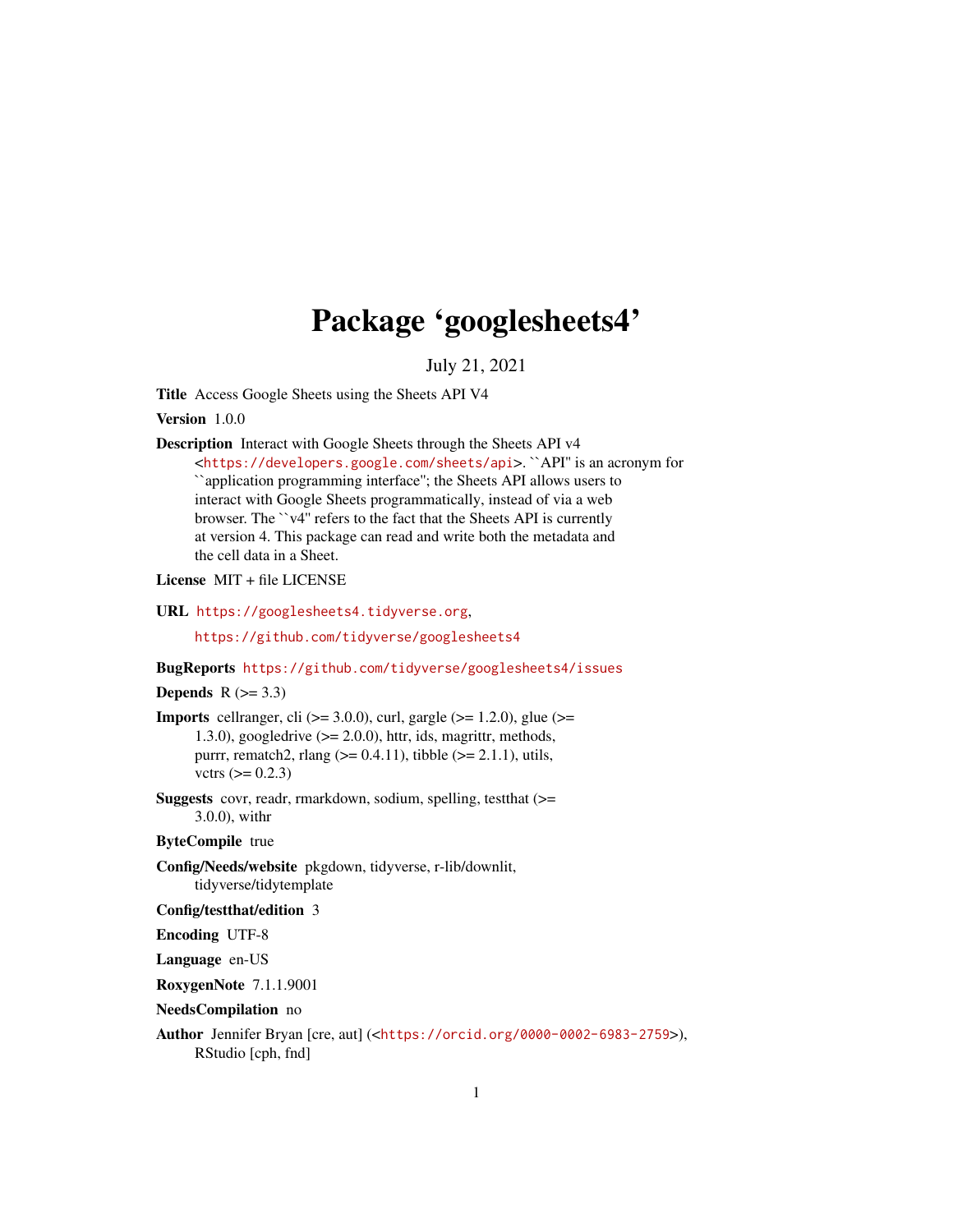Maintainer Jennifer Bryan <jenny@rstudio.com>

**Repository CRAN** 

Date/Publication 2021-07-21 18:50:01 UTC

## R topics documented:

|                                                                                                          | 3              |
|----------------------------------------------------------------------------------------------------------|----------------|
|                                                                                                          | 3              |
|                                                                                                          | 5              |
|                                                                                                          | $\overline{7}$ |
|                                                                                                          | 9              |
|                                                                                                          | 9              |
|                                                                                                          | 11             |
|                                                                                                          | 12             |
|                                                                                                          | 12             |
|                                                                                                          | 13             |
|                                                                                                          | 14             |
|                                                                                                          | 15             |
| gs4 get                                                                                                  | 16             |
|                                                                                                          | 17             |
|                                                                                                          | 17             |
|                                                                                                          | 18             |
|                                                                                                          | 19             |
|                                                                                                          | 19             |
|                                                                                                          | 21             |
|                                                                                                          | 22             |
|                                                                                                          | 24             |
|                                                                                                          | 27             |
|                                                                                                          | 29             |
|                                                                                                          | 31             |
|                                                                                                          | 33             |
|                                                                                                          | 35             |
|                                                                                                          | 36             |
|                                                                                                          | 37             |
|                                                                                                          | 39             |
|                                                                                                          | 40             |
|                                                                                                          | 43             |
|                                                                                                          | 44             |
|                                                                                                          | 45             |
|                                                                                                          | 47             |
|                                                                                                          | 48             |
| sheet write $\ldots \ldots \ldots \ldots \ldots \ldots \ldots \ldots \ldots \ldots \ldots \ldots \ldots$ | 49             |
|                                                                                                          | 51             |
|                                                                                                          |                |

**Index**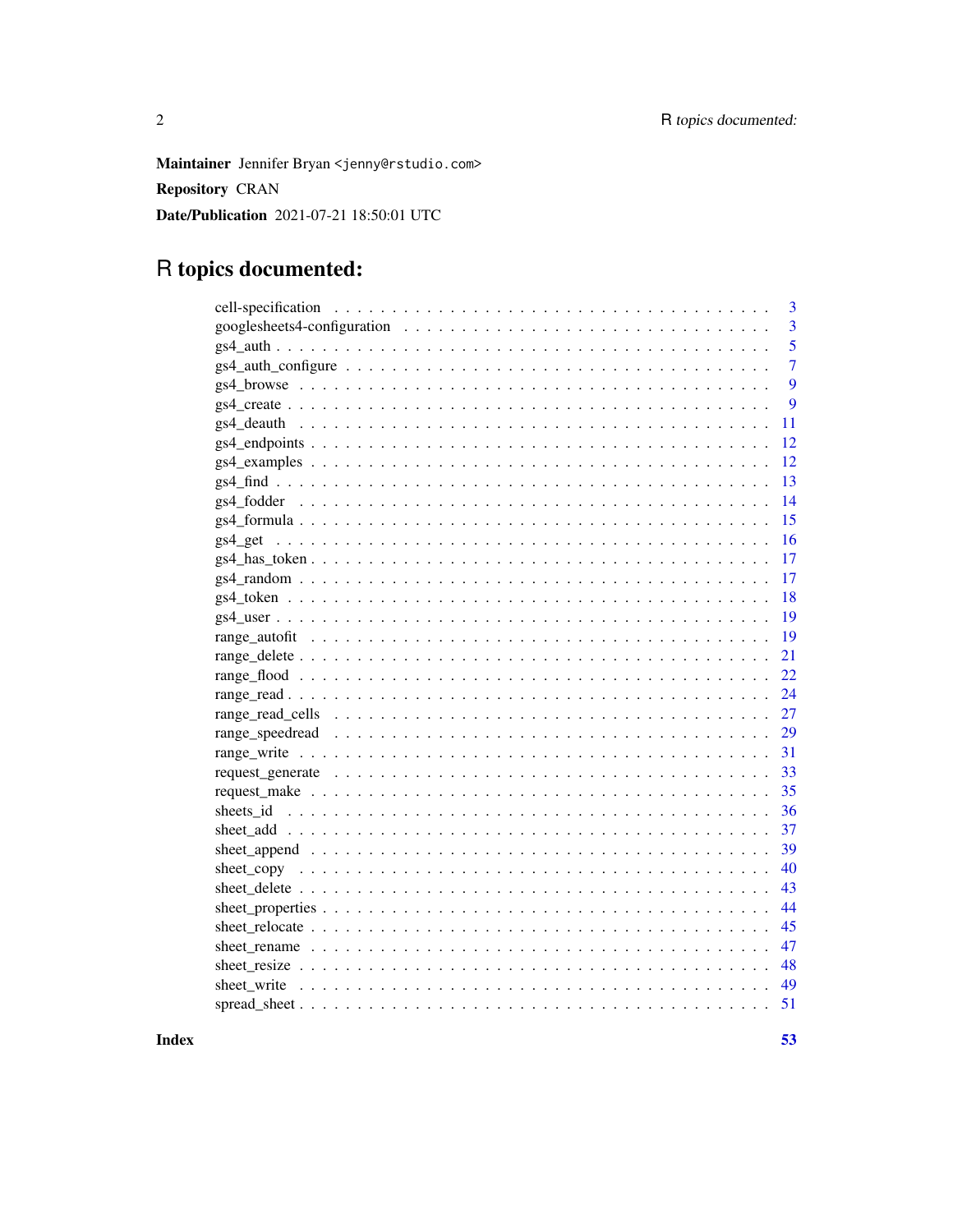<span id="page-2-1"></span><span id="page-2-0"></span>cell-specification *Specify cells*

#### **Description**

Many functions in googlesheets4 use a range argument to target specific cells. The Sheets v4 API expects user-specified ranges to be expressed via [its A1 notation,](https://developers.google.com/sheets/api/guides/concepts#a1_notation) but googlesheets4 accepts and converts a few alternative specifications provided by the functions in the [cellranger](#page-0-0) package. Of course, you can always provide A1-style ranges directly to functions like [read\\_sheet\(\)](#page-23-1) or [range\\_read\\_cells\(\)](#page-26-1). Why would you use the [cellranger](#page-0-0) helpers? Some ranges are practically impossible to express in A1 notation, specifically when you want to describe rectangles with some bounds that are specified and others determined by the data.

#### Examples

```
if (gs4_has_token() && interactive()) {
 ss <- gs4_example("mini-gap")
 # Specify only the rows or only the columns
 read_sheet(ss, range = cell_rows(1:3))
 read_sheet(ss, range = cell_cols("C:D"))
 read_sheet(ss, range = cell_cols(1))
 # Specify upper or lower bound on row or column
 read_sheet(ss, range = cell\_rows(c(NA, 4)))read_sheet(ss, range = cell_cols(c(NA, "D")))
 read_sheet(ss, range = cell\_rows(c(3, NA)))read\_sheet(ss, range = cell\_cols(c(2, NA)))read_sheet(ss, range = cell_cols(c("C", NA)))
 # Specify a partially open rectangle
 read_sheet(ss, range = cell_limits(c(2, 3), c(NA, NA)), col_names = FALSE)
 read_sheet(ss, range = cell_limits(c(1, 2), c(NA, 4)))
}
```
googlesheets4-configuration

*googlesheets4 configuration*

#### Description

Some aspects of googlesheets4 behaviour can be controlled via an option.

#### Usage

local\_gs4\_quiet(env = parent.frame())

with\_gs4\_quiet(code)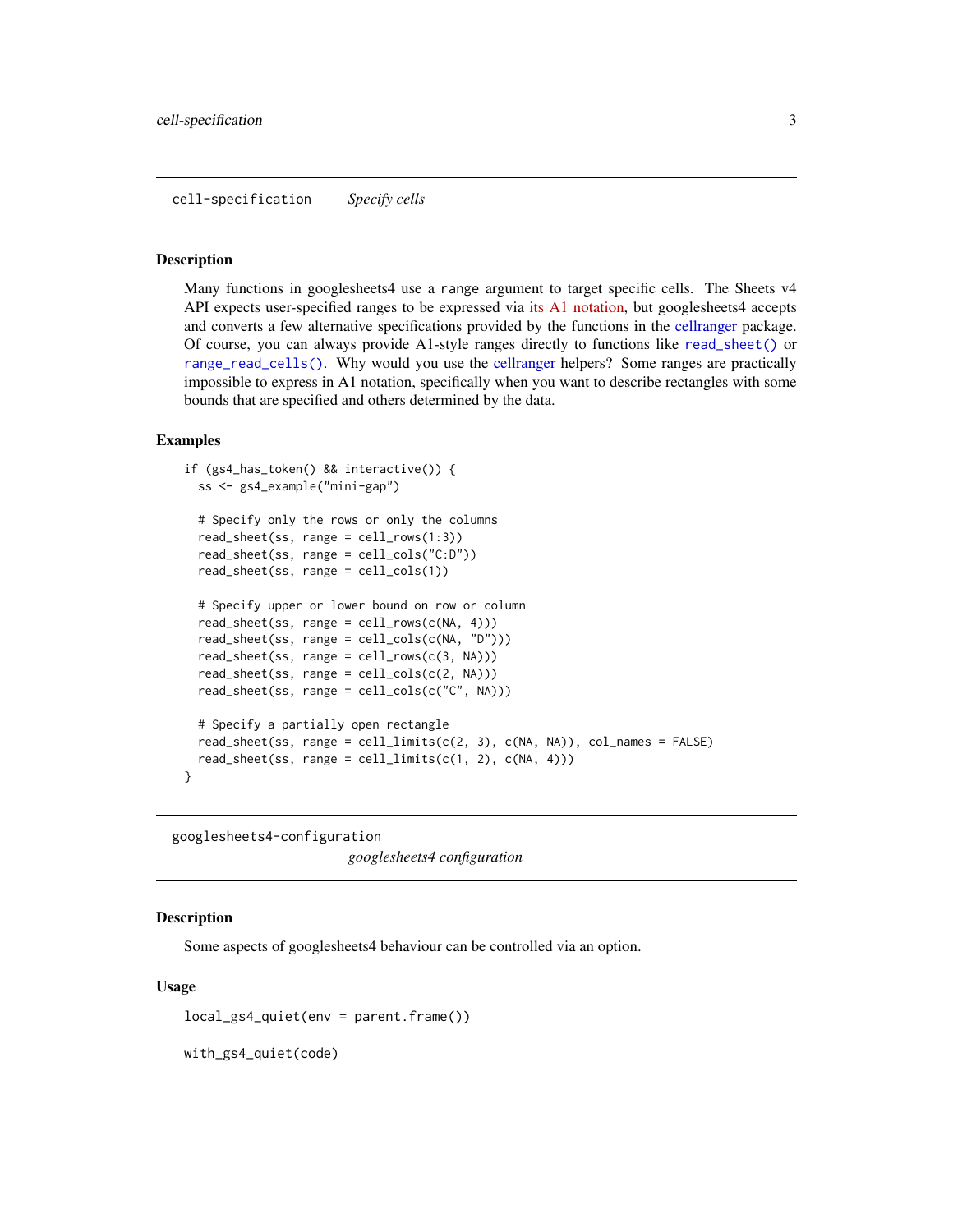#### <span id="page-3-0"></span>**Arguments**

| env  | The environment to use for scoping |
|------|------------------------------------|
| code | Code to execute quietly            |

#### Messages

The googlesheets4\_quiet option can be used to suppress messages from googlesheets4. By default, googlesheets4 always messages, i.e. it is *not* quiet.

Set googlesheets4\_quiet to TRUE to suppress messages, by one of these means, in order of decreasing scope:

- Put options(googlesheets4\_quiet = TRUE) in a start-up file, such as .Rprofile, or in your R script
- Use local\_gs4\_quiet() to silence googlesheets4 in a specific scope
- Use with\_gs4\_quiet() to run a small bit of code silently

local\_gs4\_quiet() and with\_gs4\_quiet() follow the conventions of the the withr package (<https://withr.r-lib.org>).

## Auth

Read about googlesheets4's main auth function, [gs4\\_auth\(\)](#page-4-1). It is powered by the gargle package, which consults several options:

- Default Google user or, more precisely, email: see [gargle::gargle\\_oauth\\_email\(\)](#page-0-0)
- Whether or where to cache OAuth tokens: see [gargle::gargle\\_oauth\\_cache\(\)](#page-0-0)
- Whether to prefer "out-of-band" auth: see [gargle::gargle\\_oob\\_default\(\)](#page-0-0)
- Application Default Credentials: see [gargle::credentials\\_app\\_default\(\)](#page-0-0)

```
if (gs4_has_token()) {
 # message: "Creating new Sheet ..."
  (ss <- gs4_create("gs4-quiet-demo", sheets = "alpha"))
 # message: "Editing ..., Writing ..."
 range_write(ss, data = data.frame(x = 1, y = "a"))
 # suppress messages for a small amount of code
 with_gs4_quiet(
   ss %\gg sheet_append(data.frame(x = 2, y = "b"))
 )
 # message: "Writing ..., Appending ..."
 ss %\gg sheet_append(data.frame(x = 3, y = "c"))
 # suppress messages until end of current scope
 local_gs4_quiet()
 ss %\gg sheet_append(data.frame(x = 4, y = "d"))
```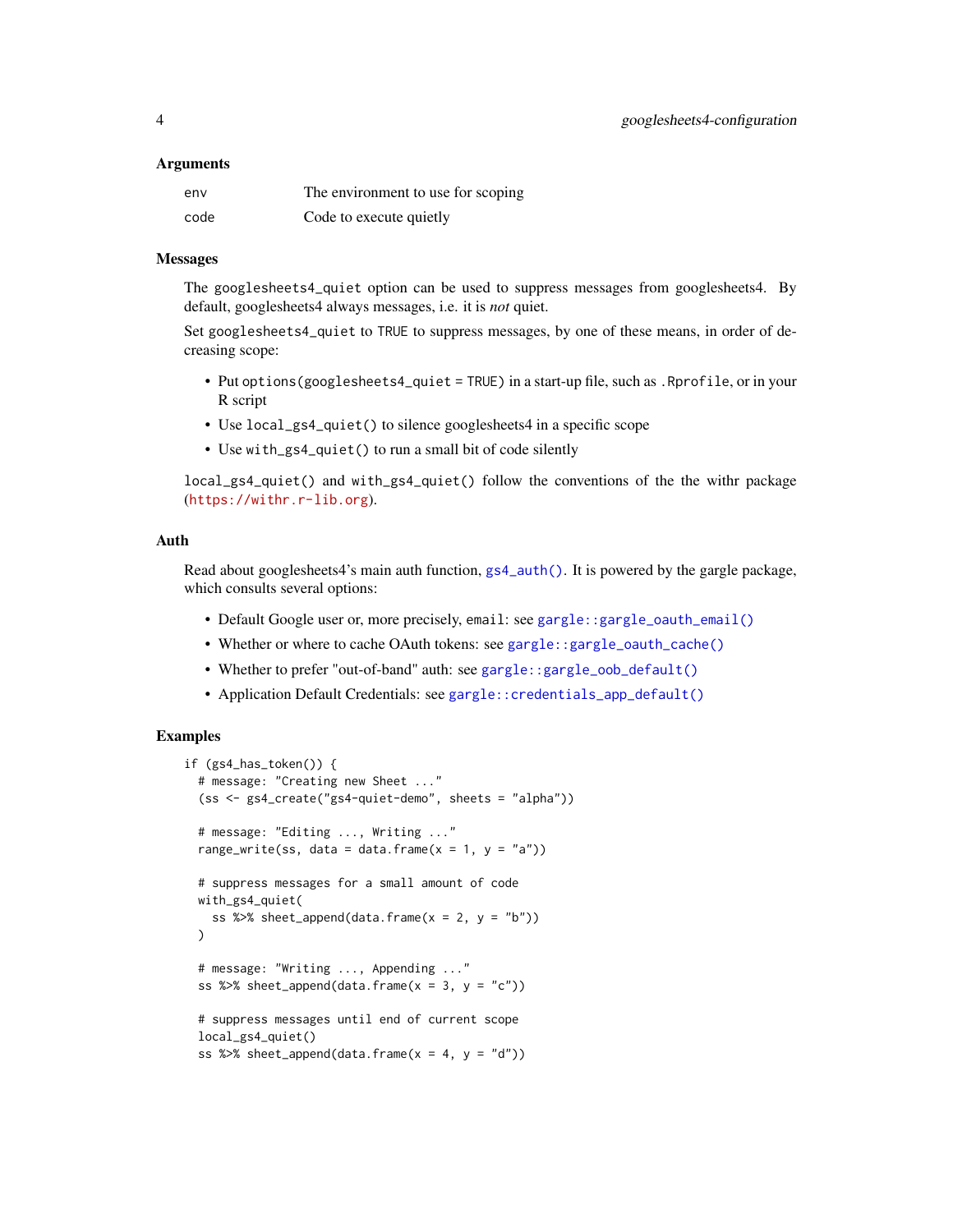#### <span id="page-4-0"></span> $gs4$ <sub>auth</sub> 5

```
# see that all the data was, in fact, written
 read_sheet(ss)
 # clean up
 gs4_find("gs4-quiet-demo") %>%
    googledrive::drive_trash()
}
```
<span id="page-4-1"></span>gs4\_auth *Authorize googlesheets4*

## **Description**

Authorize googlesheets4 to view and manage your Google Sheets. This function is a wrapper around [gargle::token\\_fetch\(\)](#page-0-0).

By default, you are directed to a web browser, asked to sign in to your Google account, and to grant googlesheets4 permission to operate on your behalf with Google Sheets. By default, with your permission, these user credentials are cached in a folder below your home directory, from where they can be automatically refreshed, as necessary. Storage at the user level means the same token can be used across multiple projects and tokens are less likely to be synced to the cloud by accident.

If you are interacting with R within a browser (applies to RStudio Server, RStudio Workbench, and RStudio Cloud), you need a variant of this flow, known as out-of-band auth ("oob"). If this does not happen automatically, you can request it yourself with use\_oob = TRUE or, more persistently, by setting an option via options(gargle\_oob\_default = TRUE).

## Usage

```
gs4_auth(
  email = gargle::gargle_oauth_email(),
  path = NULL,
  scopes = "https://www.googleapis.com/auth/spreadsheets",
  cache = gargle::gargle_oauth_cache(),
  use_oob = gargle::gargle_oob_default(),
  token = NULL
)
```
#### Arguments

```
email Optional. Allows user to target a specific Google identity. If specified, this
                  is used for token lookup, i.e. to determine if a suitable token is already avail-
                  able in the cache. If no such token is found, email is used to pre-select the
                  targetted Google identity in the OAuth chooser. Note, however, that the email
                  associated with a token when it's cached is always determined from the token
                  itself, never from this argument. Use NA or FALSE to match nothing and force
                  the OAuth dance in the browser. Use TRUE to allow email auto-discovery, if
                  exactly one matching token is found in the cache. Specify just the domain
```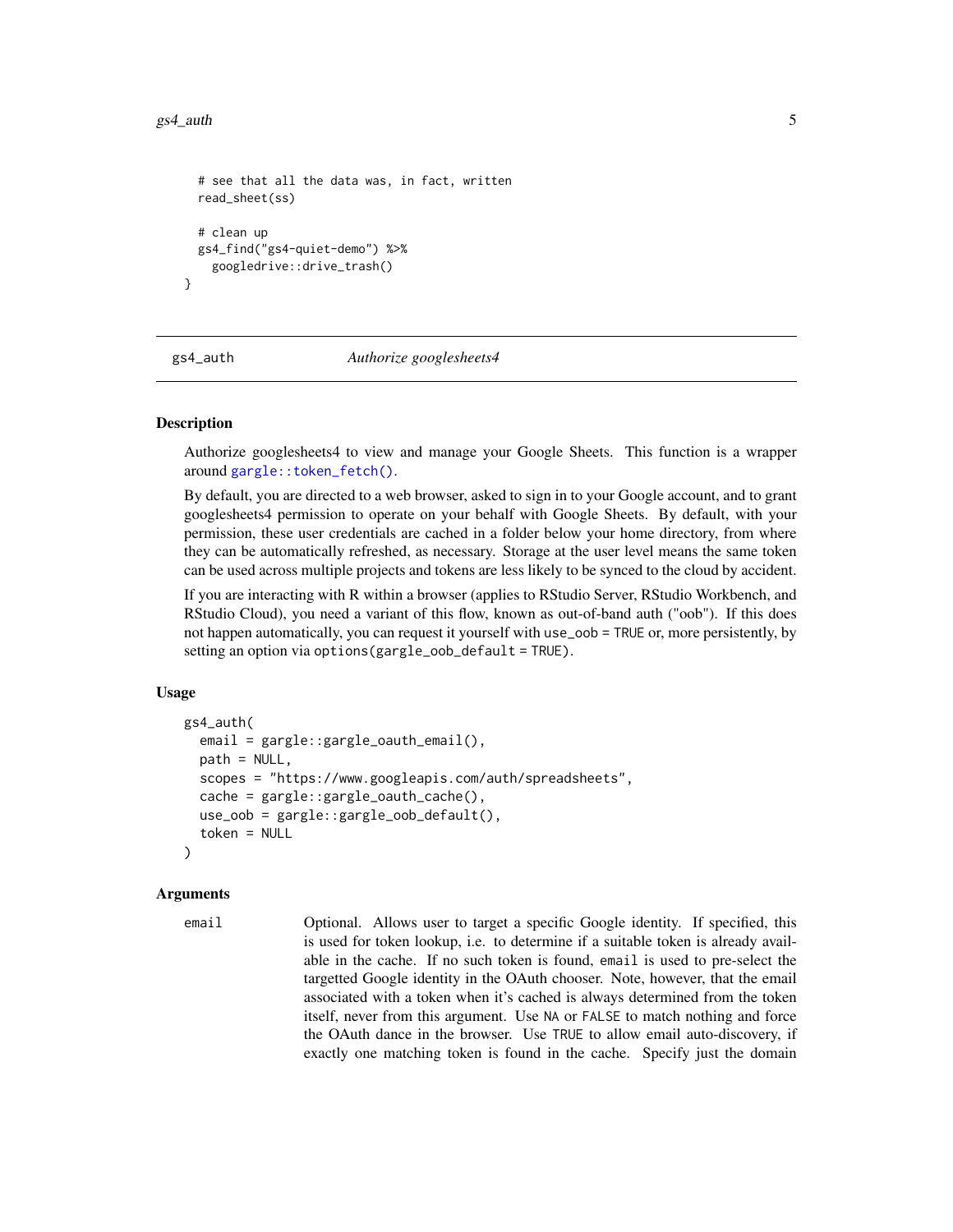<span id="page-5-0"></span>

|         | with a glob pattern, e.g. "*@example.com", to create code that "just works"<br>for both alice@example.com and bob@example.com. Defaults to the option<br>named "gargle_oauth_email", retrieved by gargle_oauth_email().                                                                                                                                  |
|---------|----------------------------------------------------------------------------------------------------------------------------------------------------------------------------------------------------------------------------------------------------------------------------------------------------------------------------------------------------------|
| path    | JSON identifying the service account, in one of the forms supported for the txt<br>argument of jsonlite::fromJSON() (typically, a file path or JSON string).                                                                                                                                                                                             |
| scopes  | A character vector of scopes to request. Pick from those listed at https://<br>developers.google.com/identity/protocols/oauth2/scopes.                                                                                                                                                                                                                   |
|         | For certain token flows, the "https://www.googleapis.com/auth/userinfo.email"<br>scope is unconditionally included. This grants permission to retrieve the email<br>address associated with a token; gargle uses this to index cached OAuth tokens.<br>This grants no permission to view or send email and is generally considered a<br>low-value scope. |
| cache   | Specifies the OAuth token cache. Defaults to the option named "gargle_oauth_cache",<br>retrieved via gargle_oauth_cache().                                                                                                                                                                                                                               |
| use_oob | Whether to prefer "out of band" authentication. Defaults to the option named<br>"gargle_oob_default", retrieved via gargle_oob_default().                                                                                                                                                                                                                |
| token   | A token with class Token 2.0 or an object of httr's class request, i.e. a token that<br>has been prepared with httr::config() and has a Token2.0 in the auth_token<br>component.                                                                                                                                                                         |
|         |                                                                                                                                                                                                                                                                                                                                                          |

#### Details

Most users, most of the time, do not need to call gs4\_auth() explicitly – it is triggered by the first action that requires authorization. Even when called, the default arguments often suffice. However, when necessary, this function allows the user to explicitly:

- Declare which Google identity to use, via an email address. If there are multiple cached tokens, this can clarify which one to use. It can also force googlesheets4 to switch from one identity to another. If there's no cached token for the email, this triggers a return to the browser to choose the identity and give consent. You can specify just the domain by using a glob pattern. This means that a script containing email = "\*@example.com" can be run without further tweaks on the machine of either alice@example.com or bob@example.com.
- Use a service account token or workload identity federation.
- Bring their own [Token2.0.](#page-0-0)
- Specify non-default behavior re: token caching and out-of-bound authentication.
- Customize scopes.

For details on the many ways to find a token, see [gargle::token\\_fetch\(\)](#page-0-0). For deeper control over auth, use [gs4\\_auth\\_configure\(\)](#page-6-1) to bring your own OAuth app or API key. Read more about gargle options, see [gargle::gargle\\_options.](#page-0-0)

#### See Also

Other auth functions: [gs4\\_auth\\_configure\(](#page-6-1)), [gs4\\_deauth\(](#page-10-1))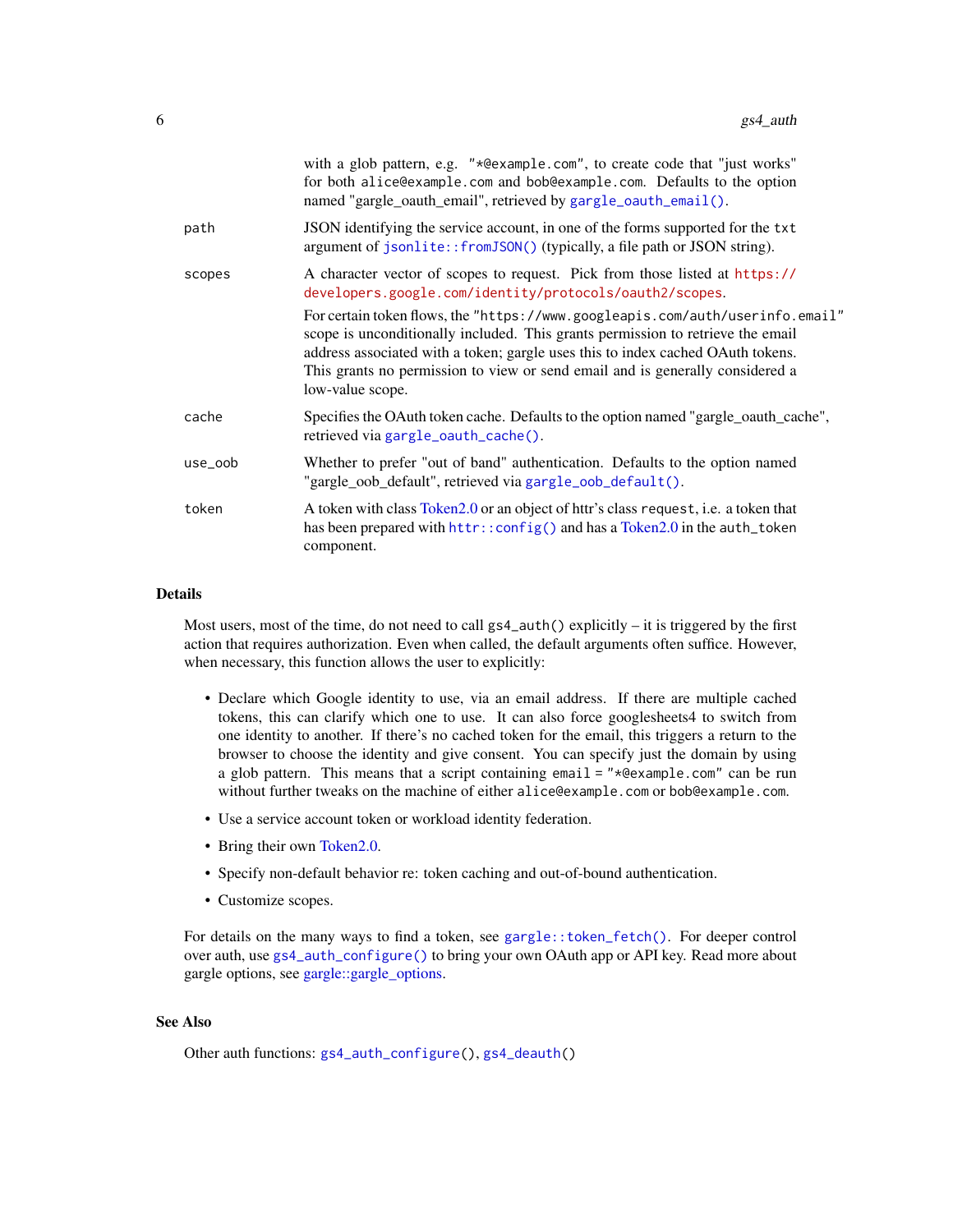## <span id="page-6-0"></span>gs4\_auth\_configure 7

#### Examples

```
if (interactive()) {
 # load/refresh existing credentials, if available
 # otherwise, go to browser for authentication and authorization
 gs4_auth()
 # force use of a token associated with a specific email
 gs4_auth(email = "jenny@example.com")
 # use a 'read only' scope, so it's impossible to edit or delete Sheets
 gs4_auth(
   scopes = "https://www.googleapis.com/auth/spreadsheets.readonly"
 )
 # use a service account token
 gs4_auth(path = "foofy-83ee9e7c9c48.json")
}
```
<span id="page-6-1"></span>gs4\_auth\_configure *Edit and view auth configuration*

## <span id="page-6-2"></span>Description

These functions give more control over and visibility into the auth configuration than  $gs4_$ auth() does. gs4\_auth\_configure() lets the user specify their own:

- OAuth app, which is used when obtaining a user token.
- API key. If googlesheets4 is de-authorized via [gs4\\_deauth\(\)](#page-10-1), all requests are sent with an API key in lieu of a token. See the vignette [How to get your own API credentials](https://gargle.r-lib.org/articles/get-api-credentials.html) for more. If the user does not configure these settings, internal defaults are used. gs4\_oauth\_app() and gs4\_api\_key() retrieve the currently configured OAuth app and API key, respectively.

#### Usage

```
gs4_auth_configure(app, path, api_key)
```
gs4\_api\_key()

```
gs4_oauth_app()
```
#### Arguments

| app     |                                                                                                                                                                                                                            |
|---------|----------------------------------------------------------------------------------------------------------------------------------------------------------------------------------------------------------------------------|
| path    | JSON downloaded from Google Cloud Platform Console, containing a client<br>id (aka key) and secret, in one of the forms supported for the txt argument of<br>isonlite::fromJSON() (typically, a file path or JSON string). |
| api_key | API key.                                                                                                                                                                                                                   |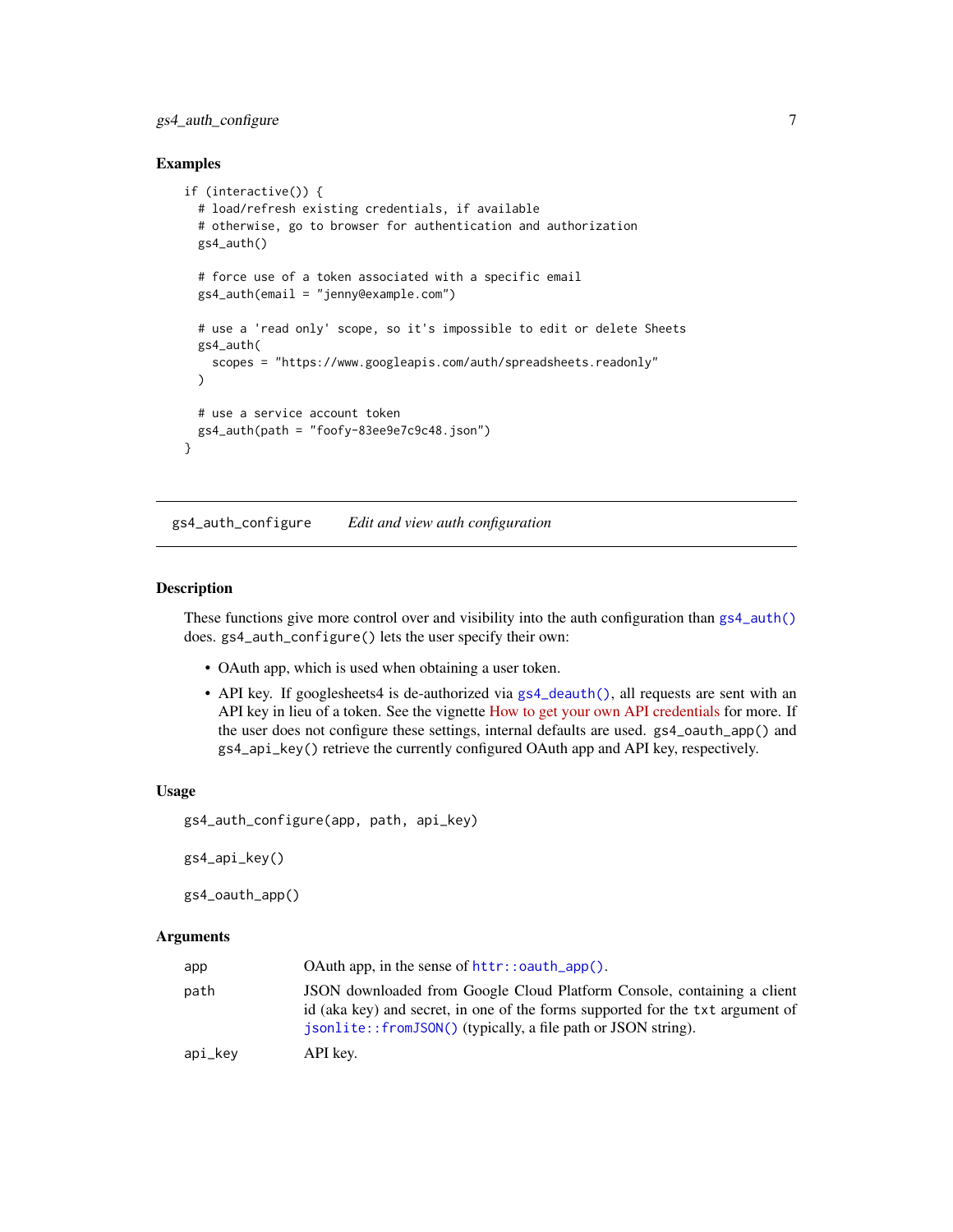## <span id="page-7-0"></span>Value

- gs4\_auth\_configure(): An object of R6 class [gargle::AuthState,](#page-0-0) invisibly.
- gs4\_oauth\_app(): the current user-configured [httr::oauth\\_app\(\)](#page-0-0).
- gs4\_api\_key(): the current user-configured API key.

#### See Also

Other auth functions: [gs4\\_auth\(](#page-4-1)), [gs4\\_deauth\(](#page-10-1))

#### Examples

```
# see and store the current user-configured OAuth app (probaby `NULL`)
(original_app <- gs4_oauth_app())
# see and store the current user-configured API key (probaby `NULL`)
(original_api_key <- gs4_api_key())
if (require(httr)) {
 # bring your own app via client id (aka key) and secret
 google_app <- httr::oauth_app(
    "my-awesome-google-api-wrapping-package",
   key = "YOUR_CLIENT_ID_GOES_HERE",
   secret = "YOUR_SECRET_GOES_HERE"
 \lambdagoogle_key <- "YOUR_API_KEY"
 gs4_auth_configure(app = google_app, api_key = google_key)
 # confirm the changes
 gs4_oauth_app()
 gs4_api_key()
 # bring your own app via JSON downloaded from Google Developers Console
 # this file has the same structure as the JSON from Google
 app_path <- system.file(
    "extdata", "fake-oauth-client-id-and-secret.json",
   package = "googlesheets4"
 \lambdags4_auth_configure(path = app_path)
 # confirm the changes
 gs4_oauth_app()
}
# restore original auth config
```
gs4\_auth\_configure(app = original\_app, api\_key = original\_api\_key)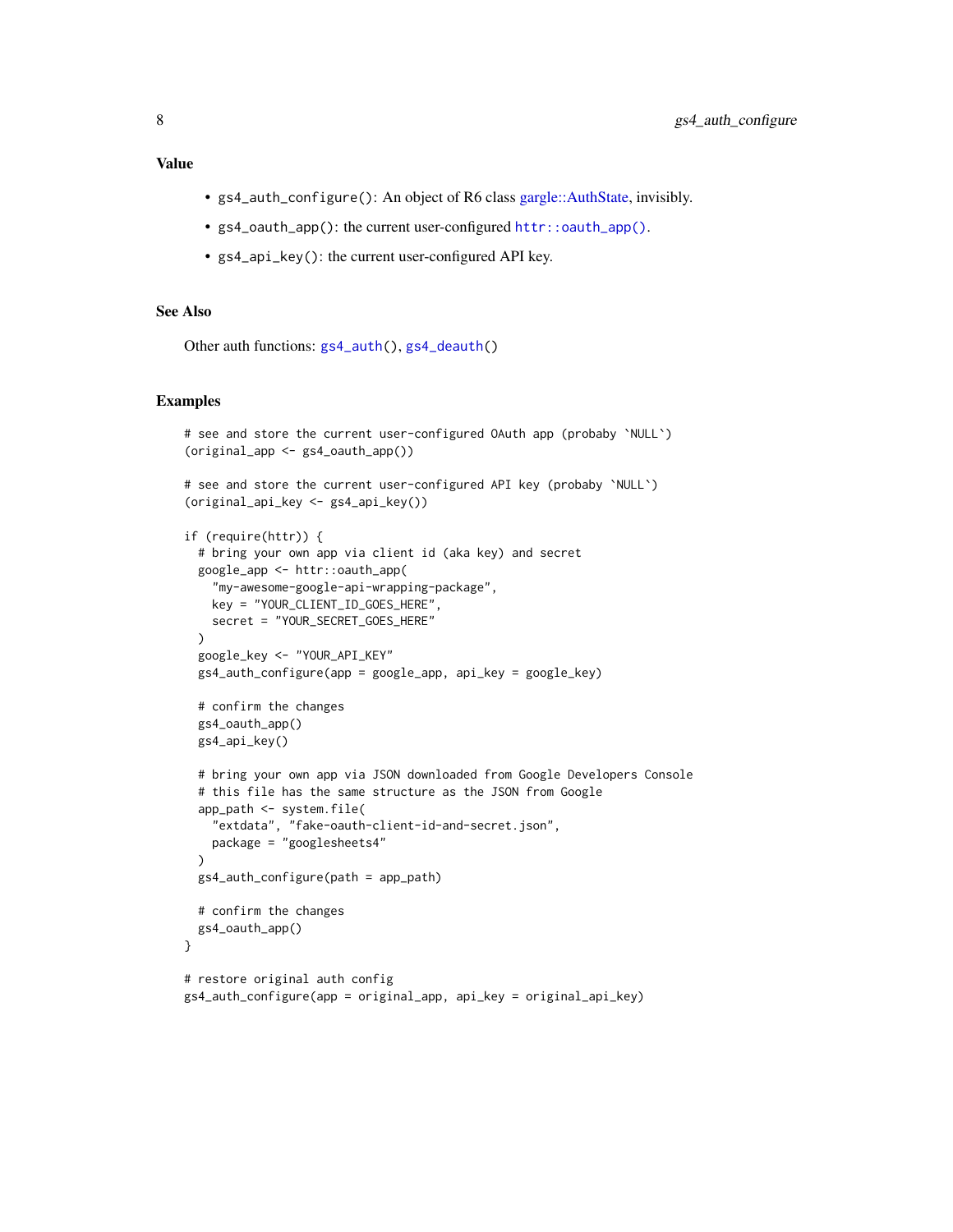<span id="page-8-0"></span>

## Description

Visits a Google Sheet in your default browser, if session is interactive.

#### Usage

gs4\_browse(ss)

## Arguments

ss Something that identifies a Google Sheet:

- its file id as a string or [drive\\_id](#page-0-0)
- a URL from which we can recover the id
- a one-row [dribble](#page-0-0), which is how googledrive represents Drive files
- an instance of googlesheets4\_spreadsheet, which is what [gs4\\_get\(\)](#page-15-1) returns

Processed through [as\\_sheets\\_id\(\)](#page-35-1).

#### Value

The Sheet's browser URL, invisibly.

#### Examples

gs4\_example("mini-gap") %>% gs4\_browse()

<span id="page-8-1"></span>gs4\_create *Create a new Sheet*

## Description

Creates an entirely new (spread)Sheet (or, in Excel-speak, workbook). Optionally, you can also provide names and/or data for the initial set of (work)sheets. Any initial data provided via sheets is styled as a table, as described in [sheet\\_write\(\)](#page-48-1).

#### Usage

```
gs4_ccreate(name = gs4_random(), ..., sheets = NULL)
```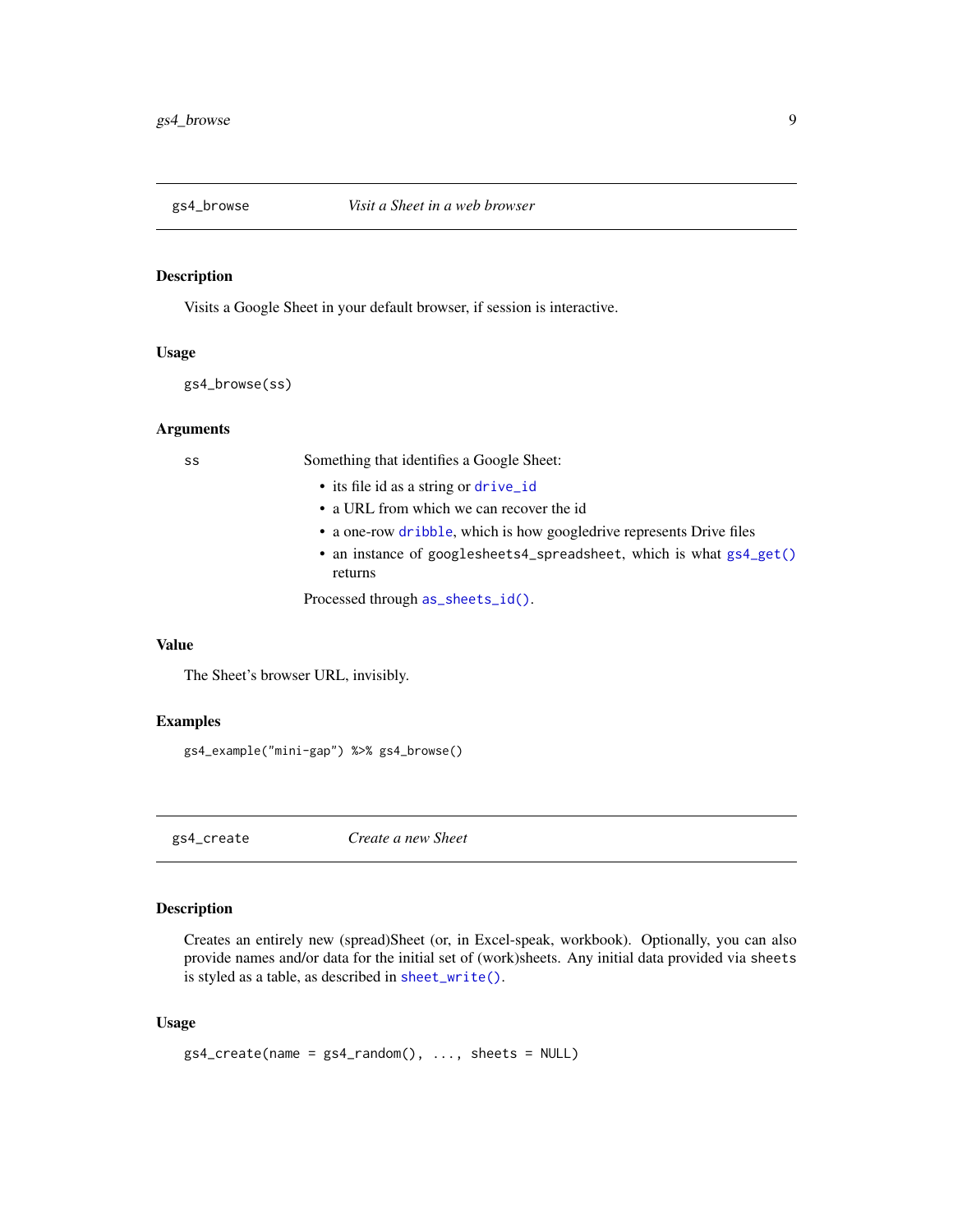#### <span id="page-9-0"></span>**Arguments**

| name   | The name of the new spreadsheet.                                                                                                                                                                                                                   |
|--------|----------------------------------------------------------------------------------------------------------------------------------------------------------------------------------------------------------------------------------------------------|
| .      | Optional spreadsheet properties that can be set through this API endpoint, such<br>as locale and time zone.                                                                                                                                        |
| sheets | Optional input for initializing (work) sheets. If unspecified, the Sheets API auto-<br>matically creates an empty "Sheet1". You can provide a vector of sheet names,<br>a data frame, or a (possibly named) list of data frames. See the examples. |

## Value

The input ss, as an instance of [sheets\\_id](#page-35-2)

#### See Also

Wraps the spreadsheets.create endpoint:

• <https://developers.google.com/sheets/api/reference/rest/v4/spreadsheets/create>

There is an article on writing Sheets:

• <https://googlesheets4.tidyverse.org/articles/articles/write-sheets.html>

Other write functions: [gs4\\_formula\(](#page-14-1)), [range\\_delete\(](#page-20-1)), [range\\_flood\(](#page-21-1)), [range\\_write\(](#page-30-1)), [sheet\\_append\(](#page-38-1)), [sheet\\_write\(](#page-48-1))

```
if (gs4_has_token()) {
 gs4_create("gs4-create-demo-1")
 gs4_create("gs4-create-demo-2", locale = "en_CA")
 gs4_create(
    "gs4-create-demo-3",
   locale = "fr_FR",timeZone = "Europe/Paris"
 \lambdags4_create(
    "gs4-create-demo-4",
   sheets = c("alpha", "beta"))
 my_data \leq data.frame(x = 1)
 gs4_create(
    "gs4-create-demo-5",
    sheets = my_data
 \lambdags4_create(
    "gs4-create-demo-6",
```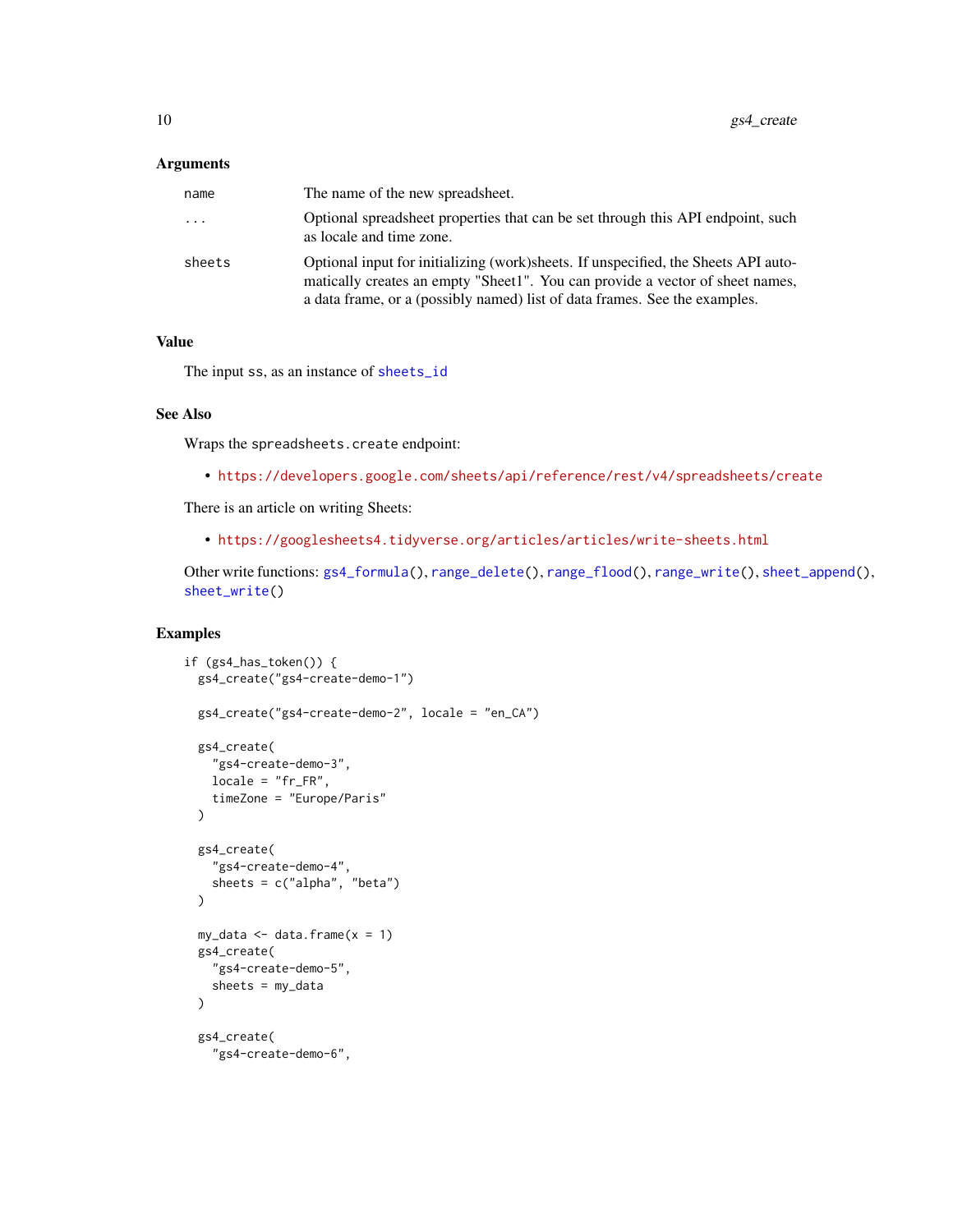## <span id="page-10-0"></span>gs4\_deauth 11

```
sheets = list(chickwts = head(chickwts), mtcars = head(mtcars))
 )
 # clean up
 gs4_find("gs4-create-demo") %>%
   googledrive::drive_trash()
}
```
<span id="page-10-1"></span>

```
gs4_deauth Suspend authorization
```
#### Description

Put googlesheets4 into a de-authorized state. Instead of sending a token, googlesheets4 will send an API key. This can be used to access public resources for which no Google sign-in is required. This is handy for using googlesheets4 in a non-interactive setting to make requests that do not require a token. It will prevent the attempt to obtain a token interactively in the browser. The user can configure their own API key via [gs4\\_auth\\_configure\(\)](#page-6-1) and retrieve that key via [gs4\\_api\\_key\(\)](#page-6-2). In the absence of a user-configured key, a built-in default key is used.

## Usage

gs4\_deauth()

## See Also

Other auth functions: [gs4\\_auth\\_configure\(](#page-6-1)), [gs4\\_auth\(](#page-4-1))

```
if (interactive()) {
 gs4_deauth()
 gs4_user()
 # get metadata on the public 'deaths' spreadsheet
 gs4_example("deaths") %>%
    gs4_get()
}
```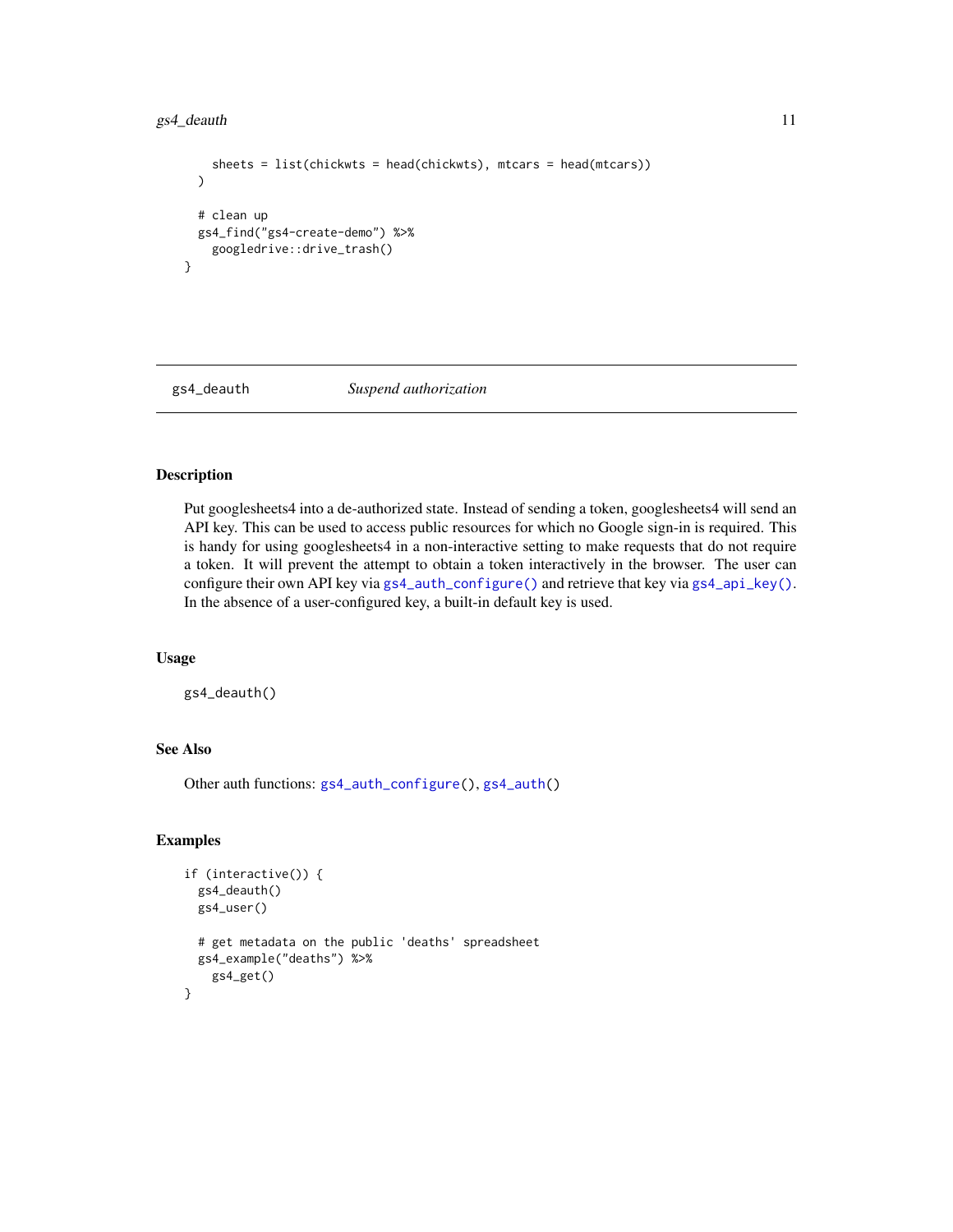<span id="page-11-1"></span><span id="page-11-0"></span>

#### Description

Returns a list of selected Sheets API v4 endpoints, as stored inside the googlesheets4 package. The names of this list (or the id sub-elements) are the nicknames that can be used to specify an endpoint in [request\\_generate\(\)](#page-32-1). For each endpoint, we store its nickname or id, the associated HTTP method, the path, and details about the parameters. This list is derived programmatically from the Sheets API v4 Discovery Document (https://www.googleapis.com/discovery/v1/apis/sheets/v4/rest).

#### Usage

 $gs4$ <sub>endpoints(i = NULL)</sub>

#### Arguments

i The name(s) or integer index(ices) of the endpoints to return. Optional. By default, the entire list is returned.

#### Value

A list containing some or all of the subset of the Sheets API v4 endpoints that are used internally by googlesheets4.

#### Examples

```
str(gs4_endpoints(), max.level = 2)
gs4_endpoints("sheets.spreadsheets.values.get")
gs4_endpoints(4)
```
gs4\_examples *Example Sheets*

#### Description

googlesheets4 makes a variety of world-readable example Sheets available for use in documentation and reprexes. These functions help you access the example Sheets. See vignette("example-sheets", package = "googlesheets4") for more.

#### Usage

```
gs4_examples(matches)
```
gs4\_example(matches)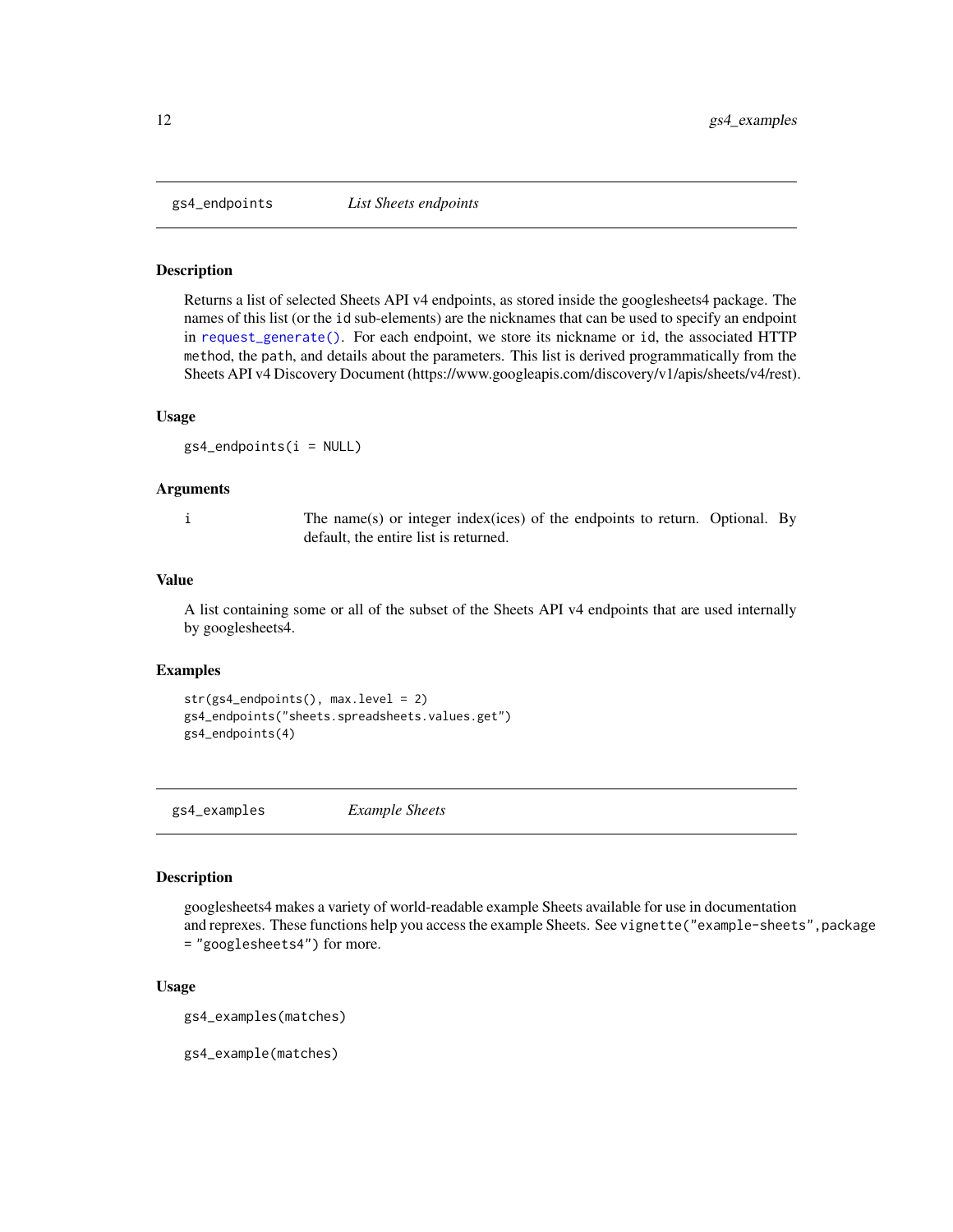#### <span id="page-12-0"></span> $gs4\_find$  13

#### Arguments

matches A regular expression that matches the name of the desired example Sheet(s). matches is optional for the plural gs4\_examples() and, if provided, it can match multiple Sheets. The singular gs4\_example() requires matches and it must match exactly one Sheet.

#### Value

- gs4\_example(): a [sheets\\_id](#page-35-2)
- gs4\_examples(): a named vector of all built-in examples, with class [drive\\_id](#page-0-0)

#### Examples

```
gs4_examples()
gs4_examples("gap")
gs4_example("gapminder")
gs4_example("deaths")
```
<span id="page-12-1"></span>

gs4\_find *Find Google Sheets*

## Description

Finds your Google Sheets. This is a very thin wrapper around [googledrive::drive\\_find\(\)](#page-0-0), that specifies you want to list Drive files where type = "spreadsheet". Therefore, note that this will require auth for googledrive! See the article [Using googlesheets4 with googledrive](https://googlesheets4.tidyverse.org/articles/articles/drive-and-sheets.html) if you want to coordinate auth between googlesheets4 and googledrive. This function will emit an informational message if you are currently logged in with both googlesheets4 and googledrive, but as different users.

#### Usage

 $gs4_find(...)$ 

## Arguments

... Arguments (other than type, which is hard-wired as type = "spreadsheet") that are passed along to [googledrive::drive\\_find\(\)](#page-0-0).

#### Value

An object of class [dribble](#page-0-0), a tibble with one row per file.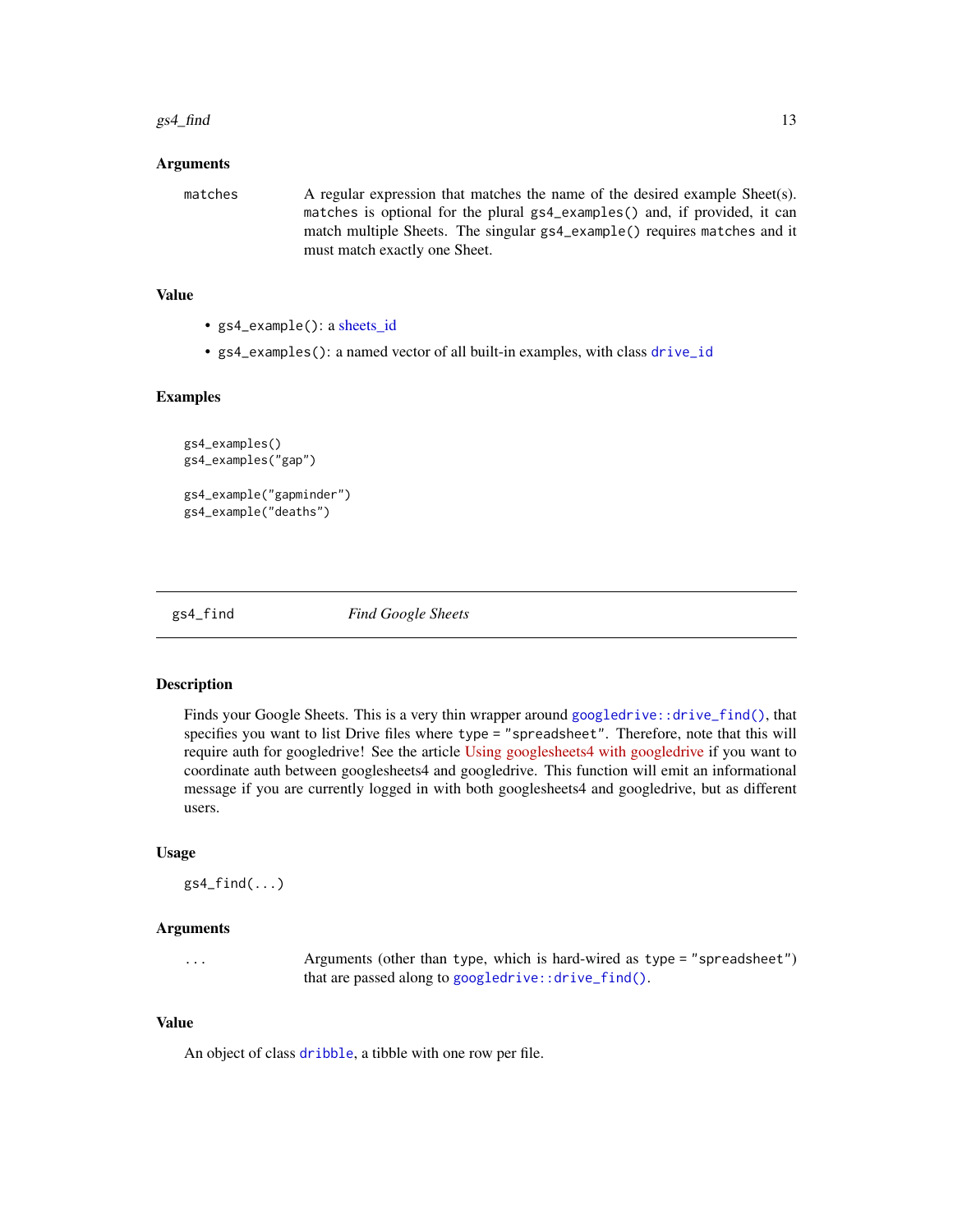#### Examples

```
if (gs4_has_token()) {
 # see all your Sheets
 gs4_find()
 # see 5 Sheets, prioritized by creation time
 x \le gs4_find(order_by = "createdTime desc", n_max = 5)
 x
 # hoist the creation date, using other packages in the tidyverse
 # x %>%
 # tidyr::hoist(drive_resource, created_on = "createdTime") %>%
 # dplyr::mutate(created_on = as.Date(created_on))
}
```
gs4\_fodder *Create useful spreadsheet filler*

#### Description

Creates a data frame that is useful for filling a spreadsheet, when you just need a sheet to experiment with. The data frame has n rows and m columns with these properties:

- Column names match what Sheets displays: "A", "B", "C", and so on.
- Inner cell values reflect the coordinates where each value will land in the sheet, in A1-notation. So the first row is "B2", "C2", and so on. Note that this n-row data frame will occupy n + 1 rows in the sheet, because the column names occupy the first row.

#### Usage

 $gs4_fodder(n = 10, m = n)$ 

## Arguments

| n. | Number of rows.    |
|----|--------------------|
| m  | Number of columns. |

#### Value

A data frame of character vectors.

#### Examples

gs4\_fodder() gs4\_fodder(5, 3)

<span id="page-13-0"></span>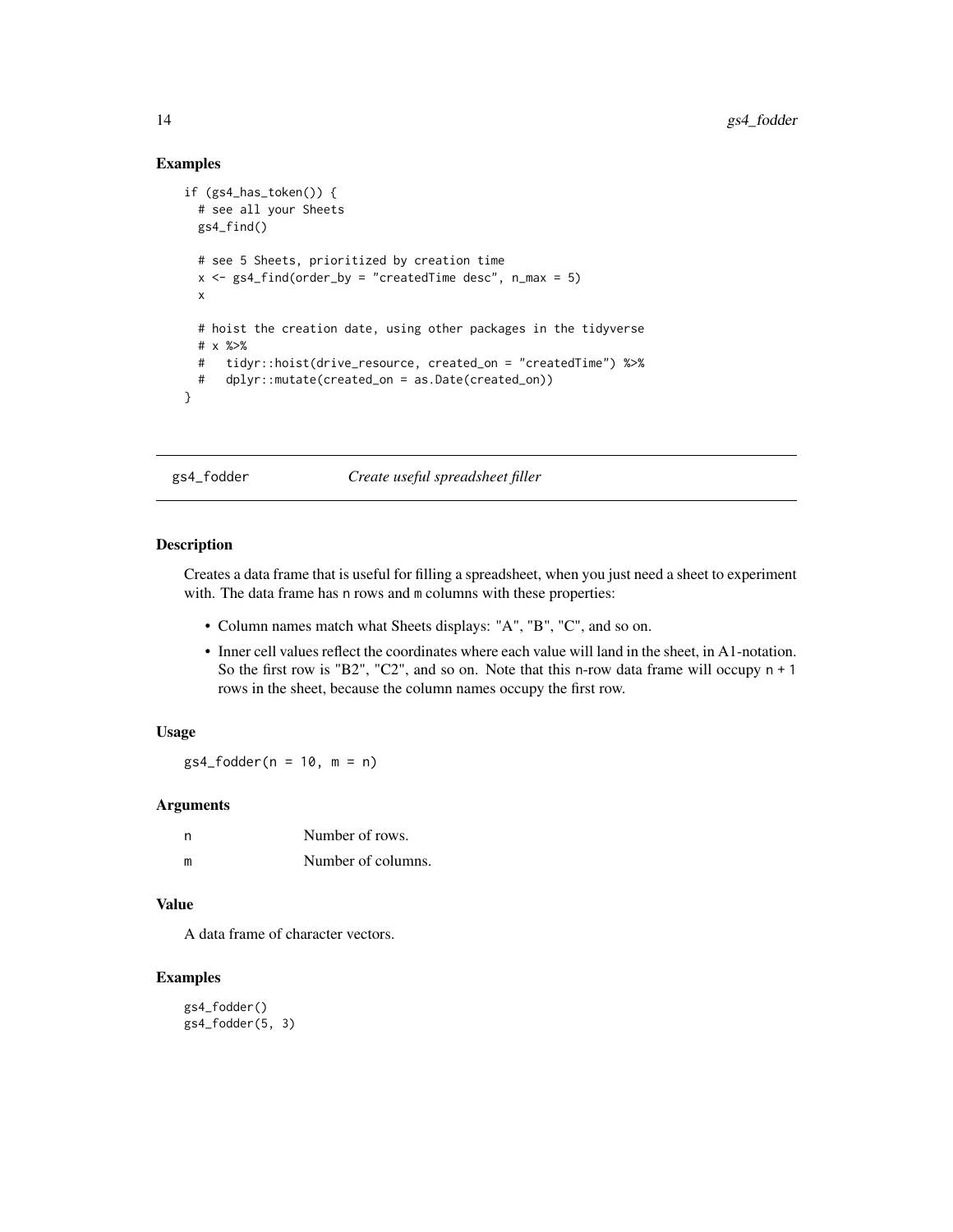#### <span id="page-14-1"></span><span id="page-14-0"></span>Description

In order to write a formula into Google Sheets, you need to store it as an object of class googlesheets4\_formula. This is how we distinguish a "regular" character string from a string that should be interpreted as a formula. googlesheets4\_formula is an S3 class implemented using the [vctrs package.](https://vctrs.r-lib.org/articles/s3-vector.html)

#### Usage

 $gs4_formula(x = character())$ 

#### **Arguments**

x Character.

## Value

An S3 vector of class googlesheets4\_formula.

#### See Also

Other write functions: [gs4\\_create\(](#page-8-1)), [range\\_delete\(](#page-20-1)), [range\\_flood\(](#page-21-1)), [range\\_write\(](#page-30-1)), [sheet\\_append\(](#page-38-1)), [sheet\\_write\(](#page-48-1))

```
if (gs4_has_token()) {
 dat \leq data.frame(x = c(1, 5, 3, 2, 4, 6))
 ss <- gs4_create("gs4-formula-demo", sheets = dat)
 ss
 summaries <- tibble::tribble(
   ~desc, ~summaries,
   "max", "=max(A:A)",
   "sum", "=sum(A:A)",
   "min", "=min(A:A)",
    "sparkline", "=SPARKLINE(A:A, {\"color\", \"blue\"})"
 )
 # explicitly declare a column as `googlesheets4_formula`
 summaries$summaries <- gs4_formula(summaries$summaries)
 summaries
 range_write(ss, data = summaries, range = "C1", reformat = FALSE)
 miscellany <- tibble::tribble(
```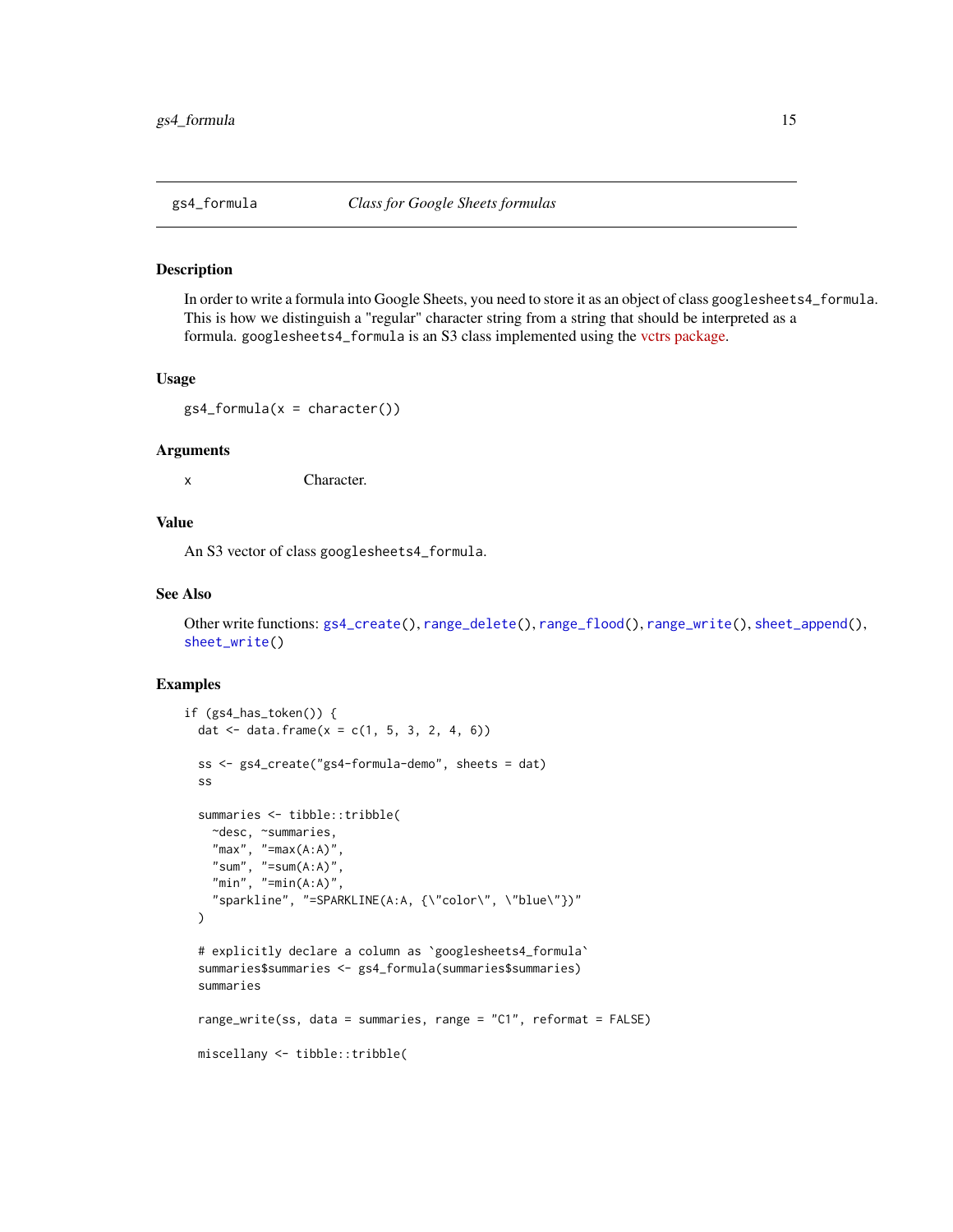```
~desc, ~example,
  "hyperlink", "=HYPERLINK(\"http://www.google.com/\",\"Google\")",
  "image", "=IMAGE(\"https://www.google.com/images/srpr/logo3w.png\")"
)
miscellany$example <- gs4_formula(miscellany$example)
miscellany
sheet_write(miscellany, ss = ss)
# clean up
gs4_find("gs4-formula-demo") %>%
  googledrive::drive_trash()
```
<span id="page-15-1"></span>gs4\_get *Get Sheet metadata*

## Description

}

Retrieve spreadsheet-specific metadata, such as details on the individual (work)sheets or named ranges.

• gs4\_get() complements [googledrive::drive\\_get\(\)](#page-0-0), which returns metadata that exists for any file on Drive.

#### Usage

gs4\_get(ss)

#### Arguments

ss Something that identifies a Google Sheet:

- its file id as a string or [drive\\_id](#page-0-0)
- a URL from which we can recover the id
- a one-row [dribble](#page-0-0), which is how googledrive represents Drive files
- an instance of googlesheets4\_spreadsheet, which is what [gs4\\_get\(\)](#page-15-1) returns

Processed through [as\\_sheets\\_id\(\)](#page-35-1).

## Value

A list with S3 class googlesheets4\_spreadsheet, for printing purposes.

## See Also

Wraps the spreadsheets.get endpoint:

• <https://developers.google.com/sheets/api/reference/rest/v4/spreadsheets/get>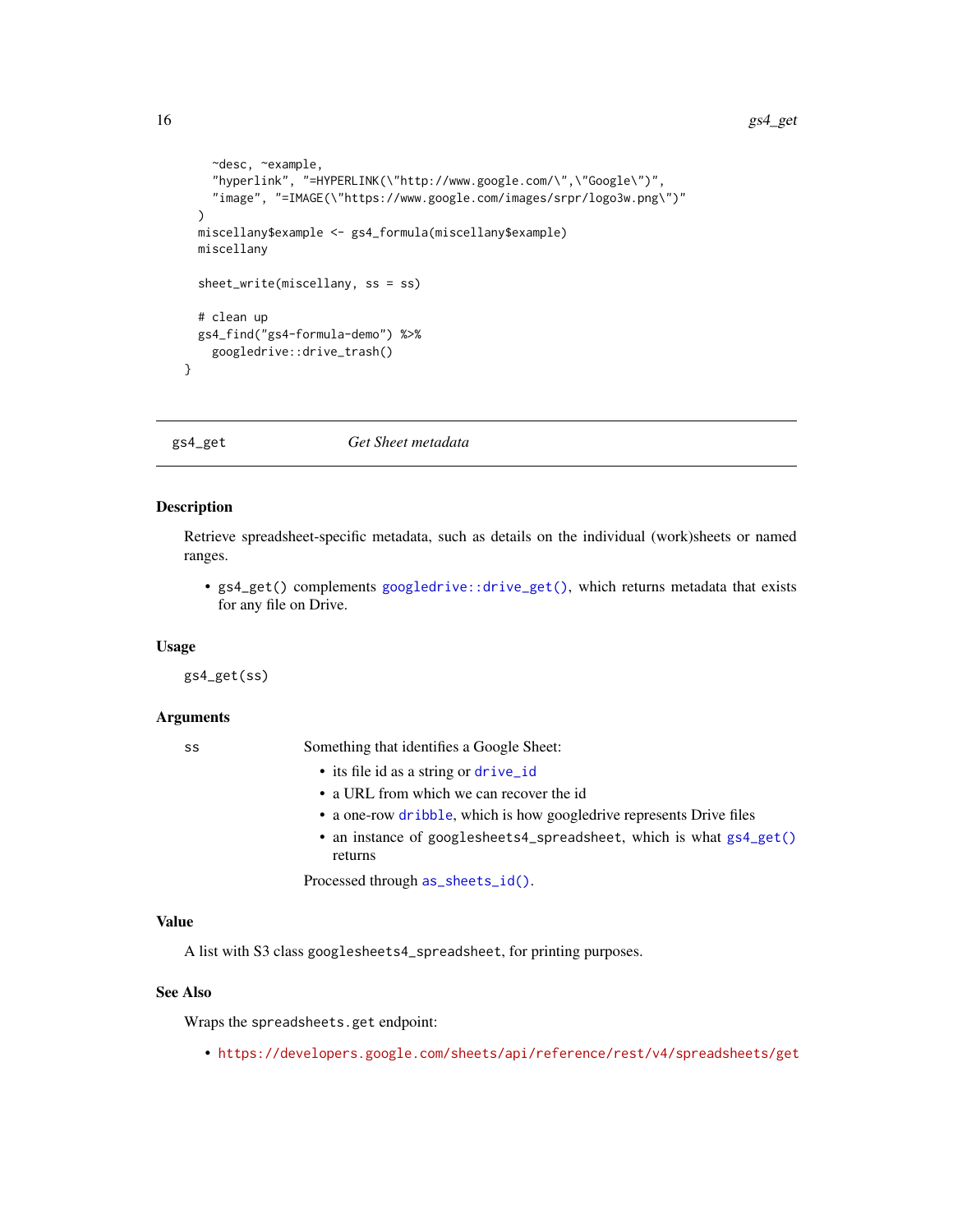<span id="page-16-0"></span>gs4\_has\_token 17

## Examples

```
if (gs4_has_token()) {
 gs4_get(gs4_example("mini-gap"))
}
```
<span id="page-16-1"></span>gs4\_has\_token *Is there a token on hand?*

## Description

Reports whether googlesheets4 has stored a token, ready for use in downstream requests.

## Usage

gs4\_has\_token()

## Value

Logical.

## See Also

Other low-level API functions: [gs4\\_token\(](#page-17-1)), [request\\_generate\(](#page-32-1)), [request\\_make\(](#page-34-1))

## Examples

gs4\_has\_token()

gs4\_random *Generate a random Sheet name*

## Description

Generates a random name, suitable for a newly created Sheet, using [ids::adjective\\_animal\(\)](#page-0-0).

#### Usage

 $gs4_r$ random $(n = 1)$ 

## Arguments

n Number of names to generate.

## Value

A character vector.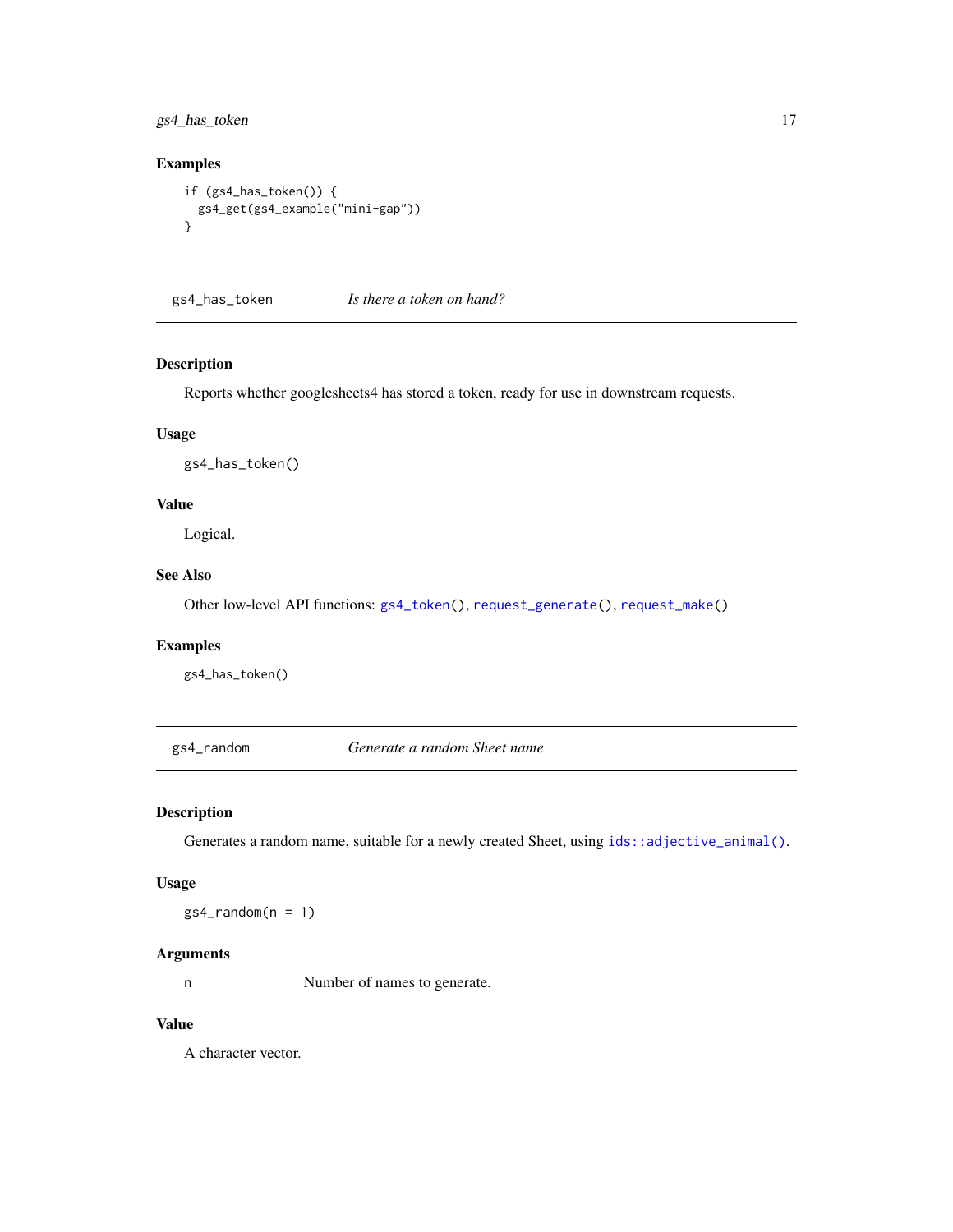## Examples

gs4\_random()

<span id="page-17-1"></span>gs4\_token *Produce configured token*

## Description

For internal use or for those programming around the Sheets API. Returns a token pre-processed with [httr::config\(\)](#page-0-0). Most users do not need to handle tokens "by hand" or, even if they need some control, [gs4\\_auth\(\)](#page-4-1) is what they need. If there is no current token, [gs4\\_auth\(\)](#page-4-1) is called to either load from cache or initiate OAuth2.0 flow. If auth has been deactivated via  $gs4$ -deauth(), gs4\_token() returns NULL.

## Usage

gs4\_token()

## Value

A request object (an S3 class provided by [httr\)](#page-0-0).

## See Also

Other low-level API functions: [gs4\\_has\\_token\(](#page-16-1)), [request\\_generate\(](#page-32-1)), [request\\_make\(](#page-34-1))

```
if (gs4_has_token()) {
 req <- request_generate(
    "sheets.spreadsheets.get",
   list(spreadsheetId = "abc"),
    token = gs4_token()
 )
 req
}
```
<span id="page-17-0"></span>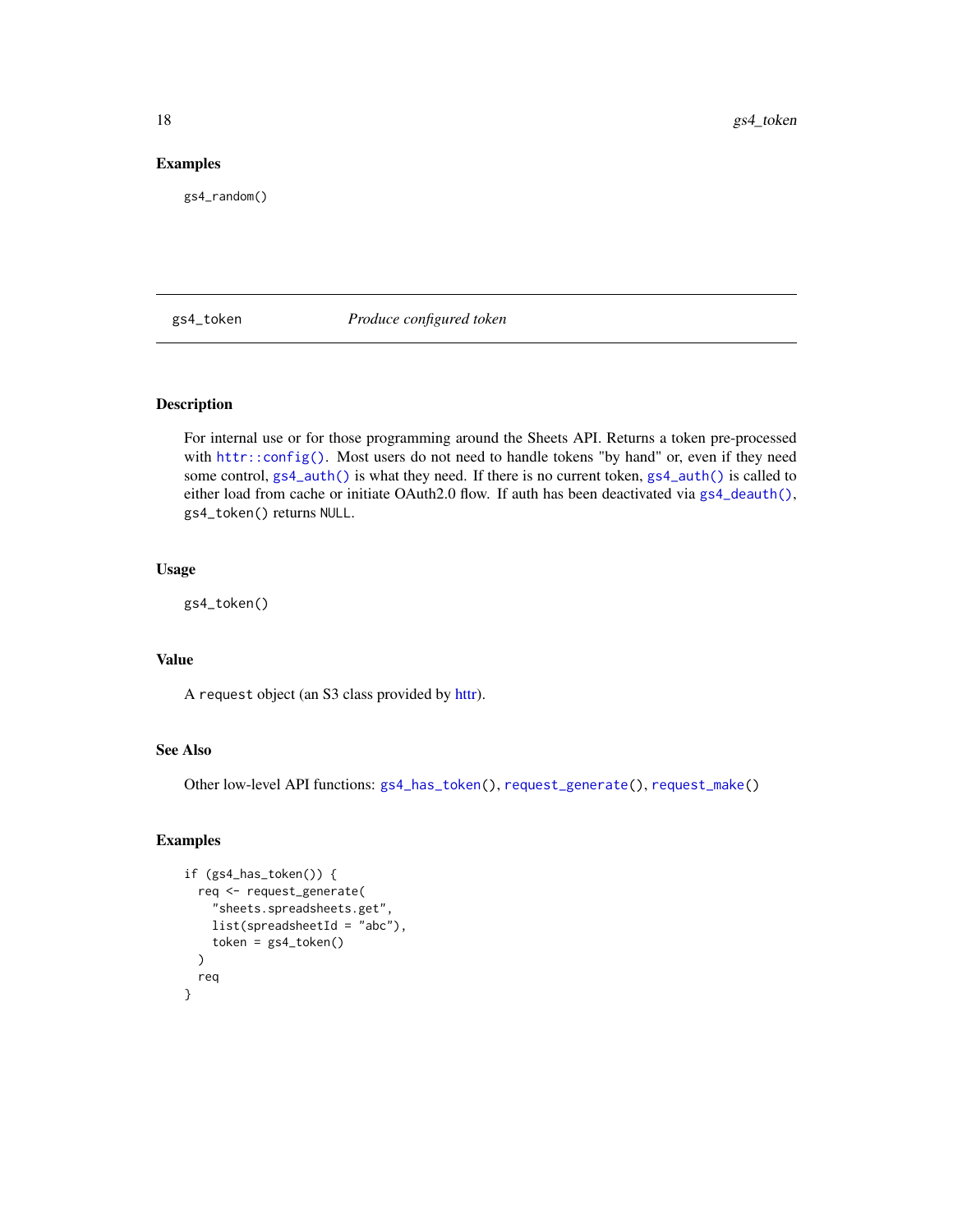<span id="page-18-0"></span>

## Description

Reveals the email address of the user associated with the current token. If no token has been loaded yet, this function does not initiate auth.

#### Usage

gs4\_user()

#### Value

An email address or, if no token has been loaded, NULL.

#### See Also

[gargle::token\\_userinfo\(\)](#page-0-0), [gargle::token\\_email\(\)](#page-0-0), [gargle::token\\_tokeninfo\(\)](#page-0-0)

## Examples

gs4\_user()

range\_autofit *Auto-fit columns or rows to the data*

#### Description

Applies automatic resizing to either columns or rows of a (work)sheet. The width or height of targeted columns or rows, respectively, is determined from the current cell contents. This only affects the appearance of a sheet in the browser and doesn't affect its values or dimensions in any way.

#### Usage

```
range_autofit(ss, sheet = NULL, range = NULL, dimension = c("columns", "rows"))
```
#### Arguments

ss Something that identifies a Google Sheet:

- its file id as a string or [drive\\_id](#page-0-0)
- a URL from which we can recover the id
- a one-row [dribble](#page-0-0), which is how googledrive represents Drive files
- an instance of googlesheets4\_spreadsheet, which is what [gs4\\_get\(\)](#page-15-1) returns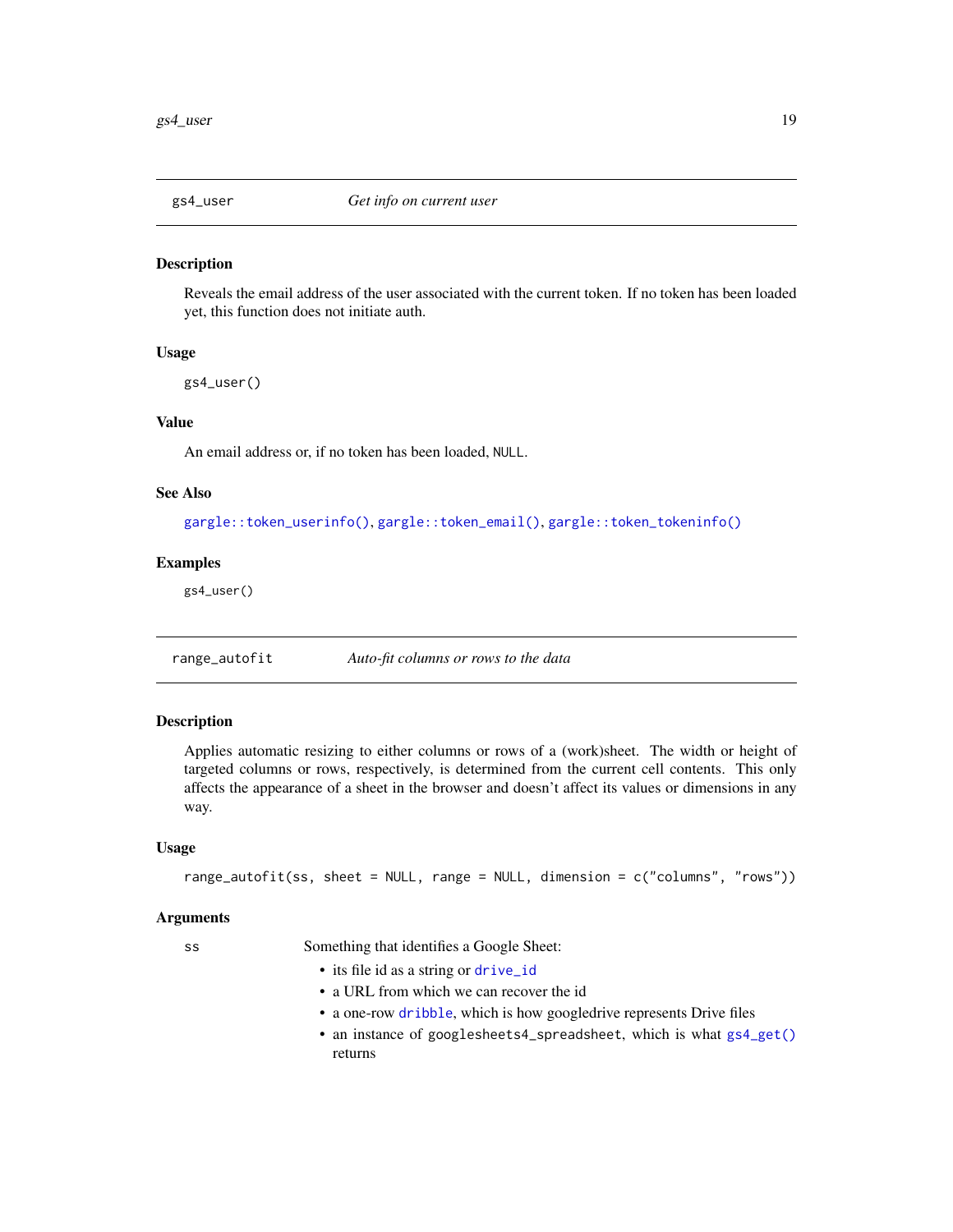<span id="page-19-0"></span>

|           | Processed through as_sheets_id().                                                                                                                                                                                                                                          |
|-----------|----------------------------------------------------------------------------------------------------------------------------------------------------------------------------------------------------------------------------------------------------------------------------|
| sheet     | Sheet to modify, in the sense of "worksheet" or "tab". You can identify a sheet<br>by name, with a string, or by position, with a number. Ignored if the sheet is<br>specified via range. If neither argument specifies the sheet, defaults to the first<br>visible sheet. |
| range     | Which columns or rows to resize. Optional. If you want to resize all columns<br>or all rows, use dimension instead. All the usual range specifications are ac-<br>cepted, but the targeted range must specify only columns (e.g. "B:F") or only<br>rows (e.g. "2:7").      |
| dimension | Ignored if range is given. If consulted, dimension must be either "columns"<br>(the default) or "rows". This is the simplest way to request auto-resize for all<br>columns or all rows.                                                                                    |

#### Value

The input ss, as an instance of [sheets\\_id](#page-35-2)

#### See Also

Makes an AutoResizeDimensionsRequest:

• [https://developers.google.com/sheets/api/reference/rest/v4/spreadsheets/req](https://developers.google.com/sheets/api/reference/rest/v4/spreadsheets/request#autoresizedimensionsrequest)uest# [autoresizedimensionsrequest](https://developers.google.com/sheets/api/reference/rest/v4/spreadsheets/request#autoresizedimensionsrequest)

```
if (gs4_has_token()) {
 dat <- tibble::tibble(
   fruit = c("date", "lime", "pear", "plum")
 \lambdass <- gs4_create("range-autofit-demo", sheets = dat)
 ss
 # open in the browser
 gs4_browse(ss)
 # shrink column A to fit the short fruit names
 range_autofit(ss)
 # in the browser, notice how the column width shrank
 # send some longer fruit names
 dat2 <- tibble::tibble(
   fruit = c("cucumber", "honeydew")
 \mathcal{L}ss %>% sheet_append(dat2)
 # in the browser, see that column A is now too narrow to show the data
 range_autofit(ss)
 # in the browser, see the column A reveals all the data now
```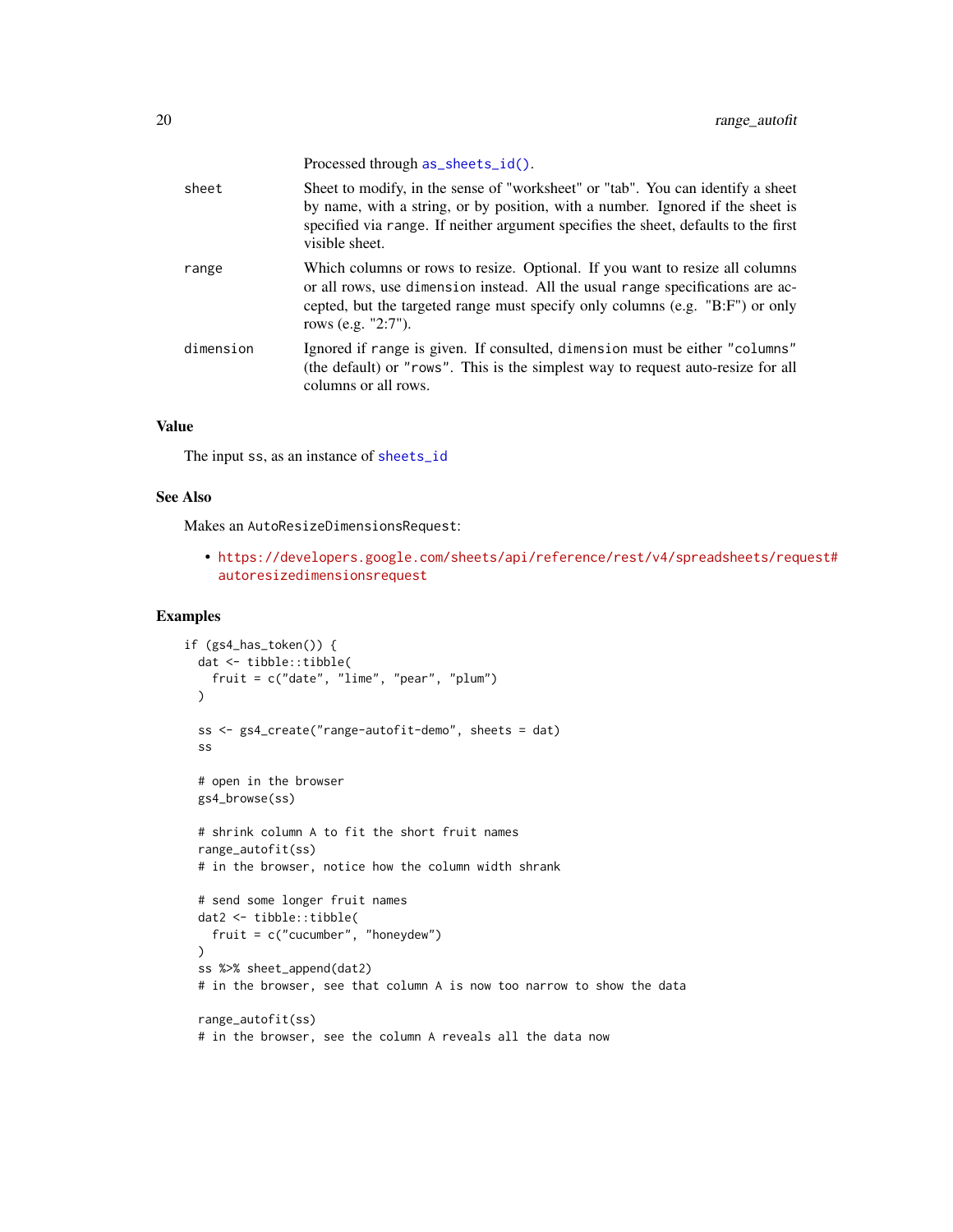## <span id="page-20-0"></span>range\_delete 21

```
# clean up
 gs4_find("range-autofit-demo") %>%
   googledrive::drive_trash()
}
```
<span id="page-20-1"></span>range\_delete *Delete cells*

## Description

Deletes a range of cells and shifts other cells into the deleted area. There are several related tasks that are implemented by other functions:

- To clear cells of their value and/or format, use [range\\_clear\(\)](#page-21-2).
- To delete an entire (work)sheet, use [sheet\\_delete\(\)](#page-42-1).
- To change the dimensions of a (work)sheet, use [sheet\\_resize\(\)](#page-47-1).

## Usage

```
range_delete(ss, sheet = NULL, range, shift = NULL)
```
#### Arguments

| SS    | Something that identifies a Google Sheet:                                                                                                                                                                                                                                                            |
|-------|------------------------------------------------------------------------------------------------------------------------------------------------------------------------------------------------------------------------------------------------------------------------------------------------------|
|       | • its file id as a string or drive_id                                                                                                                                                                                                                                                                |
|       | • a URL from which we can recover the id                                                                                                                                                                                                                                                             |
|       | • a one-row dribble, which is how googledrive represents Drive files                                                                                                                                                                                                                                 |
|       | • an instance of googlesheets4_spreadsheet, which is what gs4_get()<br>returns                                                                                                                                                                                                                       |
|       | Processed through as_sheets_id().                                                                                                                                                                                                                                                                    |
| sheet | Sheet to delete, in the sense of "worksheet" or "tab". You can identify a sheet<br>by name, with a string, or by position, with a number. Ignored if the sheet is<br>specified via range. If neither argument specifies the sheet, defaults to the first<br>visible sheet.                           |
| range | Cells to delete. There are a couple differences between range here and how it<br>works in other functions (e.g. $range_{read}()$ ):                                                                                                                                                                  |
|       | • range must be specified.                                                                                                                                                                                                                                                                           |
|       | • range must not be a named range.                                                                                                                                                                                                                                                                   |
|       | • range must not be the name of a (work) sheet. Instead, use sheet_delete()<br>to delete an entire sheet. Row-only and column-only ranges are especially<br>relevant, such as "2:6" or "D". Remember you can also use the helpers in<br>cell-specification, such as cell_cols(4:6), or cell_rows(5). |
| shift | Must be one of "up" or "left", if specified. Required if range is NOT a rows-only<br>or column-only range (in which case, we can figure it out for you). Determines<br>whether the deleted area is filled by shifting surrounding cells up or to the left.                                           |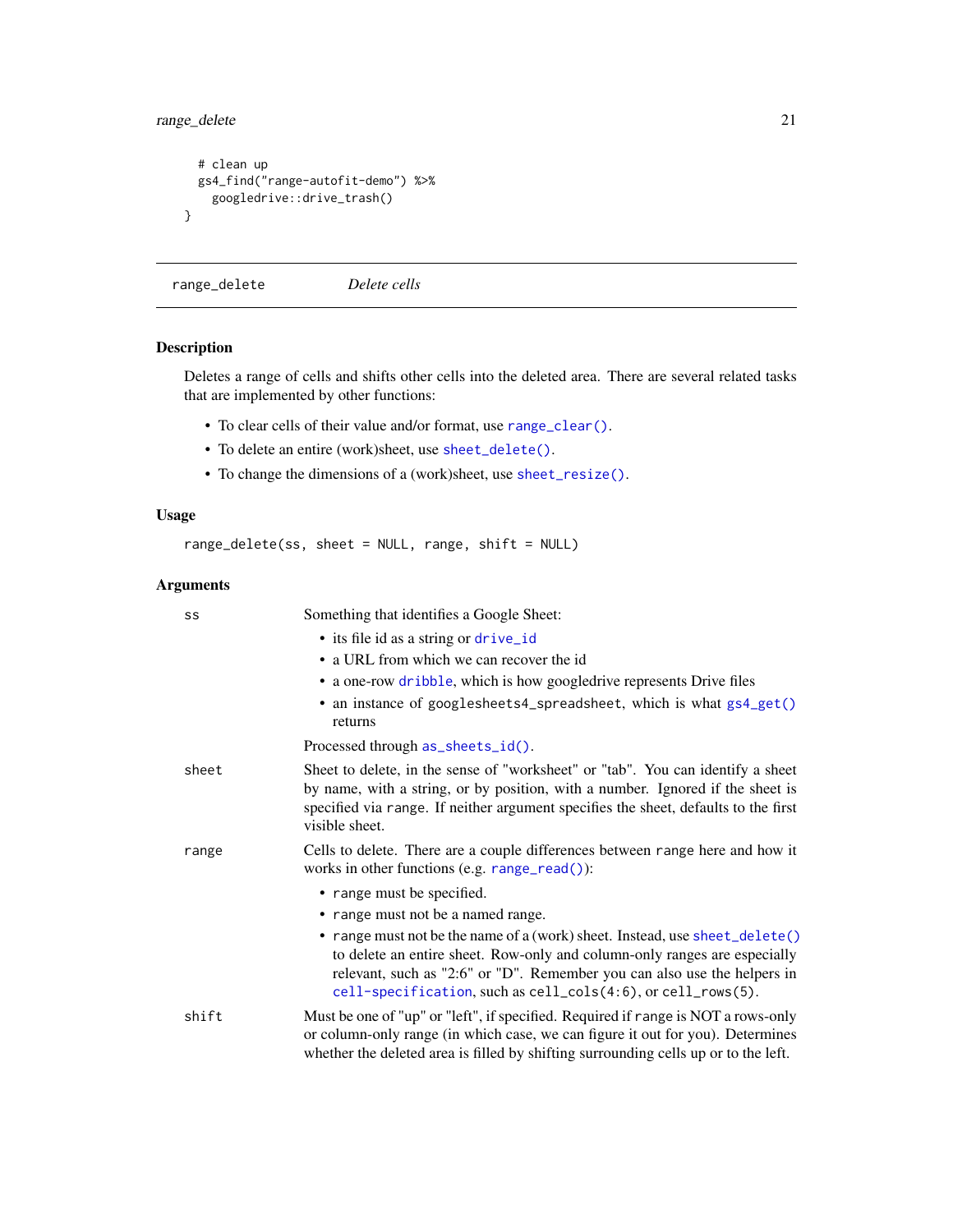## <span id="page-21-0"></span>Value

The input ss, as an instance of [sheets\\_id](#page-35-2)

#### See Also

Makes a DeleteRangeRequest:

• [https://developers.google.com/sheets/api/reference/rest/v4/spreadsheets/req](https://developers.google.com/sheets/api/reference/rest/v4/spreadsheets/request#DeleteRangeRequest)uest# [DeleteRangeRequest](https://developers.google.com/sheets/api/reference/rest/v4/spreadsheets/request#DeleteRangeRequest)

```
gs4_create(gs4_formula(range_flood(range_write(sheet_append(),
sheet_write()
```
#### Examples

```
if (gs4_has_token()) {
 # create a data frame to use as initial data
 df <- gs4_fodder(10)
 # create Sheet
 ss <- gs4_create("range-delete-example", sheets = list(df))
 # delete some rows
 range_delete(ss, range = "2:4")
 # delete a column
 range_delete(ss, range = "C")
 # delete a rectangle and specify how to shift remaining cells
 range_delete(ss, range = "B3:F4", shift = "left")
 # clean up
 gs4_find("range-delete-example") %>%
    googledrive::drive_trash()
}
```
<span id="page-21-1"></span>range\_flood *Flood or clear a range of cells*

#### <span id="page-21-2"></span>Description

range\_flood() "floods" a range of cells with the same content. range\_clear() is a wrapper that handles the common special case of clearing the cell value. Both functions, by default, also clear the format, but this can be specified via reformat.

#### Usage

```
range_flood(ss, sheet = NULL, range = NULL, cell = NULL, reformat = TRUE)
range_clear(ss, sheet = NULL, range = NULL, reformat = TRUE)
```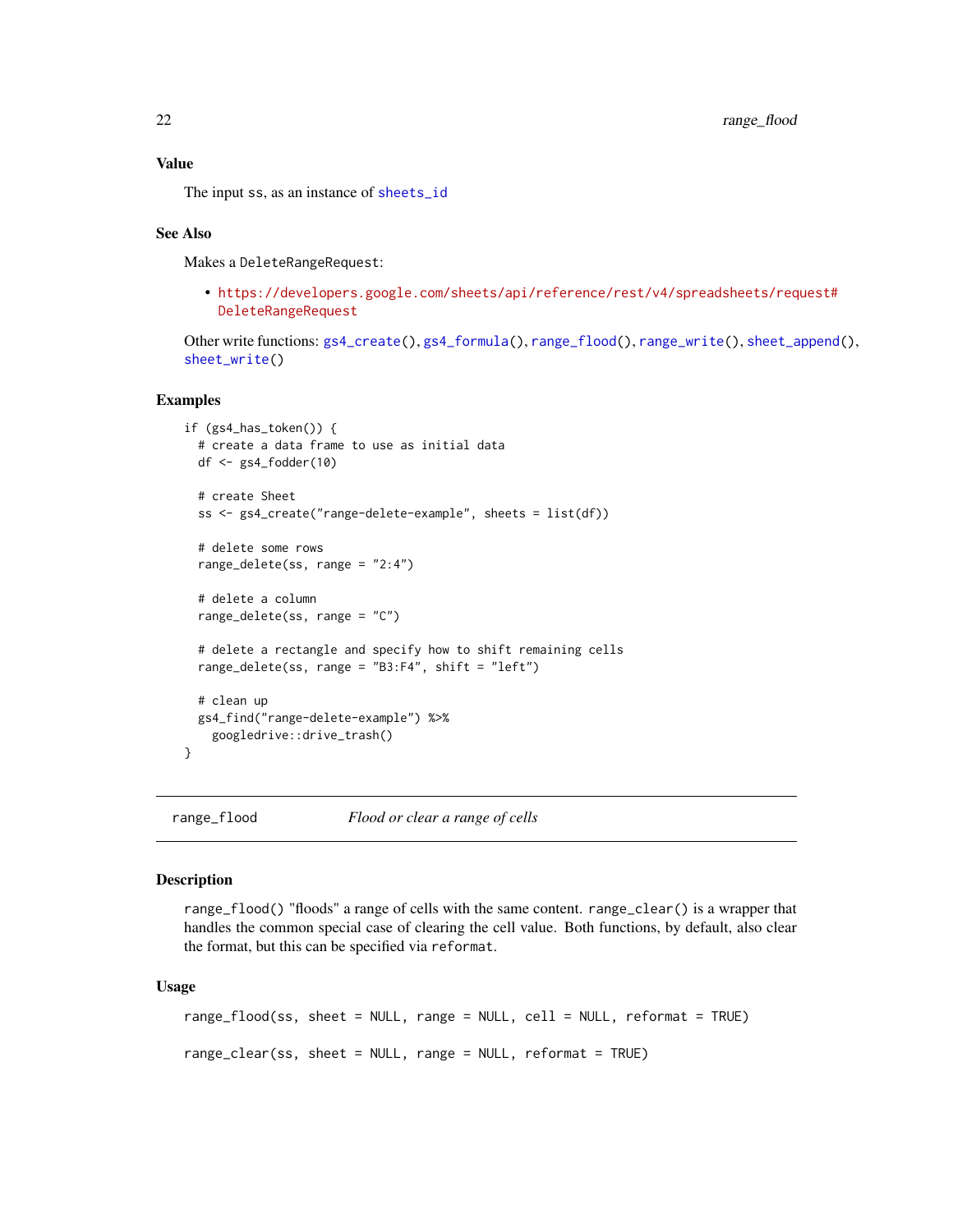## <span id="page-22-0"></span>range\_flood 23

#### Arguments

| SS       | Something that identifies a Google Sheet:                                                                                                                                                                                                                                                                                                                                                                                                                                                                                                                                                                                                                                     |
|----------|-------------------------------------------------------------------------------------------------------------------------------------------------------------------------------------------------------------------------------------------------------------------------------------------------------------------------------------------------------------------------------------------------------------------------------------------------------------------------------------------------------------------------------------------------------------------------------------------------------------------------------------------------------------------------------|
|          | • its file id as a string or drive_id                                                                                                                                                                                                                                                                                                                                                                                                                                                                                                                                                                                                                                         |
|          | • a URL from which we can recover the id                                                                                                                                                                                                                                                                                                                                                                                                                                                                                                                                                                                                                                      |
|          | • a one-row dribble, which is how googledrive represents Drive files                                                                                                                                                                                                                                                                                                                                                                                                                                                                                                                                                                                                          |
|          | • an instance of googlesheets4_spreadsheet, which is what gs4_get()<br>returns                                                                                                                                                                                                                                                                                                                                                                                                                                                                                                                                                                                                |
|          | Processed through as_sheets_id().                                                                                                                                                                                                                                                                                                                                                                                                                                                                                                                                                                                                                                             |
| sheet    | Sheet to write into, in the sense of "worksheet" or "tab". You can identify a sheet<br>by name, with a string, or by position, with a number.                                                                                                                                                                                                                                                                                                                                                                                                                                                                                                                                 |
| range    | A cell range to read from. If NULL, all non-empty cells are read. Otherwise spec-<br>ify range as described in Sheets A1 notation or using the helpers documented<br>in cell-specification. Sheets uses fairly standard spreadsheet range notation, al-<br>though a bit different from Excel. Examples of valid ranges: "Sheet1!A1:B2",<br>"Sheet1!A:A", "Sheet1!1:2", "Sheet1!A5:A", "A1:B2", "Sheet1". Inter-<br>preted strictly, even if the range forces the inclusion of leading, trailing, or em-<br>bedded empty rows or columns. Takes precedence over skip, n_max and sheet.<br>Note range can be a named range, like "sales_data", without any cell refer-<br>ence. |
| cell     | The value to fill the cells in the range with. If unspecified, the default of NULL<br>results in clearing the existing value.                                                                                                                                                                                                                                                                                                                                                                                                                                                                                                                                                 |
| reformat | Logical, indicates whether to reformat the affected cells. Currently googlesheets4<br>provides no real support for formatting, so reformat = TRUE effectively means<br>that edited cells become unformatted.                                                                                                                                                                                                                                                                                                                                                                                                                                                                  |

## Value

The input ss, as an instance of [sheets\\_id](#page-35-2)

## See Also

Makes a RepeatCellRequest:

• [https://developers.google.com/sheets/api/reference/rest/v4/spreadsheets/req](https://developers.google.com/sheets/api/reference/rest/v4/spreadsheets/request#repeatcellrequest)uest# [repeatcellrequest](https://developers.google.com/sheets/api/reference/rest/v4/spreadsheets/request#repeatcellrequest)

Other write functions: [gs4\\_create\(](#page-8-1)), [gs4\\_formula\(](#page-14-1)), [range\\_delete\(](#page-20-1)), [range\\_write\(](#page-30-1)), [sheet\\_append\(](#page-38-1)), [sheet\\_write\(](#page-48-1))

```
if (gs4_has_token()) {
  # create a data frame to use as initial data
 df <- gs4_fodder(10)
  # create Sheet
  ss <- gs4_create("range-flood-demo", sheets = list(df))
```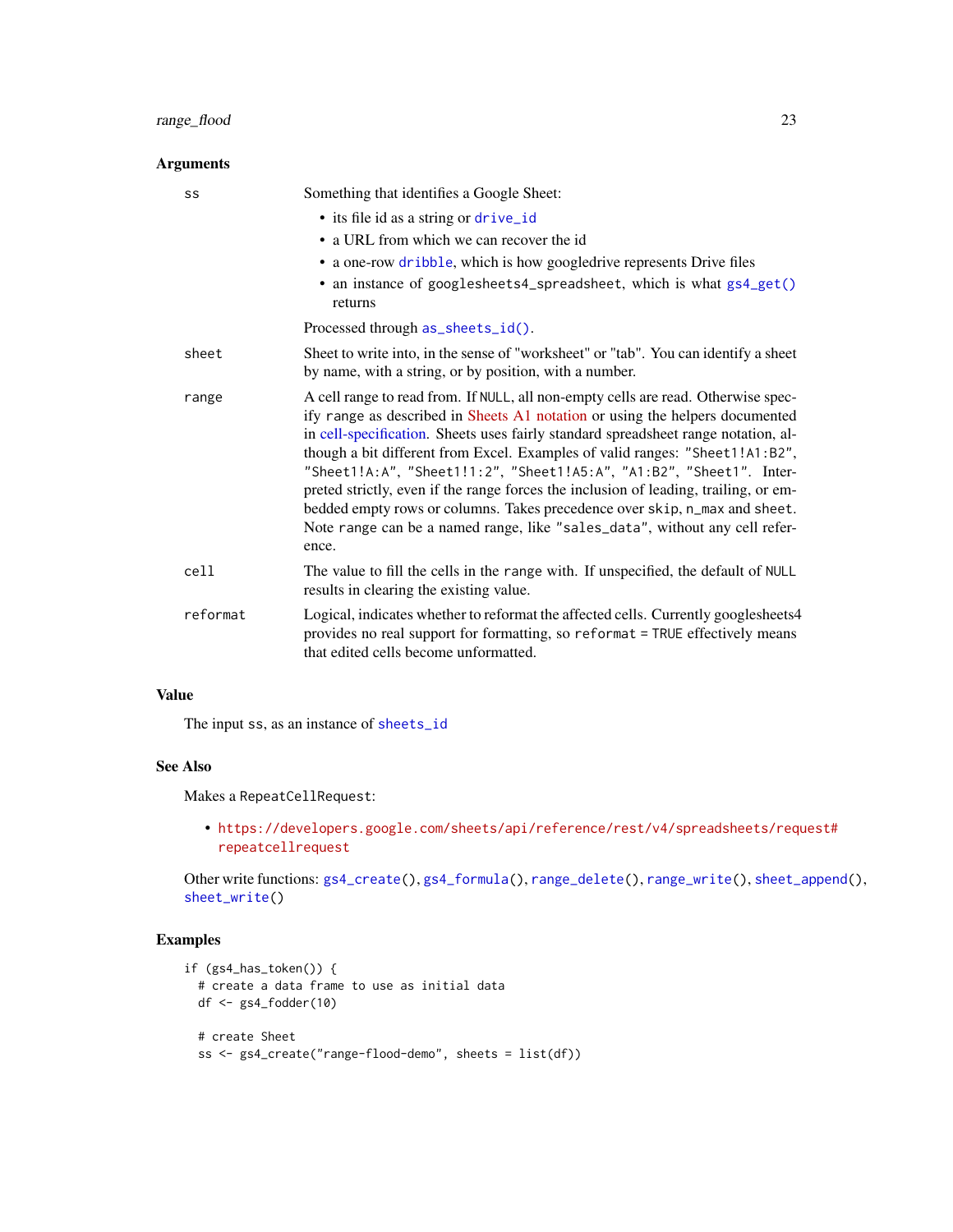```
# default behavior (`cell = NULL`): clear value and format
 range_flood(ss, range = "A1:B3")
 # clear value but preserve format
 range_flood(ss, range = "C1:D3", reformat = FALSE)
 # send new value
 range_flood(ss, range = "4:5", cell = ";-)")
 # send formatting
 # WARNING: use these unexported, internal functions at your own risk!
 # This not (yet) officially supported, but it's possible.
 blue_background <- googlesheets4:::CellData(
   userEnteredFormat = googlesheets4:::new(
      "CellFormat",
     backgroundColor = googlesheets4:::new(
        "Color",
        red = 159 / 255, green = 183 / 255, blue = 196 / 255
     )
   )
 \lambdarange_flood(ss, range = "I:J", cell = blue_background)
 # range_clear() is a shortcut where `cell = NULL` always
 range_clear(ss, range = "9:9")
 range_clear(ss, range = "10:10", reformat = FALSE)
 # clean up
 gs4_find("range-flood-demo") %>%
   googledrive::drive_trash()
}
```
<span id="page-23-2"></span>

range\_read *Read a Sheet into a data frame*

## <span id="page-23-1"></span>Description

This is the main "read" function of the googlesheets4 package. It goes by two names, because we want it to make sense in two contexts:

- read\_sheet() evokes other table-reading functions, like readr::read\_csv() and readxl::read\_excel(). The sheet in this case refers to a Google (spread)Sheet.
- range\_read() is the right name according to the naming convention used throughout the googlesheets4 package.

read\_sheet() and range\_read() are synonyms and you can use either one.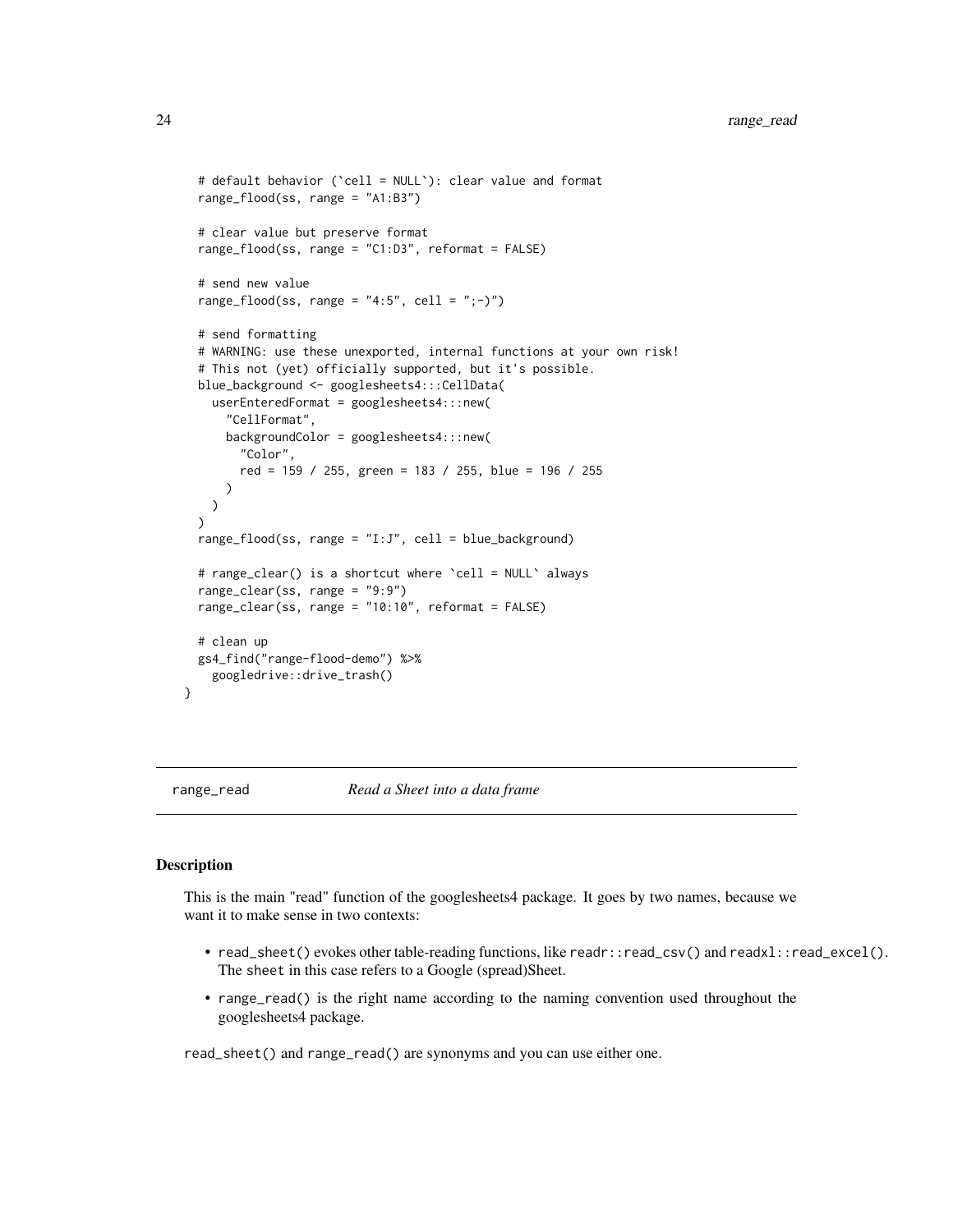<span id="page-24-0"></span>range\_read 25

## Usage

```
range_read(
  ss,
  sheet = NULL,
 range = NULL,
 col_names = TRUE,
 col_types = NULL,
 na = "",trim_ws = TRUE,
  skip = 0,n_{max} = Inf,guess_max = min(1000, n_max),
  .name_repair = "unique"
)
read_sheet(
  ss,
  sheet = NULL,
 range = NULL,
 col_names = TRUE,
 col_types = NULL,
 na = ""trim_ws = TRUE,
  skip = 0,n_max = Inf,guess_max = min(1000, n_max),
  .name_repair = "unique"
\mathcal{L}
```
## Arguments

| SS    | Something that identifies a Google Sheet:                                                                                                                                                                                                                                                                                               |
|-------|-----------------------------------------------------------------------------------------------------------------------------------------------------------------------------------------------------------------------------------------------------------------------------------------------------------------------------------------|
|       | • its file id as a string or drive_id                                                                                                                                                                                                                                                                                                   |
|       | • a URL from which we can recover the id                                                                                                                                                                                                                                                                                                |
|       | • a one-row dribble, which is how googledrive represents Drive files                                                                                                                                                                                                                                                                    |
|       | • an instance of googlesheets4_spreadsheet, which is what gs4_get()<br>returns                                                                                                                                                                                                                                                          |
|       | Processed through as_sheets_id().                                                                                                                                                                                                                                                                                                       |
| sheet | Sheet to read, in the sense of "worksheet" or "tab". You can identify a sheet<br>by name, with a string, or by position, with a number. Ignored if the sheet is<br>specified via range. If neither argument specifies the sheet, defaults to the first<br>visible sheet.                                                                |
| range | A cell range to read from. If NULL, all non-empty cells are read. Otherwise spec-<br>ify range as described in Sheets A1 notation or using the helpers documented<br>in cell-specification. Sheets uses fairly standard spreadsheet range notation, al-<br>though a bit different from Excel. Examples of valid ranges: "Sheet1!A1:B2", |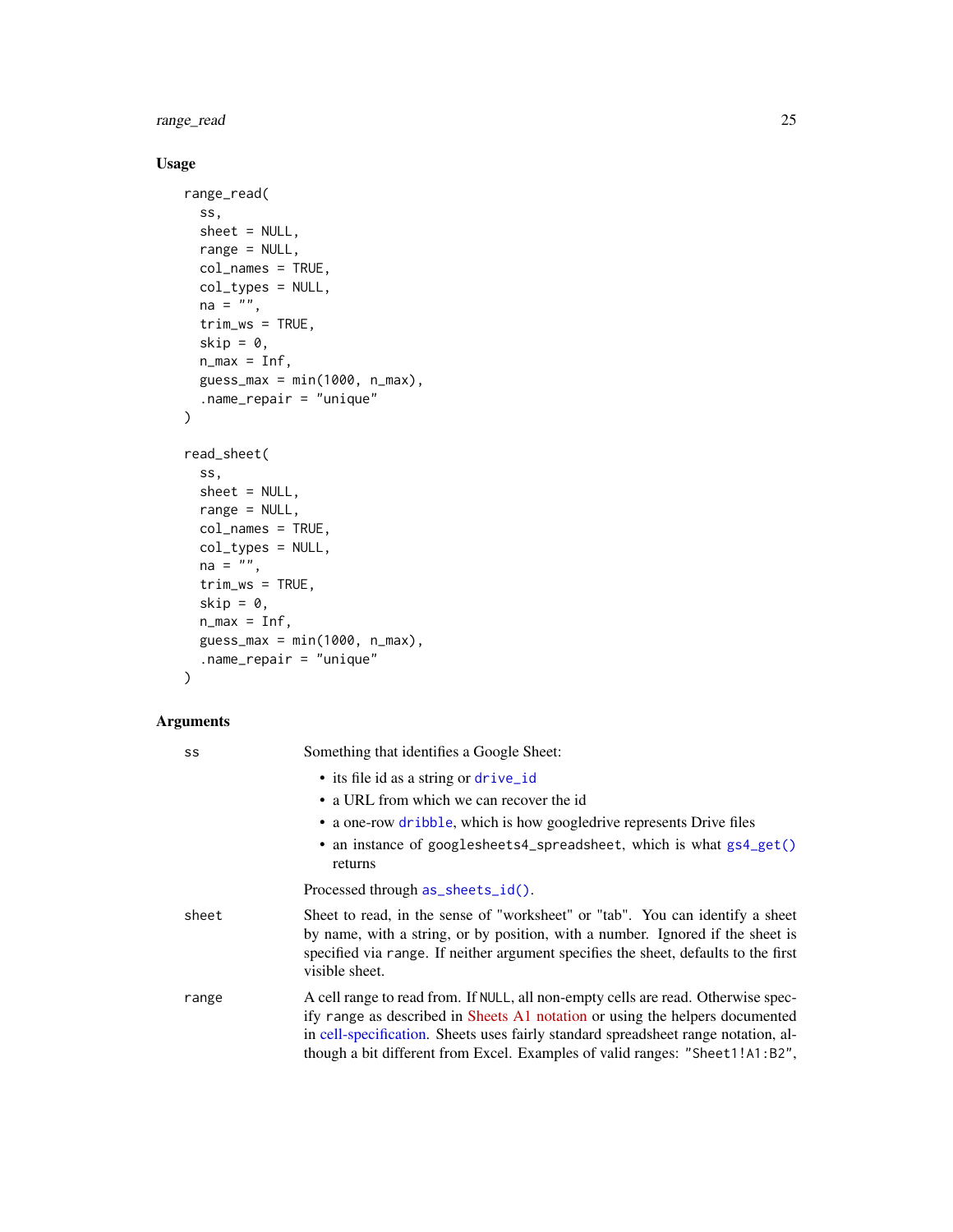<span id="page-25-0"></span>

|                        | "Sheet1!A:A", "Sheet1!1:2", "Sheet1!A5:A", "A1:B2", "Sheet1". Inter-<br>preted strictly, even if the range forces the inclusion of leading, trailing, or em-<br>bedded empty rows or columns. Takes precedence over skip, n_max and sheet.<br>Note range can be a named range, like "sales_data", without any cell refer-<br>ence. |
|------------------------|------------------------------------------------------------------------------------------------------------------------------------------------------------------------------------------------------------------------------------------------------------------------------------------------------------------------------------|
| $col$ <sub>mames</sub> | TRUE to use the first row as column names, FALSE to get default names, or a<br>character vector to provide column names directly. If user provides col_types,<br>col_names can have one entry per column or one entry per unskipped column.                                                                                        |
| col_types              | Column types. Either NULL to guess all from the spreadsheet or a string of<br>readr-style shortcodes, with one character or code per column. If exactly one<br>col_type is specified, it is recycled. See Column Specification for more.                                                                                           |
| na                     | Character vector of strings to interpret as missing values. By default, blank cells<br>are treated as missing data.                                                                                                                                                                                                                |
| trim_ws                | Logical. Should leading and trailing whitespace be trimmed from cell contents?                                                                                                                                                                                                                                                     |
| skip                   | Minimum number of rows to skip before reading anything, be it column names<br>or data. Leading empty rows are automatically skipped, so this is a lower bound.<br>Ignored if range is given.                                                                                                                                       |
| $n_{max}$              | Maximum number of data rows to parse into the returned tibble. Trailing empty<br>rows are automatically skipped, so this is an upper bound on the number of rows<br>in the result. Ignored if range is given. n_max is imposed locally, after reading<br>all non-empty cells, so, if speed is an issue, it is better to use range. |
| guess_max              | Maximum number of data rows to use for guessing column types.                                                                                                                                                                                                                                                                      |
| .name_repair           | Handling of column names. By default, googlesheets4 ensures column names<br>are not empty and are unique. There is full support for .name_repair as docu-<br>mented in tibble::tibble().                                                                                                                                           |
|                        |                                                                                                                                                                                                                                                                                                                                    |

## Value

## A [tibble](#page-0-0)

#### Column Specification

Column types must be specified in a single string of readr-style short codes, e.g. "cci?l" means "character, character, integer, guess, logical". This is not where googlesheets4's col spec will end up, but it gets the ball rolling in a way that is consistent with readr and doesn't reinvent any wheels.

Shortcodes for column types:

- \_ or -: Skip. Data in a skipped column is still requested from the API (the high-level functions in this package are rectangle-oriented), but is not parsed into the data frame output.
- ?: Guess. A type is guessed for each cell and then a consensus type is selected for the column. If no atomic type is suitable for all cells, a list-column is created, in which each cell is converted to an R object of "best" type. If no column types are specified, i.e. col\_types = NULL, all types are guessed.
- l: Logical.
- i: Integer. This type is never guessed from the data, because Sheets have no formal cell type for integers.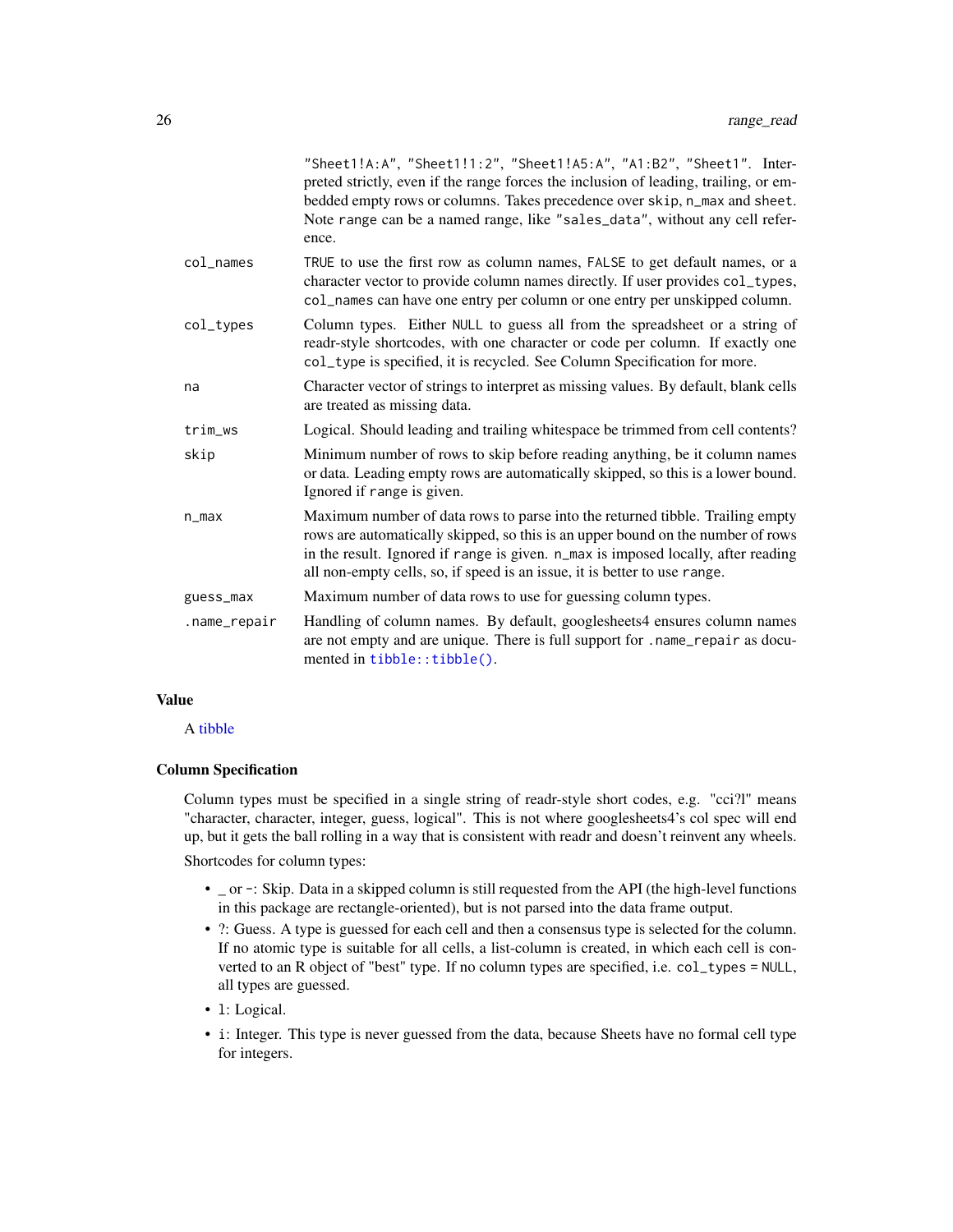- <span id="page-26-0"></span>• d or n: Numeric, in the sense of "double".
- D: Date. This type is never guessed from the data, because date cells are just serial datetimes that bear a "date" format.
- t: Time of day. This type is never guessed from the data, because time cells are just serial datetimes that bear a "time" format. *Not implemented yet; returns POSIXct.*
- T: Datetime, specifically POSIXct.
- c: Character.
- C: Cell. This type is unique to googlesheets4. This returns raw cell data, as an R list, which consists of everything sent by the Sheets API for that cell. Has S3 type of "CELL\_SOMETHING" and "SHEETS\_CELL". Mostly useful internally, but exposed for those who want direct access to, e.g., formulas and formats.
- L: List, as in "list-column". Each cell is a length-1 atomic vector of its discovered type.
- *Still to come*: duration (code will be :) and factor (code will be f).

#### Examples

```
if (gs4_has_token()) {
 ss <- gs4_example("deaths")
 read_sheet(ss, range = "A5:F15")
 read_sheet(ss, range = "other!A5:F15", col_types = "ccilDD")
 read_sheet(ss, range = "arts_data", col_types = "ccilDD")
 read_sheet(gs4_example("mini-gap"))
 read_sheet(
   gs4_example("mini-gap"),
    sheet = "Europe",
   range = "A:D",
   col_types = "ccid"
 )
}
```
<span id="page-26-1"></span>range\_read\_cells *Read cells from a Sheet*

#### Description

This low-level function returns cell data in a tibble with one row per cell. This tibble has integer variables row and col (referring to location with the Google Sheet), an A1-style reference loc, and a cell list-column. The flagship function [read\\_sheet\(\)](#page-23-1), a.k.a. [range\\_read\(\)](#page-23-2), is what most users are looking for, rather than range\_read\_cells(). [read\\_sheet\(\)](#page-23-1) is basically range\_read\_cells() (this function), followed by [spread\\_sheet\(\)](#page-50-1), which looks after reshaping and column typing. But if you really want raw cell data from the API, range\_read\_cells() is for you!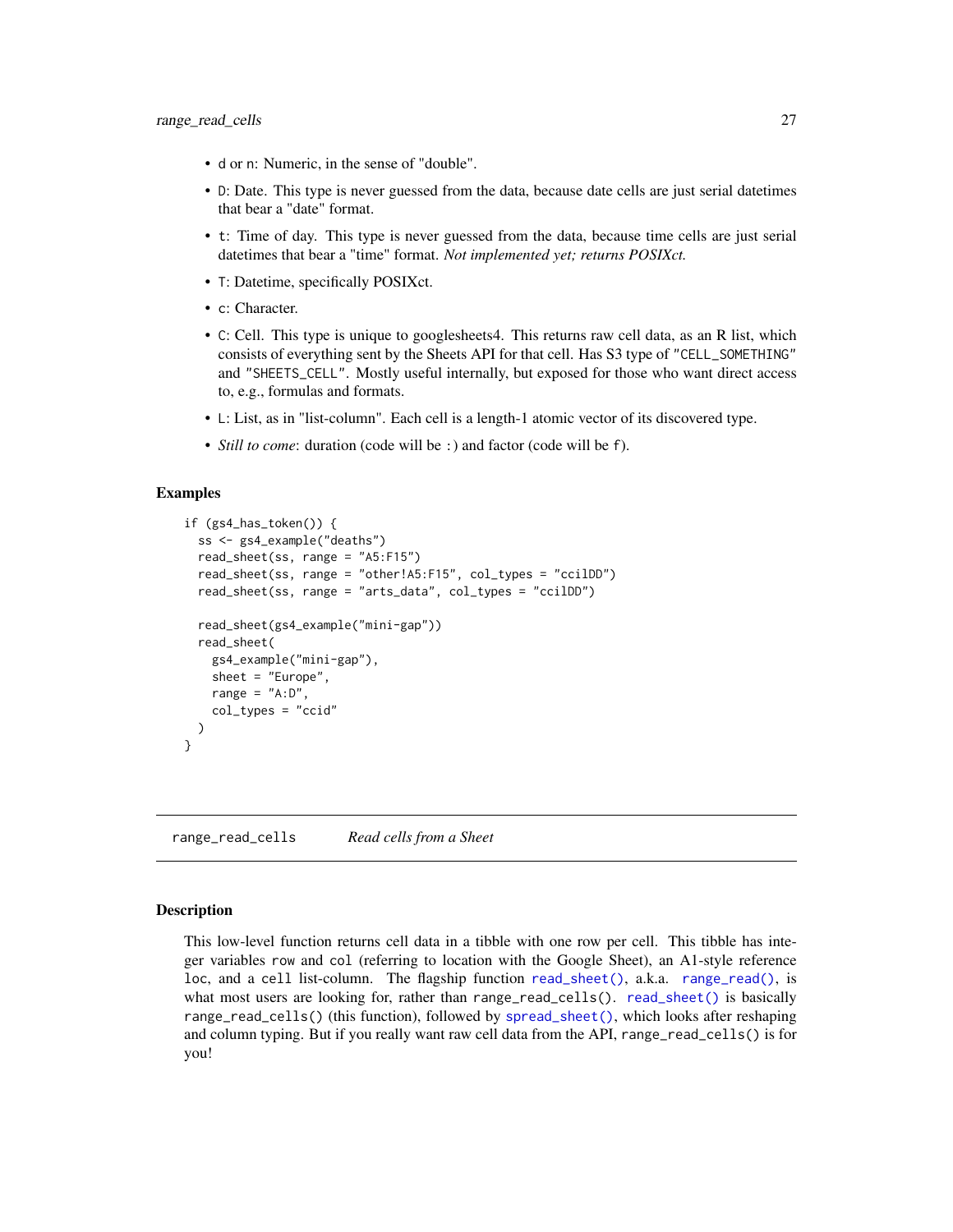## Usage

```
range_read_cells(
  ss,
  sheet = NULL,
  range = NULL,
  skip = 0,
  n_{max} = Inf,cell_data = c("default", "full"),
  discard_empty = TRUE
\mathcal{L}
```
## Arguments

| SS            | Something that identifies a Google Sheet:                                                                                                                                                                                                                                                                                                                                                                                                                                                                                                                                                                                                                                     |
|---------------|-------------------------------------------------------------------------------------------------------------------------------------------------------------------------------------------------------------------------------------------------------------------------------------------------------------------------------------------------------------------------------------------------------------------------------------------------------------------------------------------------------------------------------------------------------------------------------------------------------------------------------------------------------------------------------|
|               | • its file id as a string or drive_id                                                                                                                                                                                                                                                                                                                                                                                                                                                                                                                                                                                                                                         |
|               | • a URL from which we can recover the id                                                                                                                                                                                                                                                                                                                                                                                                                                                                                                                                                                                                                                      |
|               | • a one-row dribble, which is how googledrive represents Drive files                                                                                                                                                                                                                                                                                                                                                                                                                                                                                                                                                                                                          |
|               | • an instance of googlesheets4_spreadsheet, which is what gs4_get()<br>returns                                                                                                                                                                                                                                                                                                                                                                                                                                                                                                                                                                                                |
|               | Processed through as_sheets_id().                                                                                                                                                                                                                                                                                                                                                                                                                                                                                                                                                                                                                                             |
| sheet         | Sheet to read, in the sense of "worksheet" or "tab". You can identify a sheet<br>by name, with a string, or by position, with a number. Ignored if the sheet is<br>specified via range. If neither argument specifies the sheet, defaults to the first<br>visible sheet.                                                                                                                                                                                                                                                                                                                                                                                                      |
| range         | A cell range to read from. If NULL, all non-empty cells are read. Otherwise spec-<br>ify range as described in Sheets A1 notation or using the helpers documented<br>in cell-specification. Sheets uses fairly standard spreadsheet range notation, al-<br>though a bit different from Excel. Examples of valid ranges: "Sheet1!A1:B2",<br>"Sheet1!A:A", "Sheet1!1:2", "Sheet1!A5:A", "A1:B2", "Sheet1". Inter-<br>preted strictly, even if the range forces the inclusion of leading, trailing, or em-<br>bedded empty rows or columns. Takes precedence over skip, n_max and sheet.<br>Note range can be a named range, like "sales_data", without any cell refer-<br>ence. |
| skip          | Minimum number of rows to skip before reading anything, be it column names<br>or data. Leading empty rows are automatically skipped, so this is a lower bound.<br>Ignored if range is given.                                                                                                                                                                                                                                                                                                                                                                                                                                                                                  |
| $n_{max}$     | Maximum number of data rows to parse into the returned tibble. Trailing empty<br>rows are automatically skipped, so this is an upper bound on the number of rows<br>in the result. Ignored if range is given. n_max is imposed locally, after reading<br>all non-empty cells, so, if speed is an issue, it is better to use range.                                                                                                                                                                                                                                                                                                                                            |
| cell_data     | How much detail to get for each cell. "default" retrieves the fields actually<br>used when googlesheets4 guesses or imposes cell and column types. "full"<br>retrieves all fields in the CellData schema. The main differences relate to cell<br>formatting.                                                                                                                                                                                                                                                                                                                                                                                                                  |
| discard_empty | Whether to discard cells that have no data. Literally, we check for an effectiveValue,<br>which is one of the fields in the CellData schema.                                                                                                                                                                                                                                                                                                                                                                                                                                                                                                                                  |

<span id="page-27-0"></span>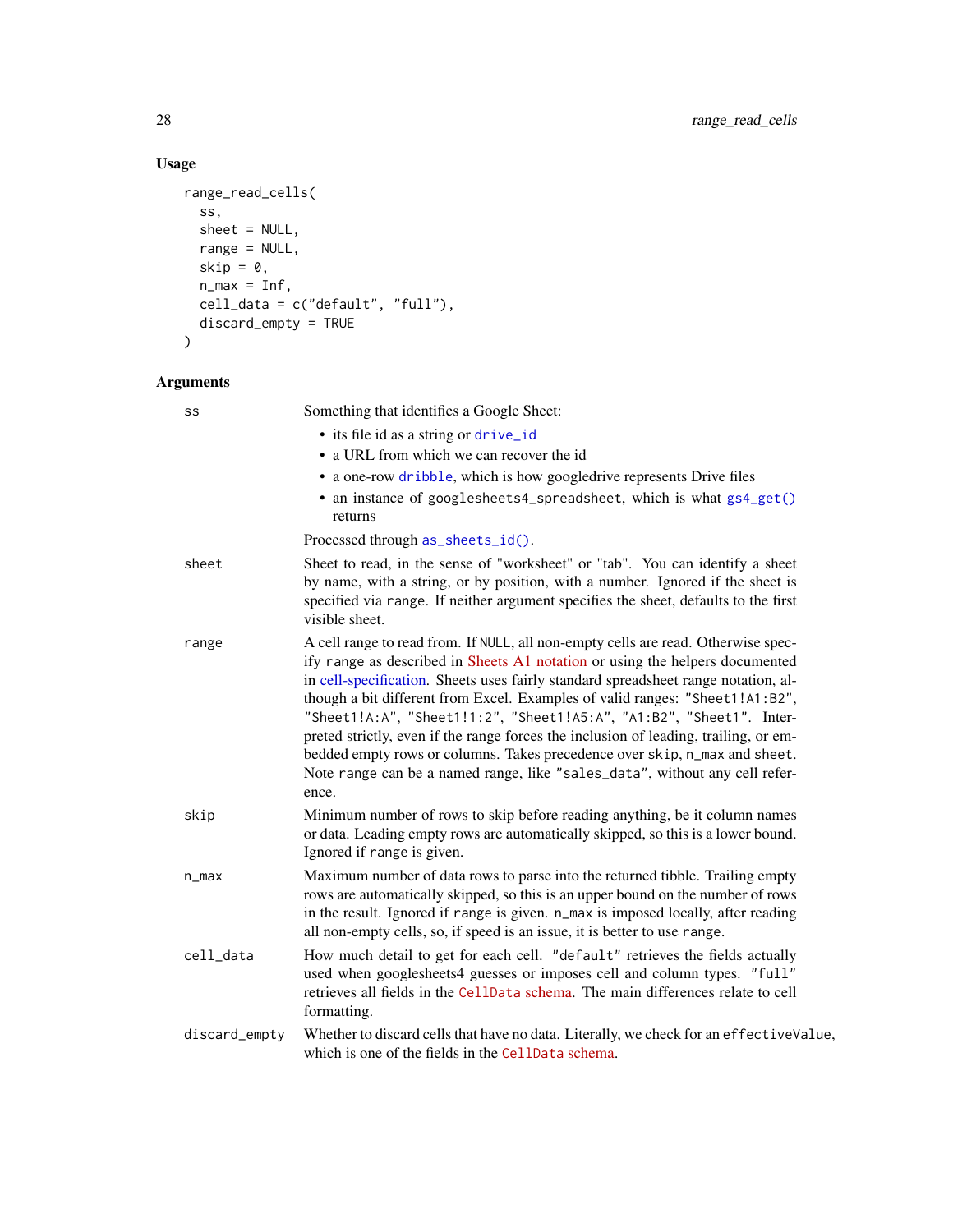<span id="page-28-0"></span>range\_speedread 29

## Value

A tibble with one row per cell in the range.

#### See Also

Wraps the spreadsheets.get endpoint:

• <https://developers.google.com/sheets/api/reference/rest/v4/spreadsheets/get>

## Examples

```
if (gs4_has_token()) {
  range_read_cells(gs4_example("deaths"), range = "arts_data")
 # if you want detailed and exhaustive cell data, do this
 range_read_cells(
    gs4_example("formulas-and-formats"),
    cell_data = "full",
    discard_empty = FALSE
 )
}
```
range\_speedread *Read Sheet as CSV*

#### **Description**

This function uses a quick-and-dirty method to read a Sheet that bypasses the Sheets API and, instead, parses a CSV representation of the data. This can be much faster than [range\\_read\(\)](#page-23-2) – noticeably so for "large" spreadsheets. There are real downsides, though, so we recommend this approach only when the speed difference justifies it. Here are the limitations we must accept to get faster reading:

- Only formatted cell values are available, not underlying values or details on the formats.
- We can't target a named range as the range.
- We have no access to the data type of a cell, i.e. we don't know that it's logical, numeric, or datetime. That must be re-discovered based on the CSV data (or specified by the user).
- Auth and error handling have to be handled a bit differently internally, which may lead to behaviour that differs from other functions in googlesheets4.

Note that the Sheets API is still used to retrieve metadata on the target Sheet, in order to support range specification. range\_speedread() also sends an auth token with the request, unless a previous call to [gs4\\_deauth\(\)](#page-10-1) has put googlesheets4 into a de-authorized state.

#### Usage

```
range_speedread(ss, sheet = NULL, range = NULL, skip = 0, ...)
```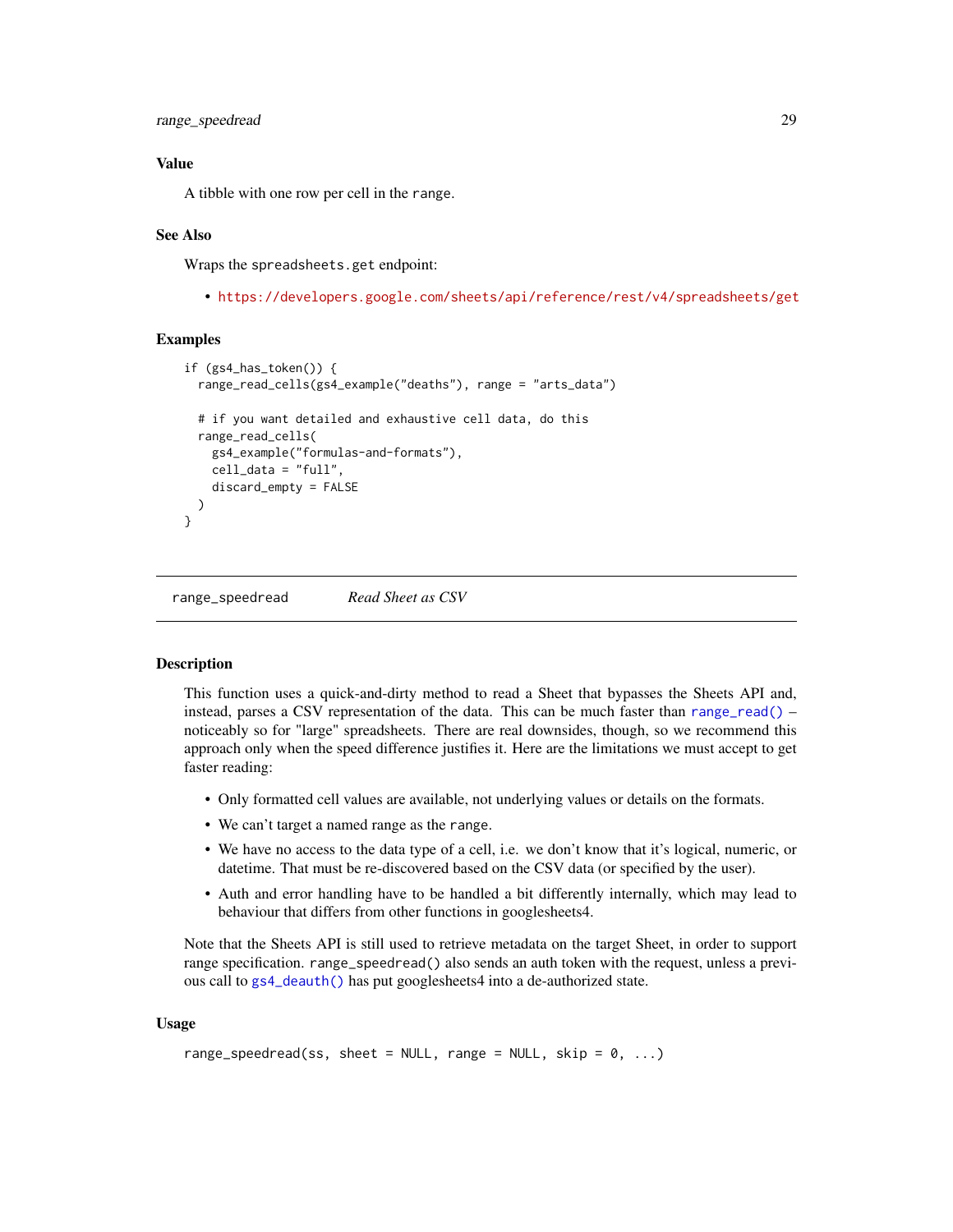## <span id="page-29-0"></span>Arguments

| SS    | Something that identifies a Google Sheet:                                                                                                                                                                                                                                                                                                                                                                                                                                                                                                                                                                                                                                     |
|-------|-------------------------------------------------------------------------------------------------------------------------------------------------------------------------------------------------------------------------------------------------------------------------------------------------------------------------------------------------------------------------------------------------------------------------------------------------------------------------------------------------------------------------------------------------------------------------------------------------------------------------------------------------------------------------------|
|       | • its file id as a string or drive_id                                                                                                                                                                                                                                                                                                                                                                                                                                                                                                                                                                                                                                         |
|       | • a URL from which we can recover the id                                                                                                                                                                                                                                                                                                                                                                                                                                                                                                                                                                                                                                      |
|       | • a one-row dribble, which is how googledrive represents Drive files                                                                                                                                                                                                                                                                                                                                                                                                                                                                                                                                                                                                          |
|       | • an instance of googlesheets4_spreadsheet, which is what gs4_get()<br>returns                                                                                                                                                                                                                                                                                                                                                                                                                                                                                                                                                                                                |
|       | Processed through as_sheets_id().                                                                                                                                                                                                                                                                                                                                                                                                                                                                                                                                                                                                                                             |
| sheet | Sheet to read, in the sense of "worksheet" or "tab". You can identify a sheet<br>by name, with a string, or by position, with a number. Ignored if the sheet is<br>specified via range. If neither argument specifies the sheet, defaults to the first<br>visible sheet.                                                                                                                                                                                                                                                                                                                                                                                                      |
| range | A cell range to read from. If NULL, all non-empty cells are read. Otherwise spec-<br>ify range as described in Sheets A1 notation or using the helpers documented<br>in cell-specification. Sheets uses fairly standard spreadsheet range notation, al-<br>though a bit different from Excel. Examples of valid ranges: "Sheet1!A1:B2",<br>"Sheet1!A:A", "Sheet1!1:2", "Sheet1!A5:A", "A1:B2", "Sheet1". Inter-<br>preted strictly, even if the range forces the inclusion of leading, trailing, or em-<br>bedded empty rows or columns. Takes precedence over skip, n_max and sheet.<br>Note range can be a named range, like "sales_data", without any cell refer-<br>ence. |
| skip  | Minimum number of rows to skip before reading anything, be it column names<br>or data. Leading empty rows are automatically skipped, so this is a lower bound.<br>Ignored if range is given.                                                                                                                                                                                                                                                                                                                                                                                                                                                                                  |
| .     | Passed along to the CSV parsing function (currently readr::read_csv()).                                                                                                                                                                                                                                                                                                                                                                                                                                                                                                                                                                                                       |

## Value

A [tibble](#page-0-0)

```
if (gs4_has_token()) {
 if (require("readr")) {
   # since cell type is not available, use readr's col type specification
   range_speedread(
     gs4_example("deaths"),
     sheet = "other",
     range = "A5: F15",col_types = cols(
       Age = col\_integer(),
       `Date of birth` = col_date("%m/%d/%Y"),
       `Date of death` = col_date("%m/%d/%Y")
     )
    )
  }
```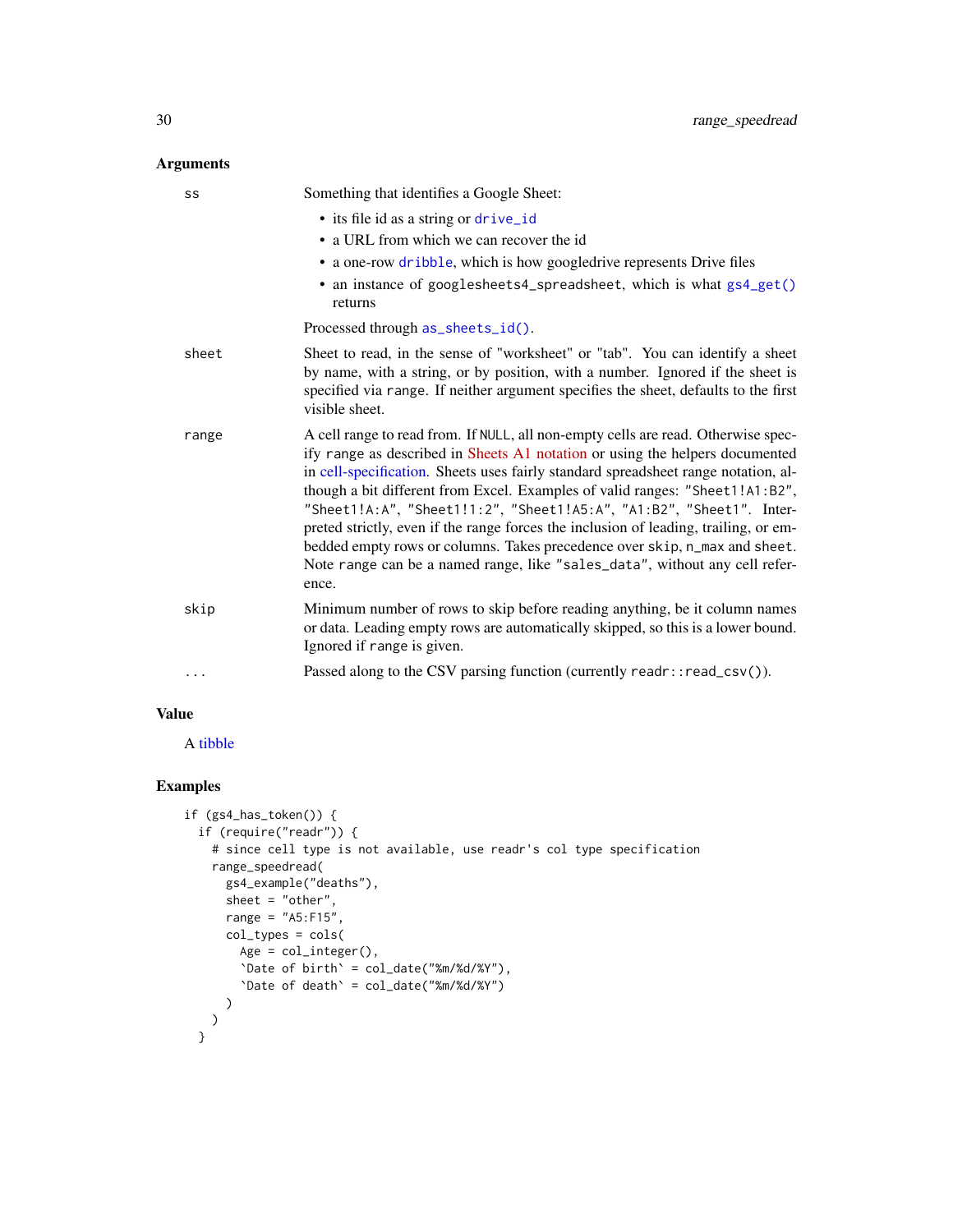## <span id="page-30-0"></span>range\_write 31

```
# write a Sheet that, by default, is NOT world-readable
(ss <- sheet_write(chickwts))
# demo that range_speedread() sends a token, which is why we can read this
range_speedread(ss)
# clean up
googledrive::drive_trash(ss)
```
<span id="page-30-1"></span>range\_write *(Over)write new data into a range*

#### Description

}

Writes a data frame into a range of cells. Main differences from [sheet\\_write\(\)](#page-48-1) (a.k.a. [write\\_sheet\(\)](#page-48-2)):

- Narrower scope. range\_write() literally targets some cells, not a whole (work)sheet.
- The edited rectangle is not explicitly styled as a table. Nothing special is done re: formatting a header row or freezing rows.
- Column names can be suppressed. This means that, although data must be a data frame (at least for now), range\_write() can actually be used to write arbitrary data.
- The target (spread)Sheet and (work)sheet must already exist. There is no ability to create a Sheet or add a worksheet.
- The target sheet dimensions are not "trimmed" to shrink-wrap the data. However, the sheet might gain rows and/or columns, in order to write data to the user-specified range.

If you just want to add rows to an existing table, the function you probably want is [sheet\\_append\(\)](#page-38-1).

## Usage

```
range_write(
  ss,
  data,
  sheet = NULL,
  range = NULL,
 col_names = TRUE,
  reformat = TRUE)
```
#### Arguments

ss Something that identifies a Google Sheet:

- its file id as a string or [drive\\_id](#page-0-0)
- a URL from which we can recover the id
- a one-row [dribble](#page-0-0), which is how googledrive represents Drive files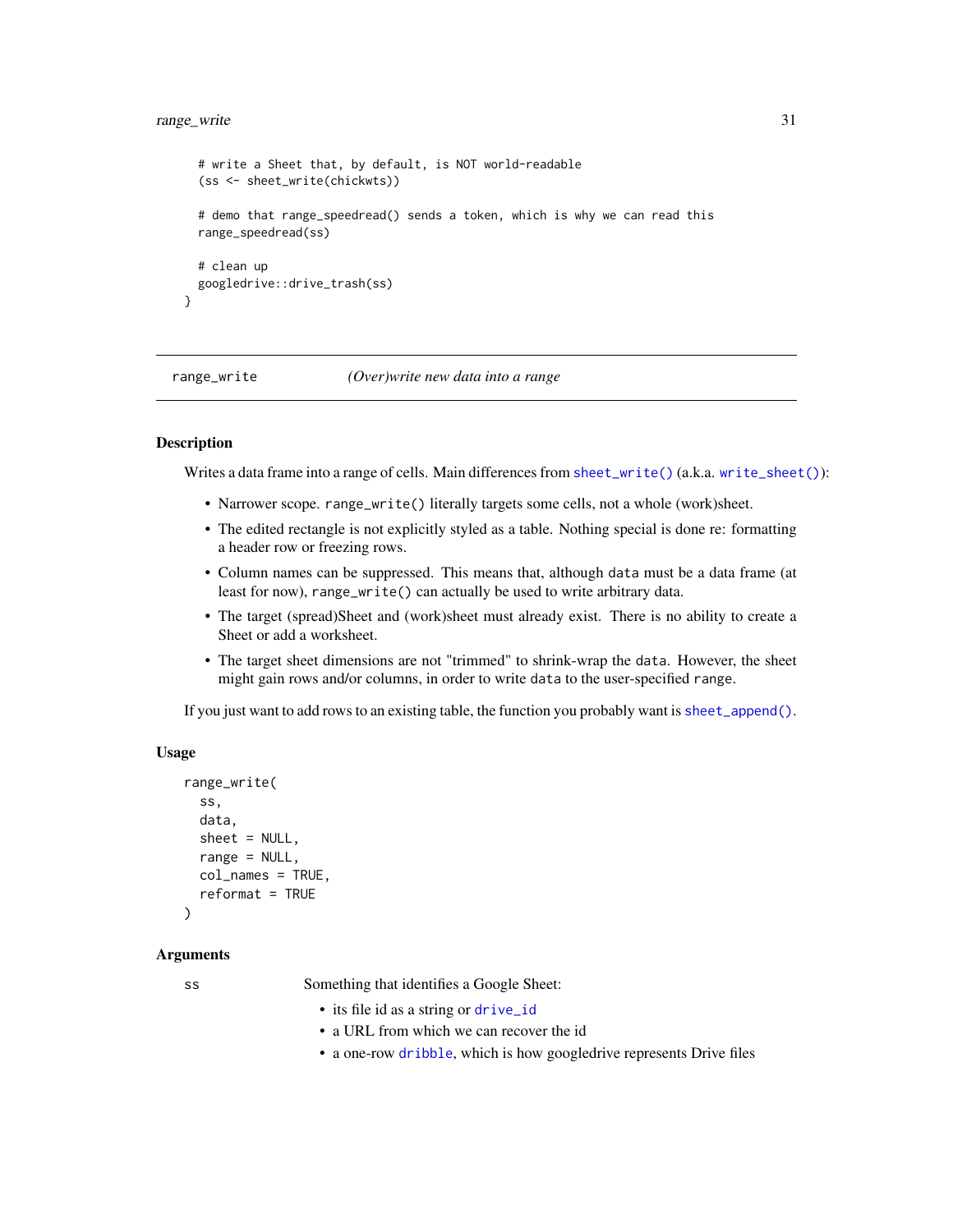<span id="page-31-0"></span>

|           | • an instance of googlesheets4_spreadsheet, which is what gs4_get()<br>returns                                                                                                                                                                                                      |
|-----------|-------------------------------------------------------------------------------------------------------------------------------------------------------------------------------------------------------------------------------------------------------------------------------------|
|           | Processed through as_sheets_id().                                                                                                                                                                                                                                                   |
| data      | A data frame.                                                                                                                                                                                                                                                                       |
| sheet     | Sheet to write into, in the sense of "worksheet" or "tab". You can identify a<br>sheet by name, with a string, or by position, with a number. Ignored if the sheet<br>is specified via range. If neither argument specifies the sheet, defaults to the<br>first visible sheet.      |
| range     | Where to write. This range argument has important similarities and differences<br>to range elsewhere $(e.g. range\_read())$ :                                                                                                                                                       |
|           | • Similarities: Can be a cell range, using A1 notation ("A1:D3") or using the<br>helpers in cell-specification. Can combine sheet name and cell range<br>("Sheet1! $A5:A$ ") or refer to a sheet by name (range = "Sheet1", although<br>sheet = "Sheet1" is preferred for clarity). |
|           | • Difference: Can NOT be a named range.                                                                                                                                                                                                                                             |
|           | • Difference: range can be interpreted as the <i>start</i> of the target rectangle (the<br>upper left corner) or, more literally, as the actual target rectangle. See the<br>"Range specification" section for details.                                                             |
| col names | Logical, indicates whether to send the column names of data.                                                                                                                                                                                                                        |
| reformat  | Logical, indicates whether to reformat the affected cells. Currently googlesheets4<br>provides no real support for formatting, so reformat = TRUE effectively means<br>that edited cells become unformatted.                                                                        |

#### Value

The input ss, as an instance of [sheets\\_id](#page-35-2)

## Range specification

The range argument of range\_write() is special, because the Sheets API can implement it in 2 different ways:

- If range represents exactly 1 cell, like "B3", it is taken as the *start* (or upper left corner) of the targeted cell rectangle. The edited cells are determined implicitly by the extent of the data we are writing. This frees you from doing fiddly range computations based on the dimensions of the data.
- If range describes a rectangle with multiple cells, it is interpreted as the *actual* rectangle to edit. It is possible to describe a rectangle that is unbounded on the right (e.g. "B2:4"), on the bottom (e.g. "A4:C"), or on both the right and the bottom (e.g. cell\_limits( $c(2,3)$ ,  $c(NA,NA)$ ). Note that all cells inside the rectangle receive updated data and format. Important implication: if the data object isn't big enough to fill the target rectangle, the cells that don't receive new data are effectively cleared, i.e. the existing value and format are deleted.

## See Also

If sheet size needs to change, makes an UpdateSheetPropertiesRequest: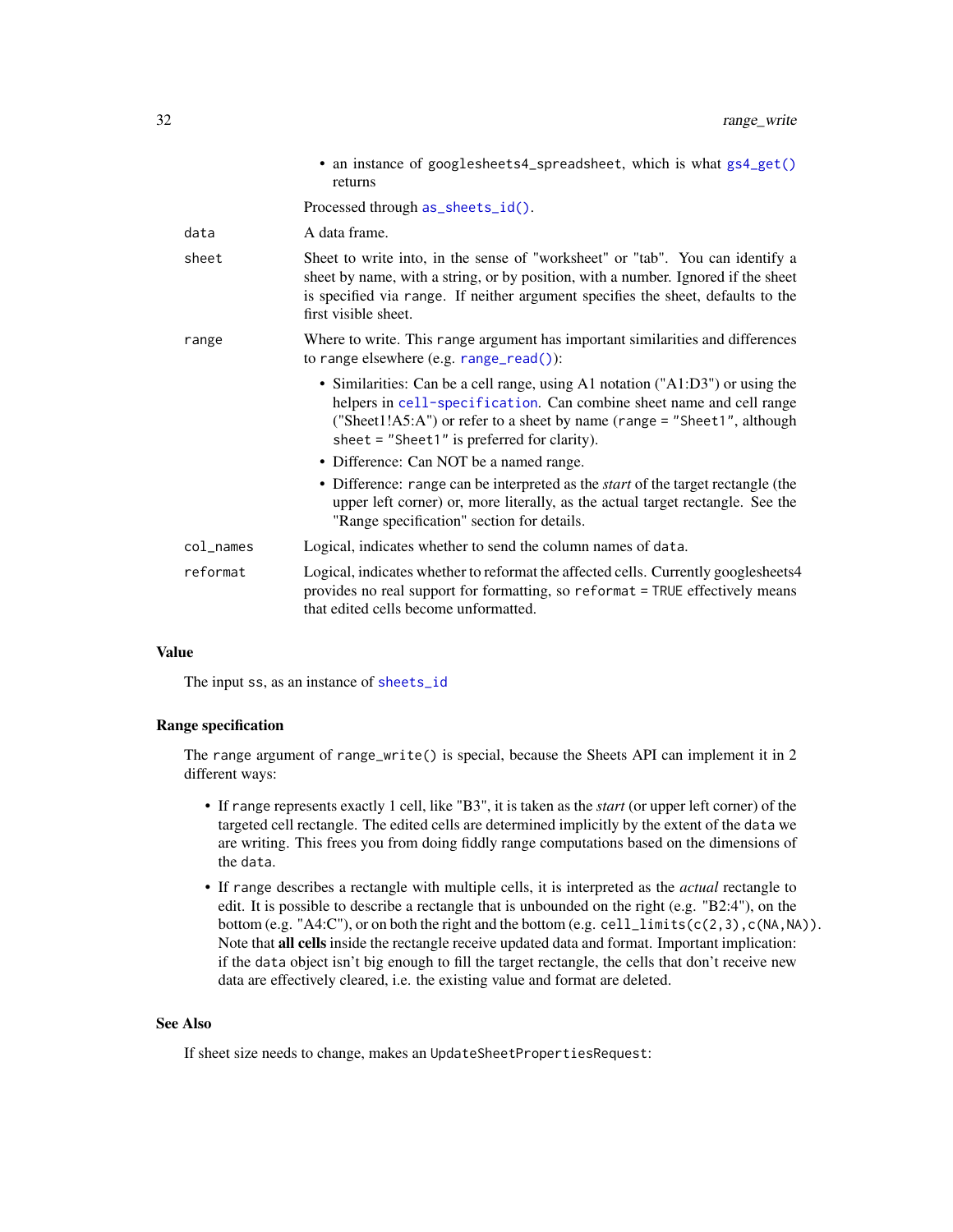## <span id="page-32-0"></span>request\_generate 33

• [https://developers.google.com/sheets/api/reference/rest/v4/spreadsheets/req](https://developers.google.com/sheets/api/reference/rest/v4/spreadsheets/request#UpdateSheetPropertiesRequest)uest# [UpdateSheetPropertiesRequest](https://developers.google.com/sheets/api/reference/rest/v4/spreadsheets/request#UpdateSheetPropertiesRequest)

The main data write is done via an UpdateCellsRequest:

• [https://developers.google.com/sheets/api/reference/rest/v4/spreadsheets/req](https://developers.google.com/sheets/api/reference/rest/v4/spreadsheets/request#updatecellsrequest)uest# [updatecellsrequest](https://developers.google.com/sheets/api/reference/rest/v4/spreadsheets/request#updatecellsrequest)

Other write functions: [gs4\\_create\(](#page-8-1)), [gs4\\_formula\(](#page-14-1)), [range\\_delete\(](#page-20-1)), [range\\_flood\(](#page-21-1)), [sheet\\_append\(](#page-38-1)), [sheet\\_write\(](#page-48-1))

#### Examples

```
if (gs4_has_token()) {
 # create a Sheet with some initial, empty (work)sheets
 (ss <- gs4_create("range-write-demo", sheets = c("alpha", "beta")))
 df <- data.frame(
   x = 1:3,
   y = letters[1:3]\lambda# write df somewhere other than the "upper left corner"
 range_write(ss, data = df, range = "D6")
 # view your magnificent creation in the browser
 gs4_browse(ss)
 # send data of disparate types to a 1-row rectangle
 dat <- tibble::tibble(
   string = "string",
   logical = TRUE,datetime = Sys.time()
 )
 range_write(ss, data = dat, sheet = "beta", col_names = FALSE)
 # send data of disparate types to a 1-column rectangle
 dat <- tibble::tibble(
   x = list(Sys.time(), FALSE, "string")
 \lambdarange_write(ss, data = dat, range = "beta!C5", col_names = FALSE)
 # clean up
 gs4_find("range-write-demo") %>%
   googledrive::drive_trash()
}
```
<span id="page-32-1"></span>request\_generate *Generate a Google Sheets API request*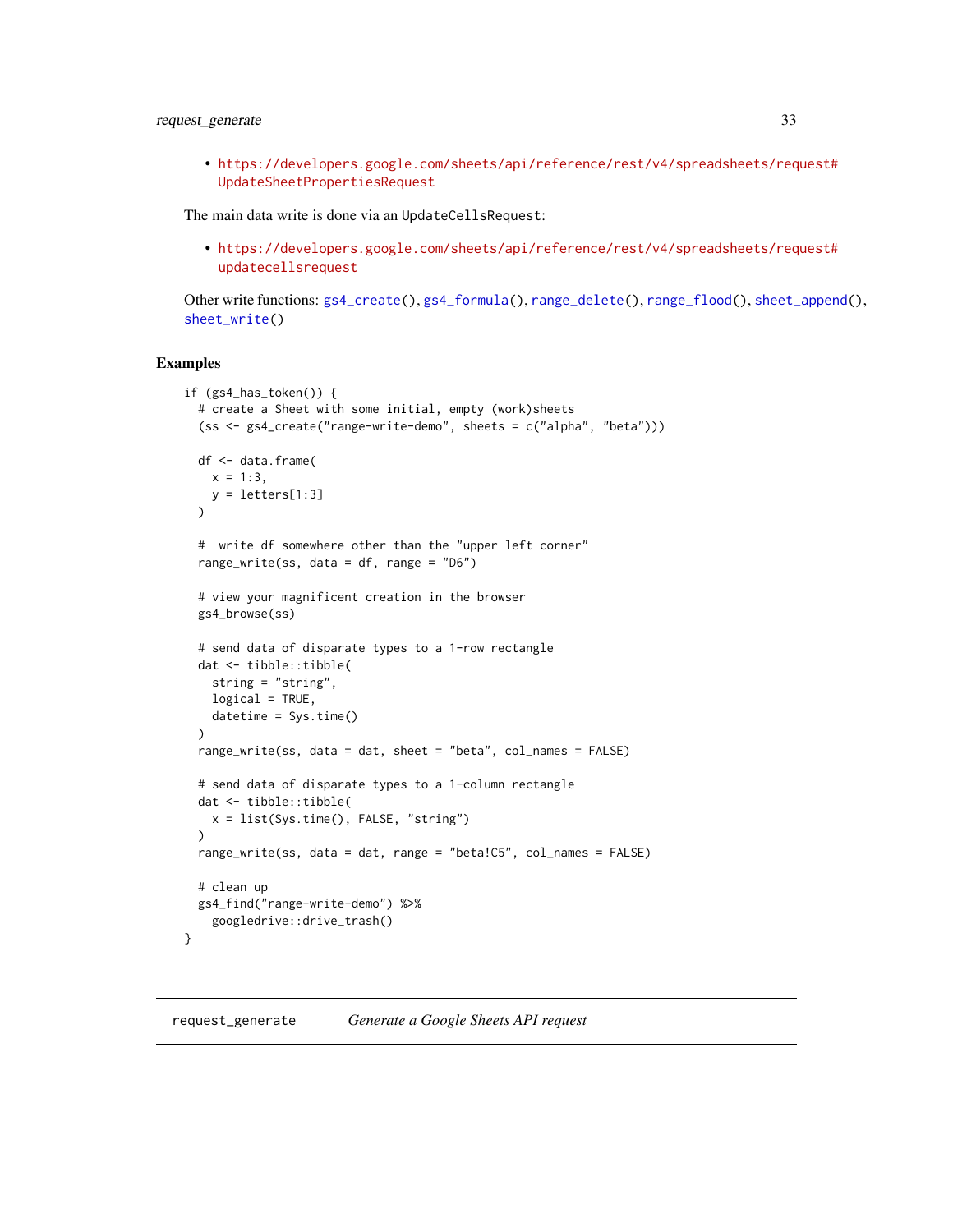#### **Description**

Generate a request, using knowledge of the [Sheets API](https://developers.google.com/sheets/api/) from its Discovery Document (https://www.googleapis.com/discovery Use [request\\_make\(\)](#page-34-1) to execute the request. Most users should, instead, use higher-level wrappers that facilitate common tasks, such as reading or writing worksheets or cell ranges. The functions here are intended for internal use and for programming around the Sheets API.

request\_generate() lets you provide the bare minimum of input. It takes a nickname for an endpoint and:

- Uses the API spec to look up the method, path, and base\_url.
- Checks params for validity and completeness with respect to the endpoint. Uses params for URL endpoint substitution and separates remaining parameters into those destined for the body versus the query.
- Adds an API key to the query if and only if token = NULL.

#### Usage

```
request_generate(
  endpoint = character(),params = list(),key = NULL,token = gs4_token()
\mathcal{L}
```
#### Arguments

| endpoint | Character. Nickname for one of the selected Sheets API v4 endpoints built into<br>googlesheets4. Learn more in gs4_endpoints().                                                                                                                                                                                                                                                                                    |
|----------|--------------------------------------------------------------------------------------------------------------------------------------------------------------------------------------------------------------------------------------------------------------------------------------------------------------------------------------------------------------------------------------------------------------------|
| params   | Named list. Parameters destined for endpoint URL substitution, the query, or<br>the body.                                                                                                                                                                                                                                                                                                                          |
| key      | API key. Needed for requests that don't contain a token. The need for an API key<br>in the absence of a token is explained in Google's document Credentials, access,<br>security, and identity. In order of precedence, these sources are consulted: the<br>formal key argument, a key parameter in params, a user-configured API key set<br>up with $gs4$ auth configure() and retrieved with $gs4$ api $key()$ . |
| token    | Set this to NULL to suppress the inclusion of a token. Note that, if auth has been<br>de-activated via gs4_deauth(), gs4_token() will actually return NULL.                                                                                                                                                                                                                                                        |

## Value

list()

Components are method, url, body, and token, suitable as input for [request\\_make\(\)](#page-34-1).

#### See Also

[gargle::request\\_develop\(\)](#page-0-0), [gargle::request\\_build\(\)](#page-0-0), [gargle::request\\_make\(\)](#page-0-0) Other low-level API functions: [gs4\\_has\\_token\(](#page-16-1)), [gs4\\_token\(](#page-17-1)), [request\\_make\(](#page-34-1))

<span id="page-33-0"></span>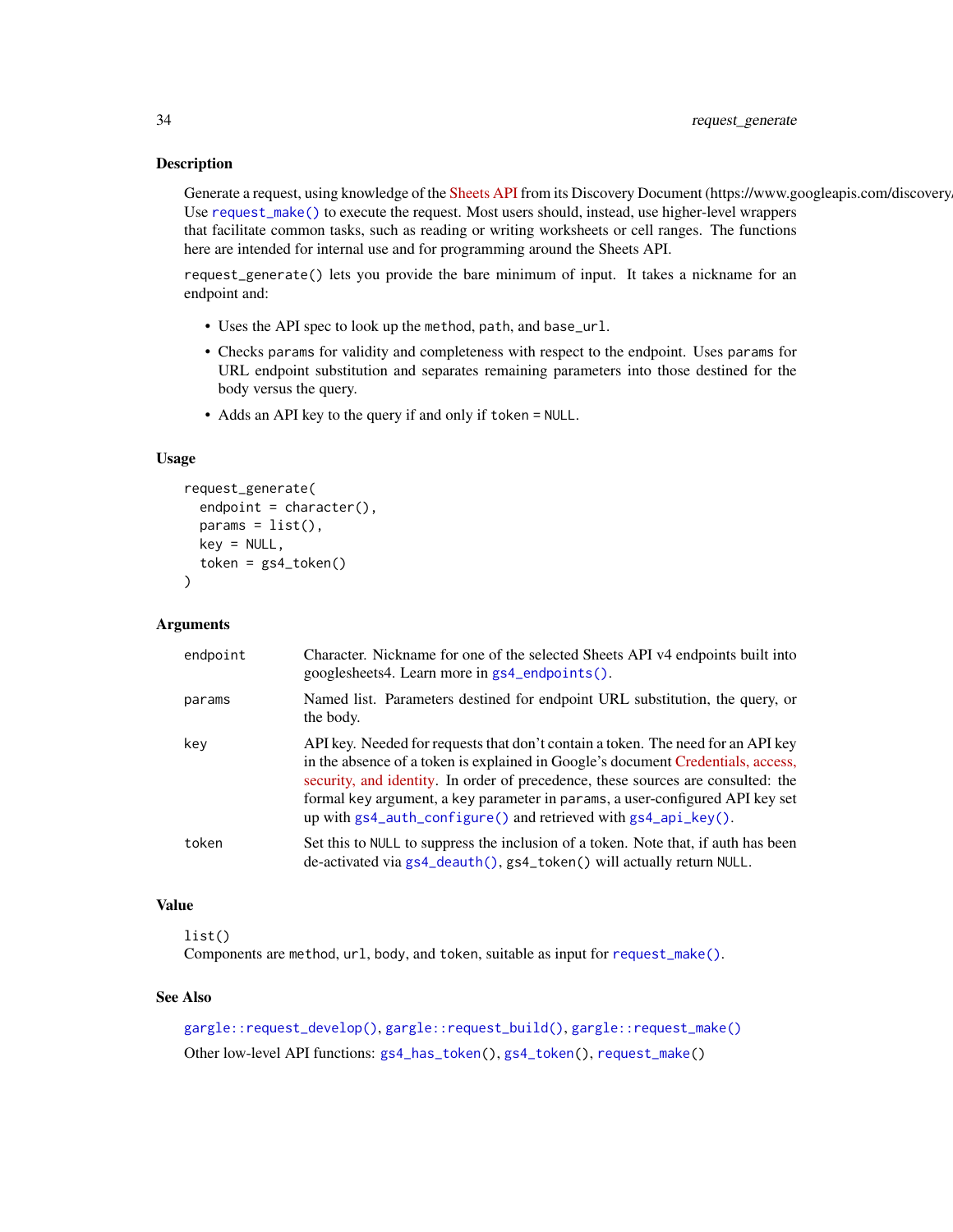## <span id="page-34-0"></span>request\_make 35

#### Examples

```
req <- request_generate(
 "sheets.spreadsheets.get",
 list(spreadsheetId = gs4_example("deaths")),
 key = "PRETEND_I_AM_AN_API_KEY",
 token = NULL
\lambdareq
```
<span id="page-34-1"></span>request\_make *Make a Google Sheets API request*

#### Description

Low-level function to execute a Sheets API request. Most users should, instead, use higher-level wrappers that facilitate common tasks, such as reading or writing worksheets or cell ranges. The functions here are intended for internal use and for programming around the Sheets API.

## Usage

request\_make(x,  $\dots$ , encode = "json")

#### Arguments

| X        | List. Holds the components for an HTTP request, presumably created with<br>request_generate() or gargle::request_build(). Must contain a method<br>and url. If present, body and token are used.                                                                                                                                                                  |
|----------|-------------------------------------------------------------------------------------------------------------------------------------------------------------------------------------------------------------------------------------------------------------------------------------------------------------------------------------------------------------------|
| $\cdots$ | Optional arguments passed through to the HTTP method.                                                                                                                                                                                                                                                                                                             |
| encode   | If the body is a named list, how should it be encoded? This has the same meaning<br>as encode in all the httr:: VERB()s, such as httr:: POST(). Note, however,<br>that we default to encode $=$ "json", which is what you want most of the time<br>when calling the Sheets API. The httr default is "multipart". Other acceptable<br>values are "form" and "raw". |

## Details

make\_request() is a very thin wrapper around [gargle::request\\_retry\(\)](#page-0-0), only adding the googlesheets4 user agent. Typically the input has been created with [request\\_generate\(\)](#page-32-1) or [gargle::request\\_build\(\)](#page-0-0) and the output is processed with process\_response().

[gargle::request\\_retry\(\)](#page-0-0) retries requests that error with 429 RESOURCE\_EXHAUSTED. Its basic scheme is exponential backoff, with one tweak that is very specific to the Sheets API, which has documented [usage limits:](https://developers.google.com/sheets/api/reference/limits)

"a limit of 500 requests per 100 seconds per project and 100 requests per 100 seconds per user"

Note that the "project" here means everyone using googlesheets4 who hasn't configured their own OAuth app. This is potentially a lot of users, all acting independently.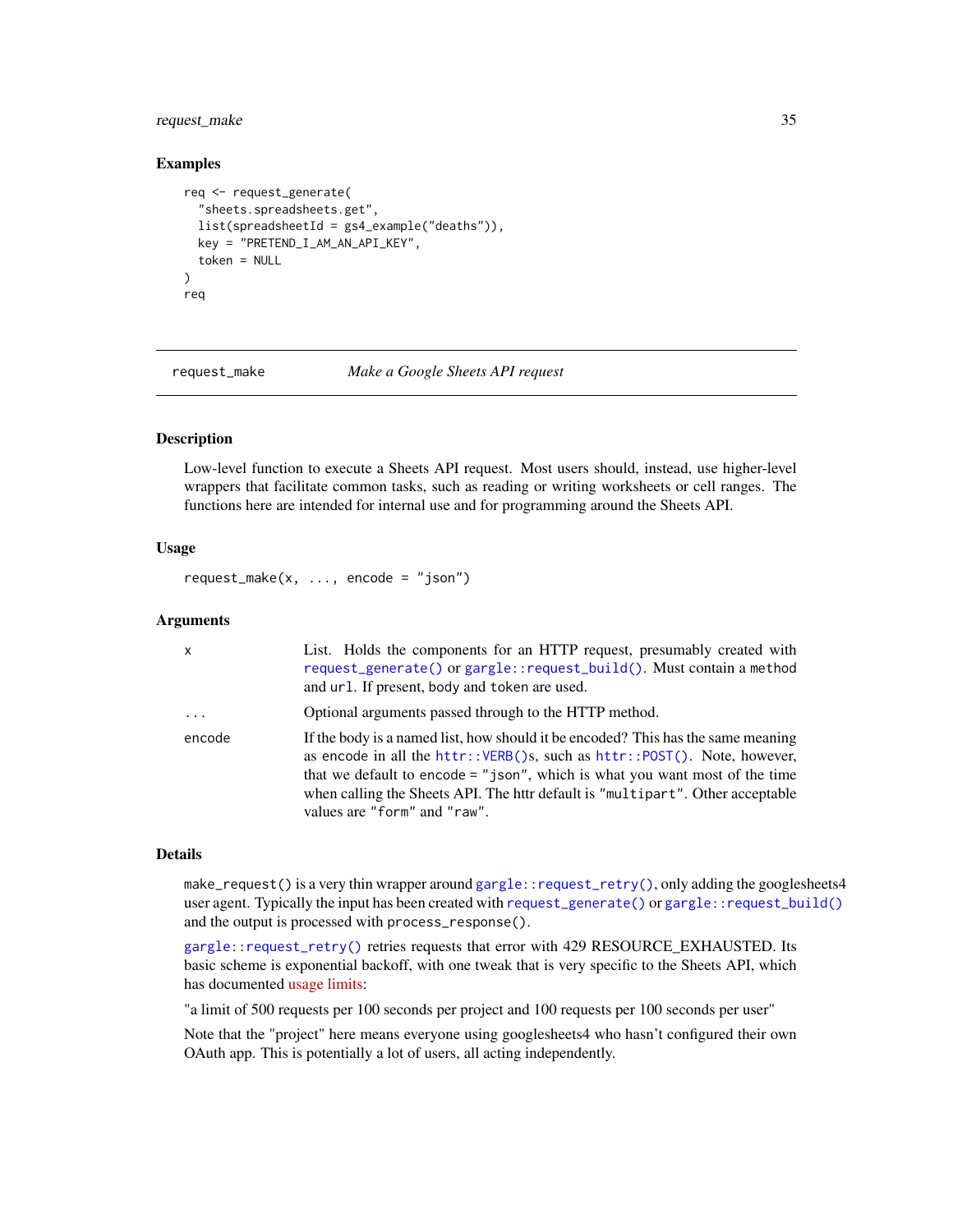If you hit the "100 requests per 100 seconds per **user**" limit (which really does mean YOU), the first wait time is a bit more than 100 seconds, then we revert to exponential backoff.

If you experience lots of retries, especially with 100 second delays, it means your use of googlesheets4 is more than casual and it's time for you to get your own OAuth app or use a service account token. This is explained in the gargle vignette vignette("get-api-credentials", package = "gargle").

## Value

Object of class response from [httr.](#page-0-0)

#### See Also

Other low-level API functions: [gs4\\_has\\_token\(](#page-16-1)), [gs4\\_token\(](#page-17-1)), [request\\_generate\(](#page-32-1))

<span id="page-35-2"></span>sheets\_id sheets\_id *class*

#### <span id="page-35-1"></span>Description

sheets\_id is an S3 class that marks a string as a Google Sheet's id, which the Sheets API docs refer to as spreadsheetId.

Any object of class sheets\_id also has the [drive\\_id](#page-0-0) class, which is used by [googledrive](#page-0-0) for the same purpose. This means you can provide a sheets\_id to [googledrive](#page-0-0) functions, in order to do anything with your Sheet that has nothing to do with it being a spreadsheet. Examples: change the Sheet's name, parent folder, or permissions. Read more about using [googlesheets4](#page-0-0) and [googledrive](#page-0-0) together in vignette("drive-and-sheets"). Note that a sheets\_id object is intended to hold just one id, while the parent class drive\_id can be used for multiple ids.

as\_sheets\_id() is a generic function that converts various inputs into an instance of sheets\_id. See more below.

When you print a sheets\_id, we attempt to reveal the Sheet's current metadata, via [gs4\\_get\(\)](#page-15-1). This can fail for a variety of reasons (e.g. if you're offline), but the input sheets\_id is always revealed and returned, invisibly.

#### Usage

 $as\_sheets_id(x, \ldots)$ 

#### Arguments

| X        | Something that contains a Google Sheet id: an id string, a drive id, a URL, a<br>one-row dribble, or a googlesheets4_spreadsheet. |
|----------|-----------------------------------------------------------------------------------------------------------------------------------|
| $\cdots$ | Other arguments passed down to methods. (Not used.)                                                                               |

<span id="page-35-0"></span>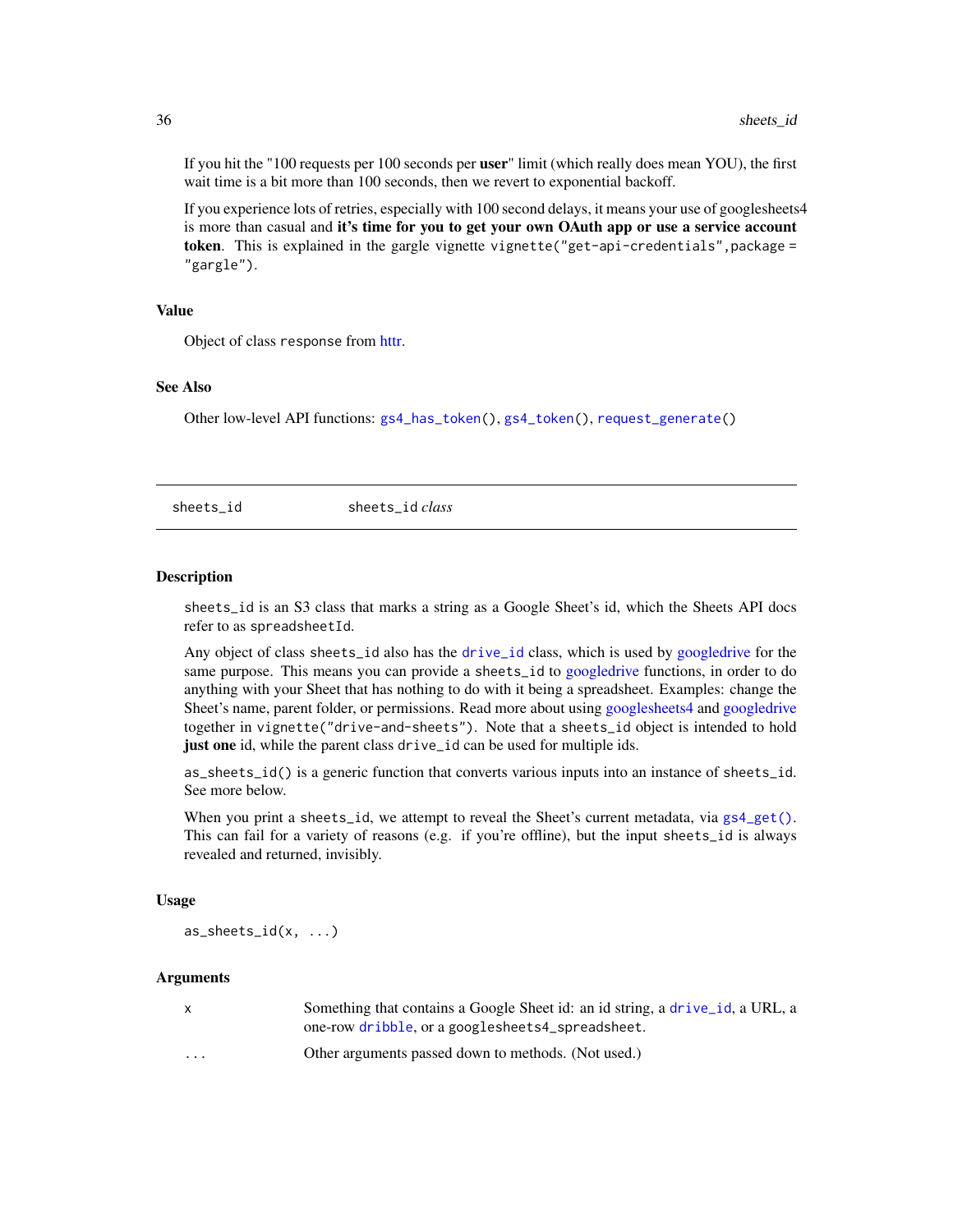#### <span id="page-36-0"></span>sheet\_add 37

```
as_sheets_id()
```
These inputs can be converted to a sheets\_id:

- Spreadsheet id, "a string containing letters, numbers, and some special characters", typically 44 characters long, in our experience. Example: 1qpyC0XzvTcKT6EISywvqESX3A0MwQoFDE8p-Bll4hps.
- A URL, from which we can excavate a spreadsheet or file id. Example: "https://docs.google.com/spreadsheets/d
- A one-row [dribble](#page-0-0), a "Drive tibble" used by the [googledrive](#page-0-0) package. In general, a dribble can represent several files, one row per file. Since googlesheets4 is not vectorized over spreadsheets, we are only prepared to accept a one-row dribble.
	- [googledrive::drive\\_get\("YOUR\\_SHEET\\_NAME"\)](#page-0-0) is a great way to look up a Sheet via its name.
	- [gs4\\_find\("YOUR\\_SHEET\\_NAME"\)](#page-12-1) is another good way to get your hands on a Sheet.
- Spreadsheet meta data, as returned by, e.g., [gs4\\_get\(\)](#page-15-1). Literally, this is an object of class googlesheets4\_spreadsheet.

## See Also

[googledrive::as\\_id](#page-0-0)

#### Examples

```
mini_gap_id <- gs4_example("mini-gap")
class(mini_gap_id)
mini_gap_id
```
as\_sheets\_id("abc")

<span id="page-36-1"></span>sheet\_add *Add one or more (work)sheets*

#### Description

Adds one or more (work)sheets to an existing (spread)Sheet. Note that sheet names must be unique.

#### Usage

```
sheet\_add(ss, sheet = NULL, ..., before = NULL, .after = NULL)
```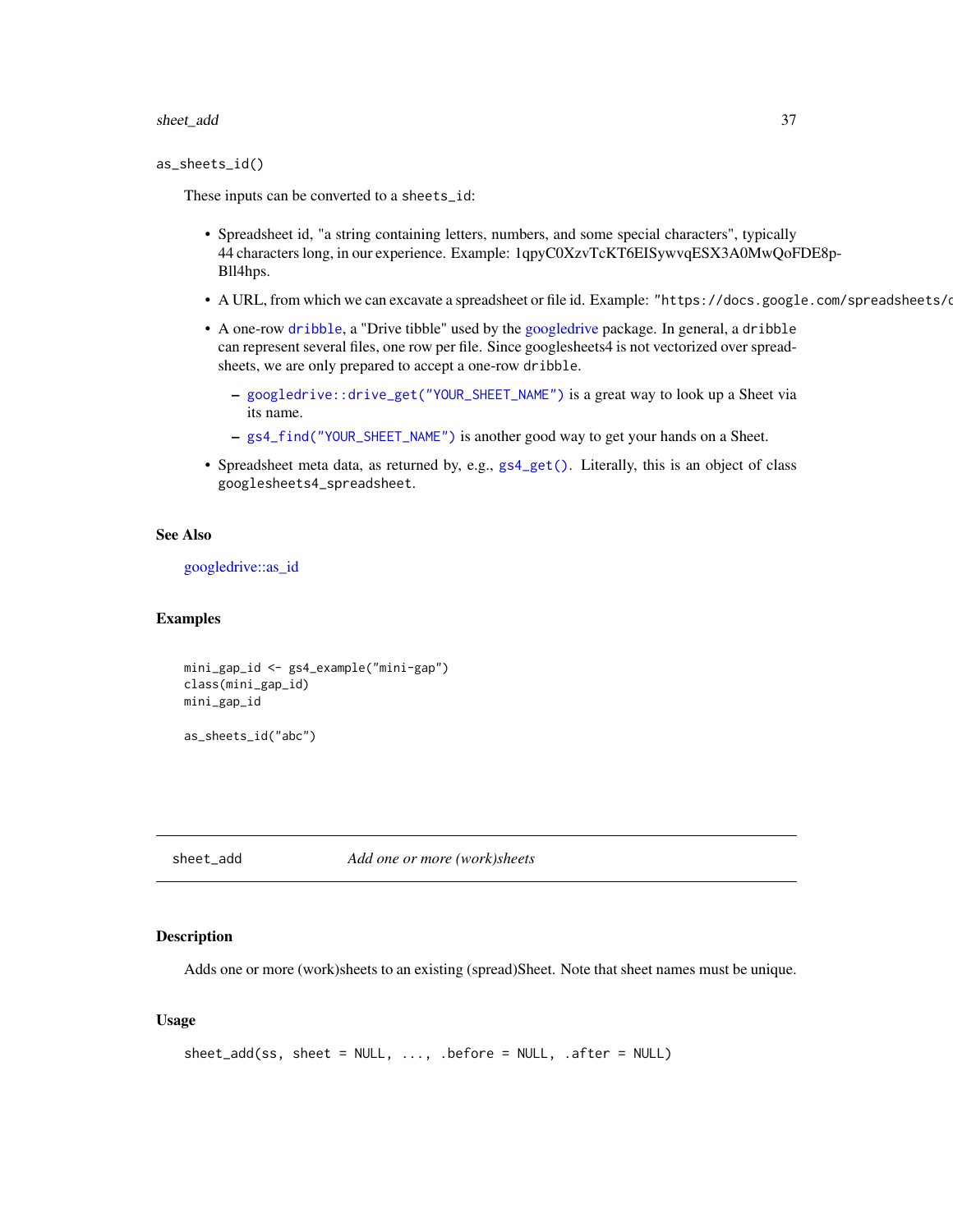#### <span id="page-37-0"></span>Arguments

| SS              | Something that identifies a Google Sheet:                                                                                                                                                                                                               |
|-----------------|---------------------------------------------------------------------------------------------------------------------------------------------------------------------------------------------------------------------------------------------------------|
|                 | • its file id as a string or drive_id                                                                                                                                                                                                                   |
|                 | • a URL from which we can recover the id                                                                                                                                                                                                                |
|                 | • a one-row dribble, which is how googledrive represents Drive files                                                                                                                                                                                    |
|                 | • an instance of googlesheets4_spreadsheet, which is what gs4_get()<br>returns                                                                                                                                                                          |
|                 | Processed through as_sheets_id().                                                                                                                                                                                                                       |
| sheet           | One or more new sheet names. If unspecified, one new sheet is added and Sheets<br>autogenerates a name of the form "SheetN".                                                                                                                            |
|                 | Optional parameters to specify additional properties, common to all of the new<br>sheet(s). Not relevant to most users. Specify fields of the SheetProperties<br>schema in name $=$ value form.                                                         |
| .before, .after |                                                                                                                                                                                                                                                         |
|                 | Optional specification of where to put the new sheet(s). Specify, at most, one<br>of . before and . after. Refer to an existing sheet by name (via a string) or by<br>position (via a number). If unspecified, Sheets puts the new sheet(s) at the end. |

#### Value

The input ss, as an instance of [sheets\\_id](#page-35-2)

#### See Also

Makes a batch of AddSheetRequests (one per sheet):

• [https://developers.google.com/sheets/api/reference/rest/v4/spreadsheets/req](https://developers.google.com/sheets/api/reference/rest/v4/spreadsheets/request#addsheetrequest)uest# [addsheetrequest](https://developers.google.com/sheets/api/reference/rest/v4/spreadsheets/request#addsheetrequest)

Other worksheet functions: [sheet\\_append\(](#page-38-1)), [sheet\\_copy\(](#page-39-1)), [sheet\\_delete\(](#page-42-1)), [sheet\\_properties\(](#page-43-1)), [sheet\\_relocate\(](#page-44-1)), [sheet\\_rename\(](#page-46-1)), [sheet\\_resize\(](#page-47-1)), [sheet\\_write\(](#page-48-1))

```
if (gs4_has_token()) {
  ss <- gs4_create("add-sheets-to-me")
  # the only required argument is the target spreadsheet
  ss %>% sheet_add()
  # but you CAN specify sheet name and/or position
  ss %>% sheet_add("apple", .after = 1)
  ss %>% sheet_add("banana", .after = "apple")
  # add multiple sheets at once
  ss %>% sheet_add(c("coconut", "dragonfruit"))
  # keeners can even specify additional sheet properties
  ss %>%
```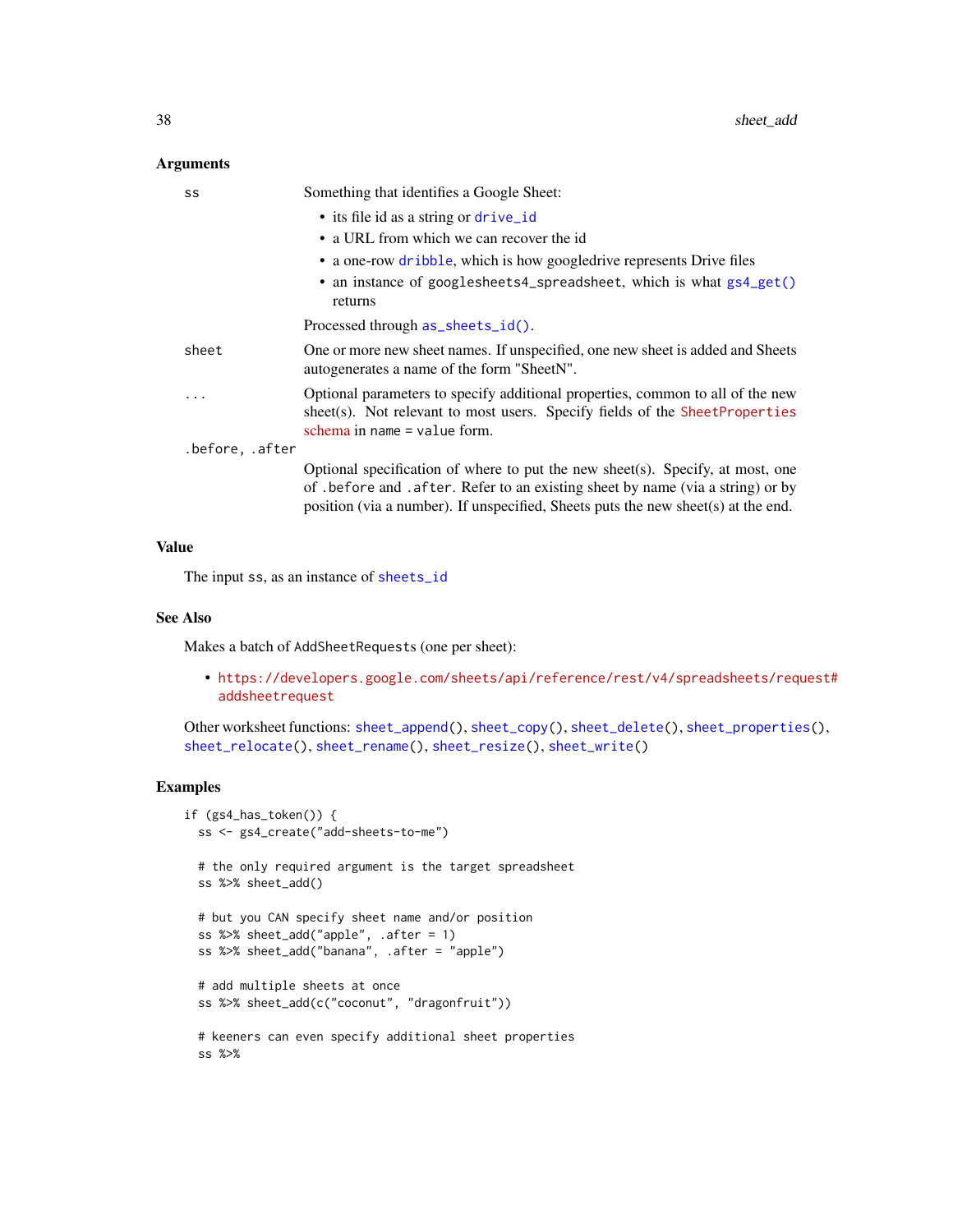## <span id="page-38-0"></span>sheet\_append 39

```
sheet_add(
      sheet = "eggplant",
      before = 1,
      gridProperties = list(
        rowCount = 3, columnCount = 6, frozenRowCount = 1\mathcal{L}\overline{\phantom{a}}# get an overview of the sheets
  sheet_properties(ss)
  # clean up
  gs4_find("add-sheets-to-me") %>%
    googledrive::drive_trash()
}
```
<span id="page-38-1"></span>

sheet\_append *Append rows to a sheet*

#### Description

Adds one or more new rows after the last row with data in a (work)sheet, increasing the row dimension of the sheet if necessary.

## Usage

```
sheet_append(ss, data, sheet = 1)
```
## Arguments

| SS    | Something that identifies a Google Sheet:                                                                                                    |
|-------|----------------------------------------------------------------------------------------------------------------------------------------------|
|       | • its file id as a string or drive_id                                                                                                        |
|       | • a URL from which we can recover the id                                                                                                     |
|       | • a one-row dribble, which is how googledrive represents Drive files                                                                         |
|       | • an instance of googlesheets4_spreadsheet, which is what gs4_get()<br>returns                                                               |
|       | Processed through as_sheets_id().                                                                                                            |
| data  | A data frame.                                                                                                                                |
| sheet | Sheet to append to, in the sense of "worksheet" or "tab". You can identify a sheet<br>by name, with a string, or by position, with a number. |

#### Value

The input ss, as an instance of [sheets\\_id](#page-35-2)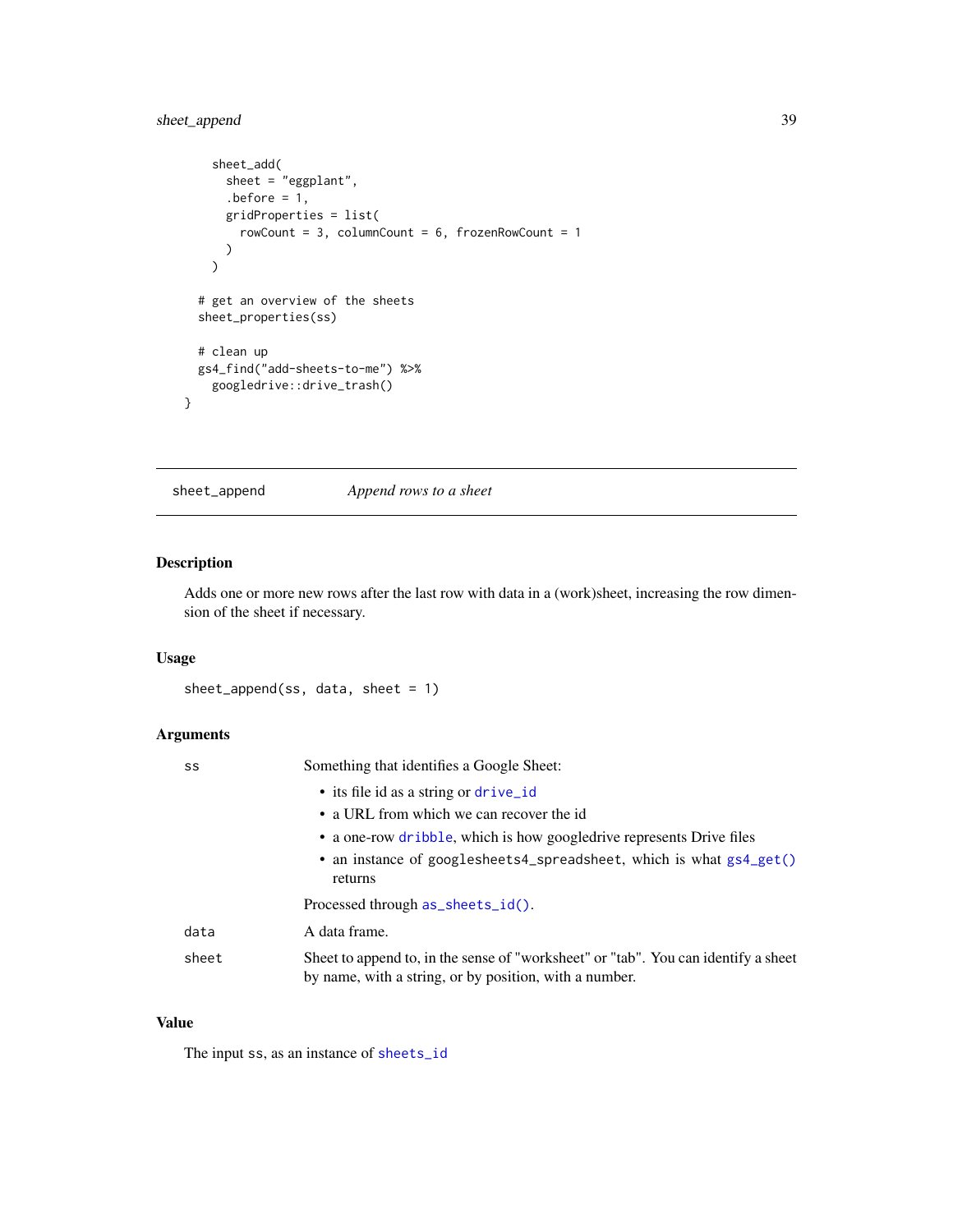## See Also

Makes an AppendCellsRequest:

• [https://developers.google.com/sheets/api/reference/rest/v4/spreadsheets/req](https://developers.google.com/sheets/api/reference/rest/v4/spreadsheets/request#AppendCellsRequest)uest# [AppendCellsRequest](https://developers.google.com/sheets/api/reference/rest/v4/spreadsheets/request#AppendCellsRequest)

Other write functions: [gs4\\_create\(](#page-8-1)), [gs4\\_formula\(](#page-14-1)), [range\\_delete\(](#page-20-1)), [range\\_flood\(](#page-21-1)), [range\\_write\(](#page-30-1)), [sheet\\_write\(](#page-48-1))

```
Other worksheet functions: sheet_add(), sheet_copy(), sheet_delete(), sheet_properties(),
sheet_relocate(), sheet_rename(), sheet_resize(), sheet_write()
```
## Examples

```
if (gs4_has_token()) {
 # we will recreate the table of "other" deaths from this example Sheet
  (deaths <- gs4_example("deaths") %>%
   range_read(range = "other_data", col_types = "????DD"))
 # split the data into 3 pieces, which we will send separately
 deaths_one <- deaths[ 1:5, ]
 deaths_two <- deaths[ 6, ]
 deaths_three <- deaths[7:10, ]
 # create a Sheet and send the first chunk of data
 ss <- gs4_create("sheet-append-demo", sheets = list(deaths = deaths_one))
 # append a single row
 ss %>% sheet_append(deaths_two)
 # append remaining rows
 ss %>% sheet_append(deaths_three)
 # read and check against the original
 deaths_replica <- range_read(ss, col_types = "????DD")
 identical(deaths, deaths_replica)
 # clean up
 gs4_find("sheet-append-demo") %>%
    googledrive::drive_trash()
}
```
<span id="page-39-1"></span>sheet\_copy *Copy a (work)sheet*

#### Description

Copies a (work)sheet, within its current (spread)Sheet or to another Sheet.

<span id="page-39-0"></span>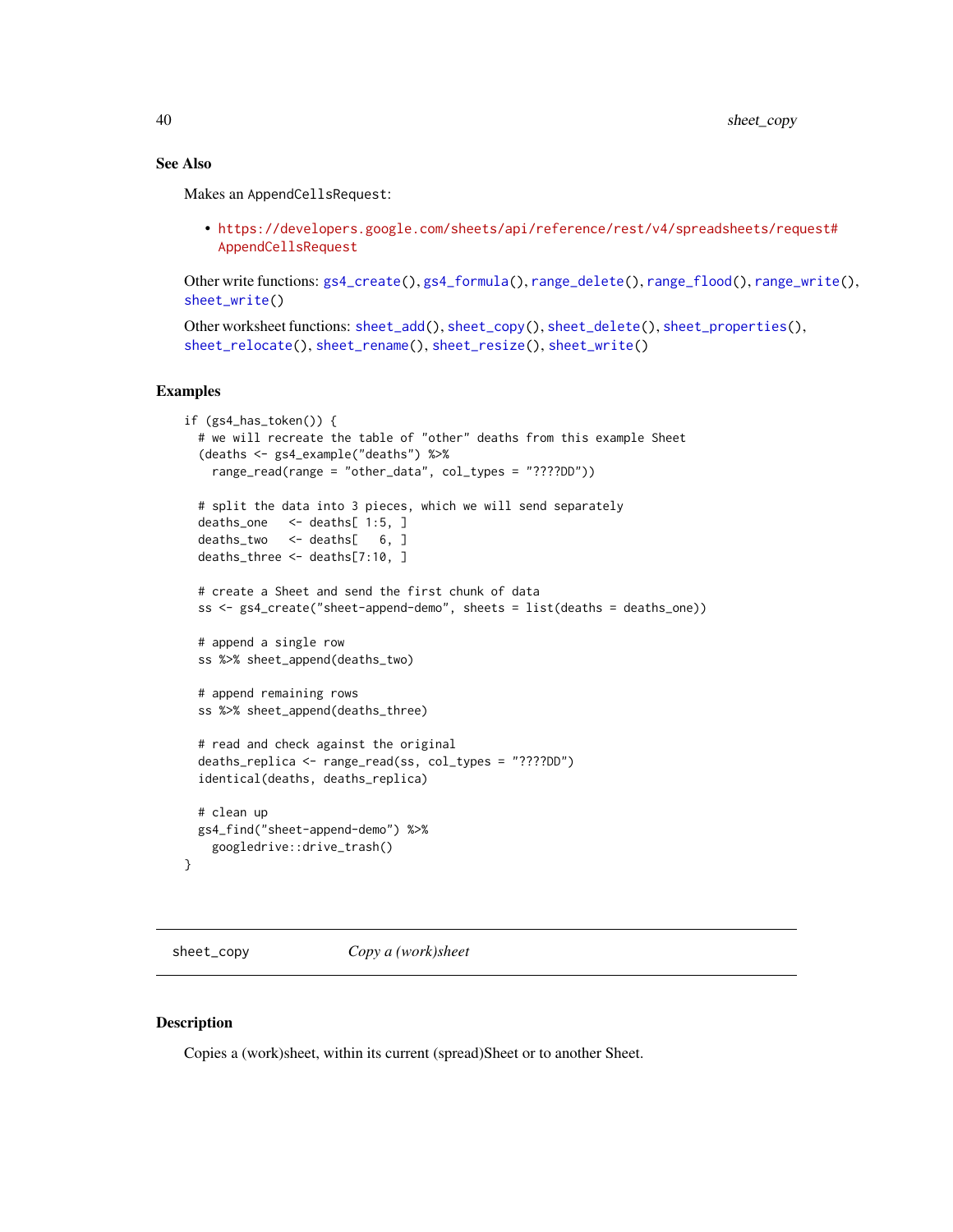<span id="page-40-0"></span>sheet\_copy 41

## Usage

```
sheet_copy(
 from_ss,
 from_sheet = NULL,
 toss = fromss,to_sheet = NULL,
  .before = NULL,
  .after = NULL
\mathcal{L}
```
## Arguments

| from_ss         | Something that identifies a Google Sheet:<br>• its file id as a string or drive_id<br>• a URL from which we can recover the id<br>• a one-row dribble, which is how googledrive represents Drive files<br>• an instance of googlesheets4_spreadsheet, which is what gs4_get()<br>returns                                                                                                                           |
|-----------------|--------------------------------------------------------------------------------------------------------------------------------------------------------------------------------------------------------------------------------------------------------------------------------------------------------------------------------------------------------------------------------------------------------------------|
|                 | Processed through as_sheets_id().                                                                                                                                                                                                                                                                                                                                                                                  |
| from_sheet      | Sheet to copy, in the sense of "worksheet" or "tab". You can identify a sheet by<br>name, with a string, or by position, with a number. Defaults to the first visible<br>sheet.                                                                                                                                                                                                                                    |
| to_ss           | The Sheet to copy to. Accepts all the same types of input as from_ss, which is<br>also what this defaults to, if unspecified.                                                                                                                                                                                                                                                                                      |
| to_sheet        | Optional. Name of the new sheet, as a string. If you don't specify this, Google<br>generates a name, along the lines of "Copy of blah". Note that sheet names must<br>be unique within a Sheet, so if the automatic name would violate this, Google<br>also de-duplicates it for you, meaning you could conceivably end up with "Copy<br>of blah 2". If you have better ideas about sheet names, specify to_sheet. |
| .before, .after |                                                                                                                                                                                                                                                                                                                                                                                                                    |
|                 | Optional specification of where to put the new sheet. Specify, at most, one of<br>.before and .after. Refer to an existing sheet by name (via a string) or by<br>position (via a number). If unspecified, Sheets puts the new sheet at the end.                                                                                                                                                                    |

## Value

The receiving Sheet, to\_ ss, as an instance of [sheets\\_id](#page-35-2).

#### See Also

If the copy happens within one Sheet, makes a DuplicateSheetRequest:

• [https://developers.google.com/sheets/api/reference/rest/v4/spreadsheets/req](https://developers.google.com/sheets/api/reference/rest/v4/spreadsheets/request#duplicatesheetrequest)uest# [duplicatesheetrequest](https://developers.google.com/sheets/api/reference/rest/v4/spreadsheets/request#duplicatesheetrequest)

If the copy is from one Sheet to another, wraps the spreadsheets.sheets/copyTo endpoint: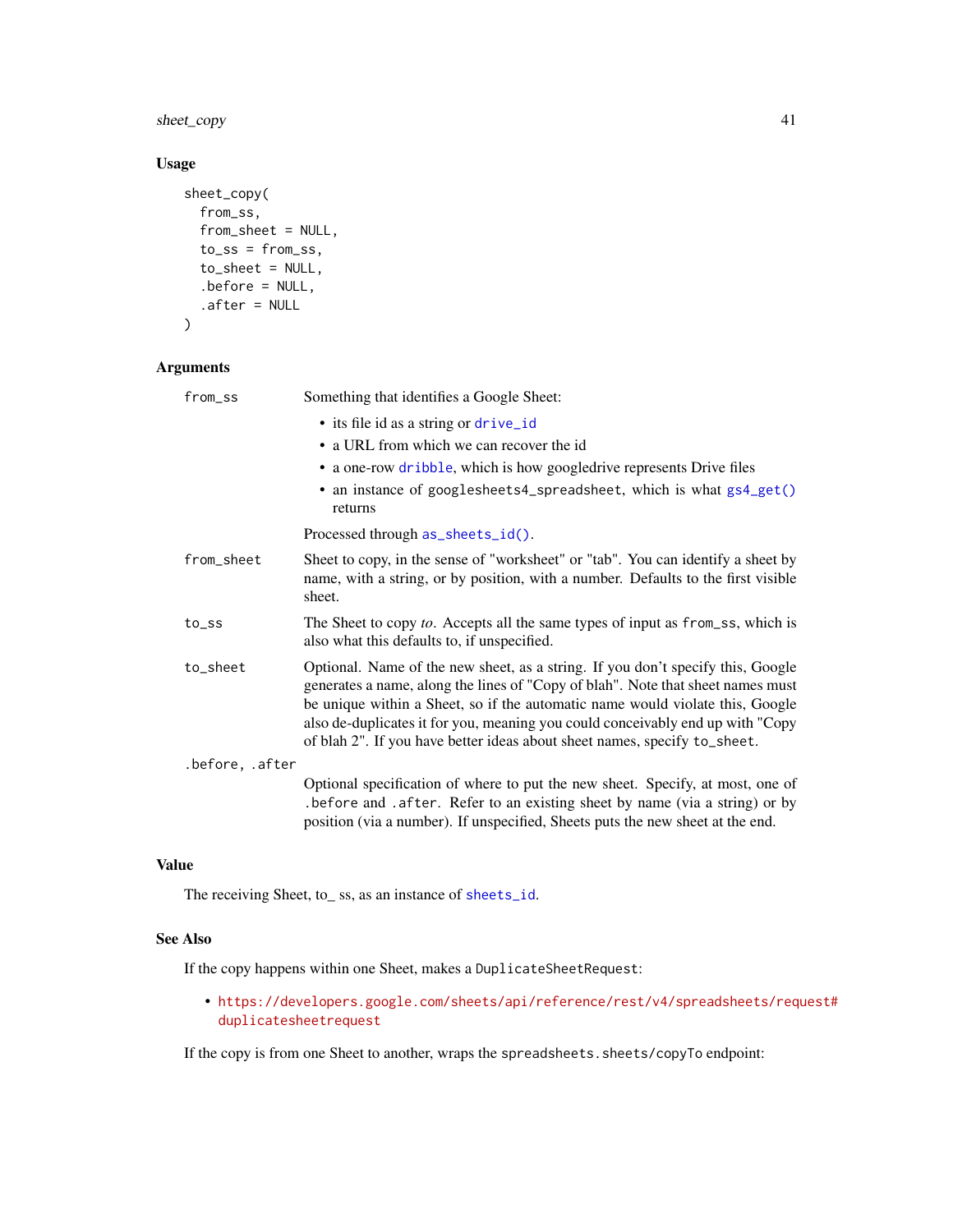• [https://developers.google.com/sheets/api/reference/rest/v4/spreadsheets.she](https://developers.google.com/sheets/api/reference/rest/v4/spreadsheets.sheets/copyTo)ets/ [copyTo](https://developers.google.com/sheets/api/reference/rest/v4/spreadsheets.sheets/copyTo)

and possibly makes a subsequent UpdateSheetPropertiesRequest:

• [https://developers.google.com/sheets/api/reference/rest/v4/spreadsheets/req](https://developers.google.com/sheets/api/reference/rest/v4/spreadsheets/request#UpdateSheetPropertiesRequest)uest# [UpdateSheetPropertiesRequest](https://developers.google.com/sheets/api/reference/rest/v4/spreadsheets/request#UpdateSheetPropertiesRequest)

Other worksheet functions: [sheet\\_add\(](#page-36-1)), [sheet\\_append\(](#page-38-1)), [sheet\\_delete\(](#page-42-1)), [sheet\\_properties\(](#page-43-1)), [sheet\\_relocate\(](#page-44-1)), [sheet\\_rename\(](#page-46-1)), [sheet\\_resize\(](#page-47-1)), [sheet\\_write\(](#page-48-1))

```
if (gs4_has_token()) {
 ss_aaa <- gs4_create(
   "sheet-copy-demo-aaa",
   sheets = list(mtcars = head(mtcars), chickwts = head(chickwts))
 \lambda# copy 'mtcars' sheet within existing Sheet, accept autogenerated name
 ss_aaa %>%
   sheet_copy()
 # copy 'mtcars' sheet within existing Sheet
 # specify new sheet's name and location
 ss_aaa %>%
   sheet_copy(to_sheet = "mtcars-the-sequel", after = 1)
 # make a second Sheet
 ss_bbb <- gs4_create("sheet-copy-demo-bbb")
 # copy 'chickwts' sheet from first Sheet to second
 # accept auto-generated name and default location
 ss_aaa %>%
    sheet_copy("chickwts", to_ss = ss_bbb)
 # copy 'chickwts' sheet from first Sheet to second,
 # WITH a specific name and into a specific location
 ss_aaa %>%
   sheet_copy(
      "chickwts",
      to<sub>_SS</sub> = ss_bbb, to_sheet = "chicks-two", .before = 1
   )
 # clean up
 gs4_find("sheet-copy-demo") %>%
   googledrive::drive_trash()
}
```
<span id="page-41-0"></span>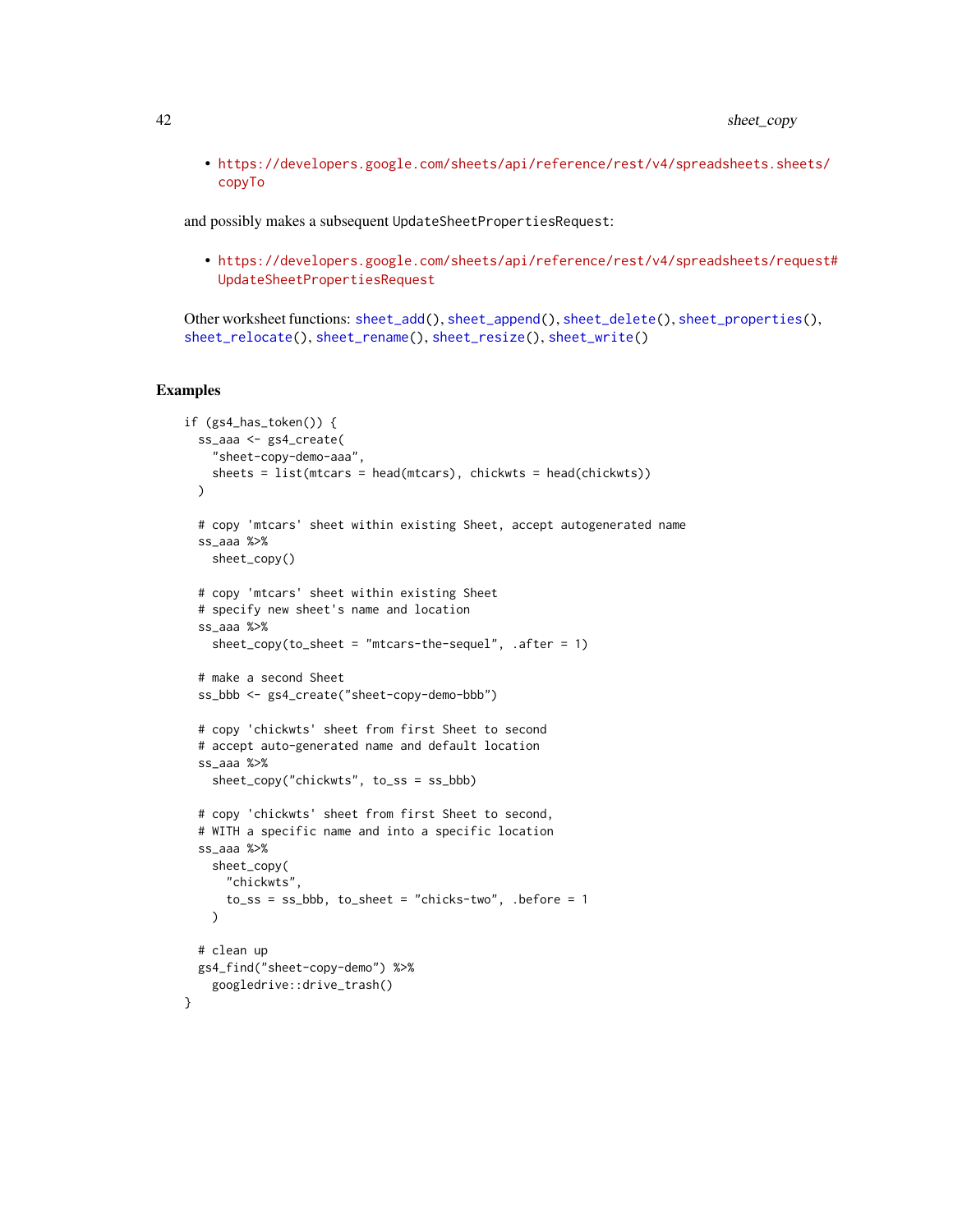<span id="page-42-1"></span><span id="page-42-0"></span>

#### Description

Deletes one or more (work)sheets from a (spread)Sheet.

## Usage

```
sheet_delete(ss, sheet)
```
## Arguments

| SS    | Something that identifies a Google Sheet:                                                                                                                                                                                                                       |
|-------|-----------------------------------------------------------------------------------------------------------------------------------------------------------------------------------------------------------------------------------------------------------------|
|       | • its file id as a string or drive_id                                                                                                                                                                                                                           |
|       | • a URL from which we can recover the id                                                                                                                                                                                                                        |
|       | • a one-row dribble, which is how googledrive represents Drive files                                                                                                                                                                                            |
|       | • an instance of googlesheets4_spreadsheet, which is what gs4_get()<br>returns                                                                                                                                                                                  |
|       | Processed through as_sheets_id().                                                                                                                                                                                                                               |
| sheet | Sheet to delete, in the sense of "worksheet" or "tab". You can identify a sheet<br>by name, with a string, or by position, with a number. You can pass a vector<br>to delete multiple sheets at once or even a list, if you need to mix names and<br>positions. |

## Value

The input ss, as an instance of [sheets\\_id](#page-35-2)

#### See Also

Makes an DeleteSheetsRequest:

• [https://developers.google.com/sheets/api/reference/rest/v4/spreadsheets/req](https://developers.google.com/sheets/api/reference/rest/v4/spreadsheets/request#DeleteSheetRequest)uest# [DeleteSheetRequest](https://developers.google.com/sheets/api/reference/rest/v4/spreadsheets/request#DeleteSheetRequest)

Other worksheet functions: [sheet\\_add\(](#page-36-1)), [sheet\\_append\(](#page-38-1)), [sheet\\_copy\(](#page-39-1)), [sheet\\_properties\(](#page-43-1)), [sheet\\_relocate\(](#page-44-1)), [sheet\\_rename\(](#page-46-1)), [sheet\\_resize\(](#page-47-1)), [sheet\\_write\(](#page-48-1))

```
if (gs4_has_token()) {
 ss <- gs4_create("delete-sheets-from-me")
 sheet_add(ss, c("alpha", "beta", "gamma", "delta"))
 # get an overview of the sheets
 sheet_properties(ss)
```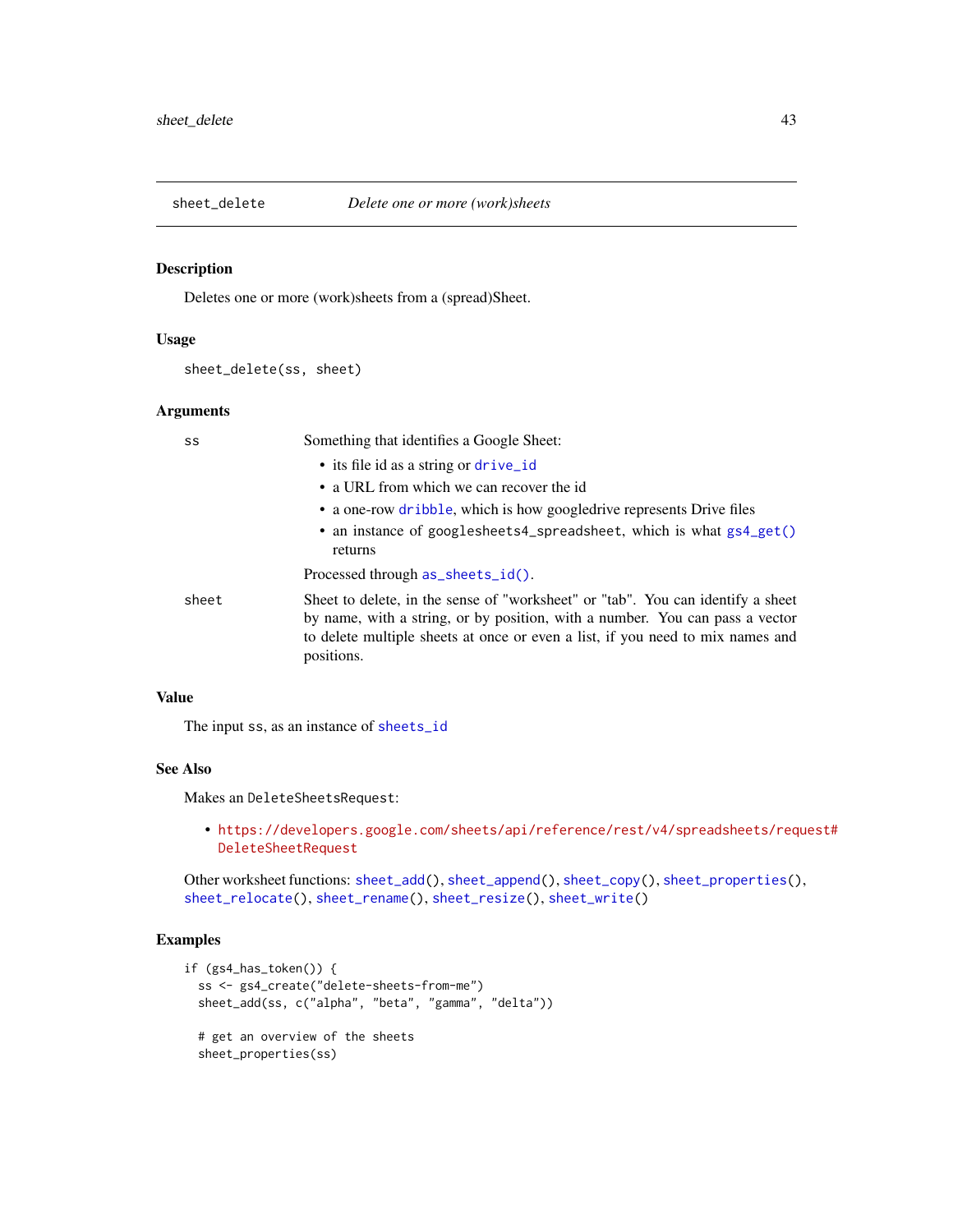```
# delete sheets
 sheet_delete(ss, 1)
 sheet_delete(ss, "gamma")
 sheet_delete(ss, list("alpha", 2))
 # get an overview of the sheets
 sheet_properties(ss)
 # clean up
 gs4_find("delete-sheets-from-me") %>%
    googledrive::drive_trash()
}
```
<span id="page-43-1"></span>sheet\_properties *Get data about (work)sheets*

## Description

Reveals full metadata or just the names for the (work)sheets inside a (spread)Sheet.

#### Usage

sheet\_properties(ss)

sheet\_names(ss)

#### Arguments

ss Something that identifies a Google Sheet:

- its file id as a string or [drive\\_id](#page-0-0)
- a URL from which we can recover the id
- a one-row [dribble](#page-0-0), which is how googledrive represents Drive files
- an instance of googlesheets4\_spreadsheet, which is what [gs4\\_get\(\)](#page-15-1) returns

Processed through [as\\_sheets\\_id\(\)](#page-35-1).

#### Value

- sheet\_properties(): A tibble with one row per (work)sheet.
- sheet\_names(): A character vector of (work)sheet names.

#### See Also

Other worksheet functions: [sheet\\_add\(](#page-36-1)), [sheet\\_append\(](#page-38-1)), [sheet\\_copy\(](#page-39-1)), [sheet\\_delete\(](#page-42-1)), [sheet\\_relocate\(](#page-44-1)), [sheet\\_rename\(](#page-46-1)), [sheet\\_resize\(](#page-47-1)), [sheet\\_write\(](#page-48-1))

<span id="page-43-0"></span>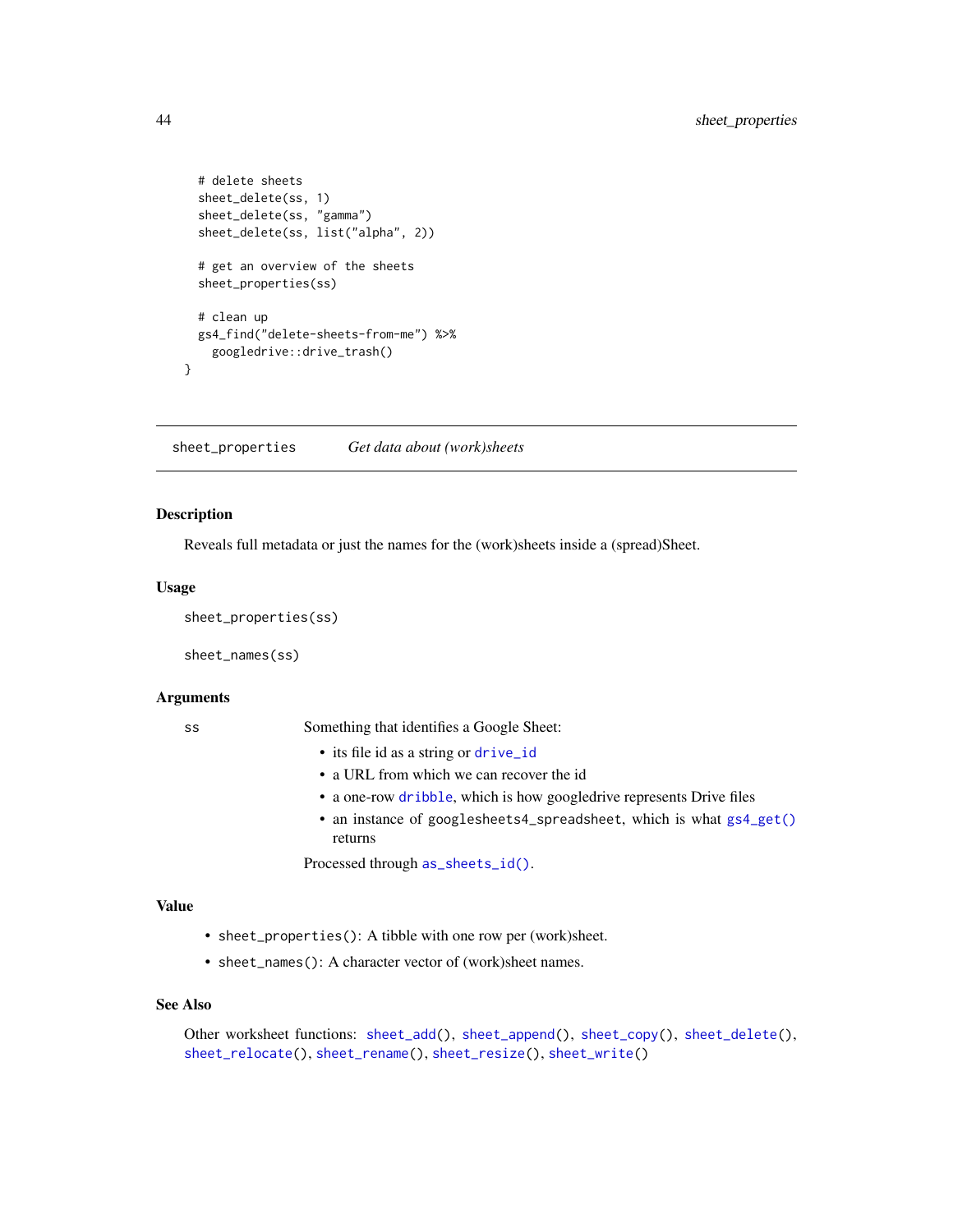<span id="page-44-0"></span>sheet\_relocate 45

## Examples

```
if (gs4_has_token()) {
  ss <- gs4_example("gapminder")
  sheet_properties(ss)
  sheet_names(ss)
}
```
<span id="page-44-1"></span>sheet\_relocate *Relocate one or more (work)sheets*

#### Description

Move (work)sheets around within a (spread)Sheet. The outcome is most predictable for these common and simple use cases:

- Reorder and move one or more sheets to the front.
- Move a single sheet to a specific (but arbitrary) location.
- Move multiple sheets to the back with . after = 100 (. after can be any number greater than or equal to the number of sheets).

If your relocation task is more complicated and you are puzzled by the result, break it into a sequence of simpler calls to sheet\_relocate().

#### Usage

```
sheet_relocate(ss, sheet, .before = if (is.null(.after)) 1, .after = NULL)
```
#### Arguments

| SS              | Something that identifies a Google Sheet:                                                                                                                                                                                                                       |
|-----------------|-----------------------------------------------------------------------------------------------------------------------------------------------------------------------------------------------------------------------------------------------------------------|
|                 | • its file id as a string or drive_id                                                                                                                                                                                                                           |
|                 | • a URL from which we can recover the id                                                                                                                                                                                                                        |
|                 | • a one-row dribble, which is how googledrive represents Drive files                                                                                                                                                                                            |
|                 | • an instance of googlesheets4_spreadsheet, which is what gs4_get()<br>returns                                                                                                                                                                                  |
|                 | Processed through as_sheets_id().                                                                                                                                                                                                                               |
| sheet           | Sheet to relocate, in the sense of "worksheet" or "tab". You can identify a sheet<br>by name, with a string, or by position, with a number. You can pass a vector<br>to move multiple sheets at once or even a list, if you need to mix names and<br>positions. |
| .before, .after |                                                                                                                                                                                                                                                                 |
|                 | Specification of where to locate the sheets(s) identified by sheet. Exactly one<br>of before and after must be specified. Refer to an existing sheet by name<br>(via a string) or by position (via a number).                                                   |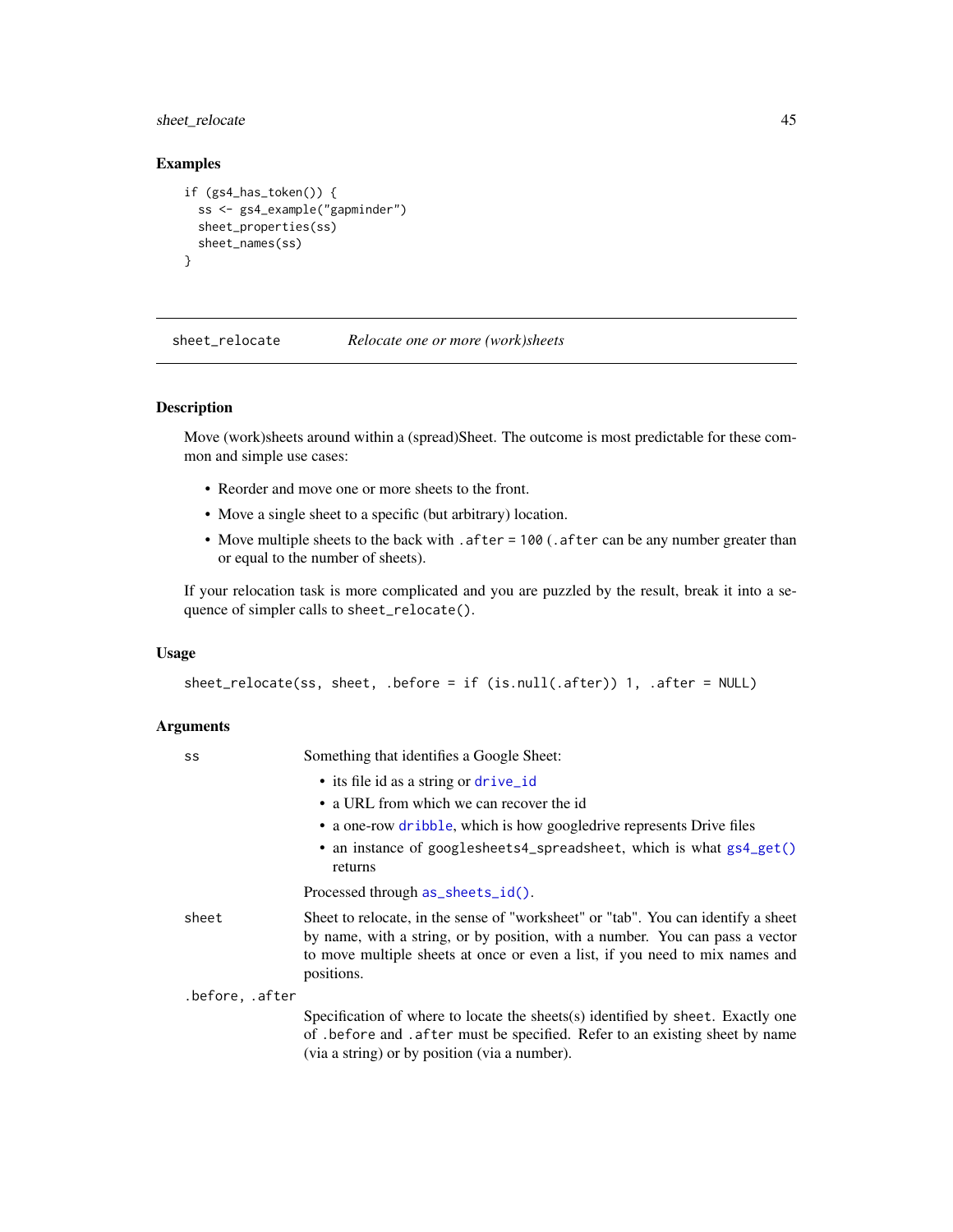#### Value

The input ss, as an instance of [sheets\\_id](#page-35-2)

## See Also

Constructs a batch of UpdateSheetPropertiesRequests (one per sheet):

• [https://developers.google.com/sheets/api/reference/rest/v4/spreadsheets/req](https://developers.google.com/sheets/api/reference/rest/v4/spreadsheets/request#UpdateSheetPropertiesRequest)uest# [UpdateSheetPropertiesRequest](https://developers.google.com/sheets/api/reference/rest/v4/spreadsheets/request#UpdateSheetPropertiesRequest)

```
Other worksheet functions: sheet_add(), sheet_append(), sheet_copy(), sheet_delete(),
sheet_properties(), sheet_rename(), sheet_resize(), sheet_write()
```

```
if (gs4_has_token()) {
 sheet_names <- c("alfa", "bravo", "charlie", "delta", "echo", "foxtrot")
 ss <- gs4_create("sheet-relocate-demo", sheets = sheet_names)
 sheet_names(ss)
 # move one sheet, forwards then backwards
 ss %>%
   sheet_relocate("echo", .before = "bravo") %>%
   sheet_names()
 ss %>%
    sheet_relocate("echo", .after = "delta") %>%
   sheet_names()
 # reorder and move multiple sheets to the front
 ss %>%
   sheet_relocate(list("foxtrot", 4)) %>%
   sheet_names()
 # put the sheets back in the original order
 ss %>%
   sheet_relocate(sheet_names) %>%
   sheet_names()
 # reorder and move multiple sheets to the back
 ss %>%
   sheet_relocate(c("bravo", "alfa", "echo"), .after = 10) %>%
   sheet_names()
 # clean up
 gs4_find("sheet-relocate-demo") %>%
   googledrive::drive_trash()
}
```
<span id="page-45-0"></span>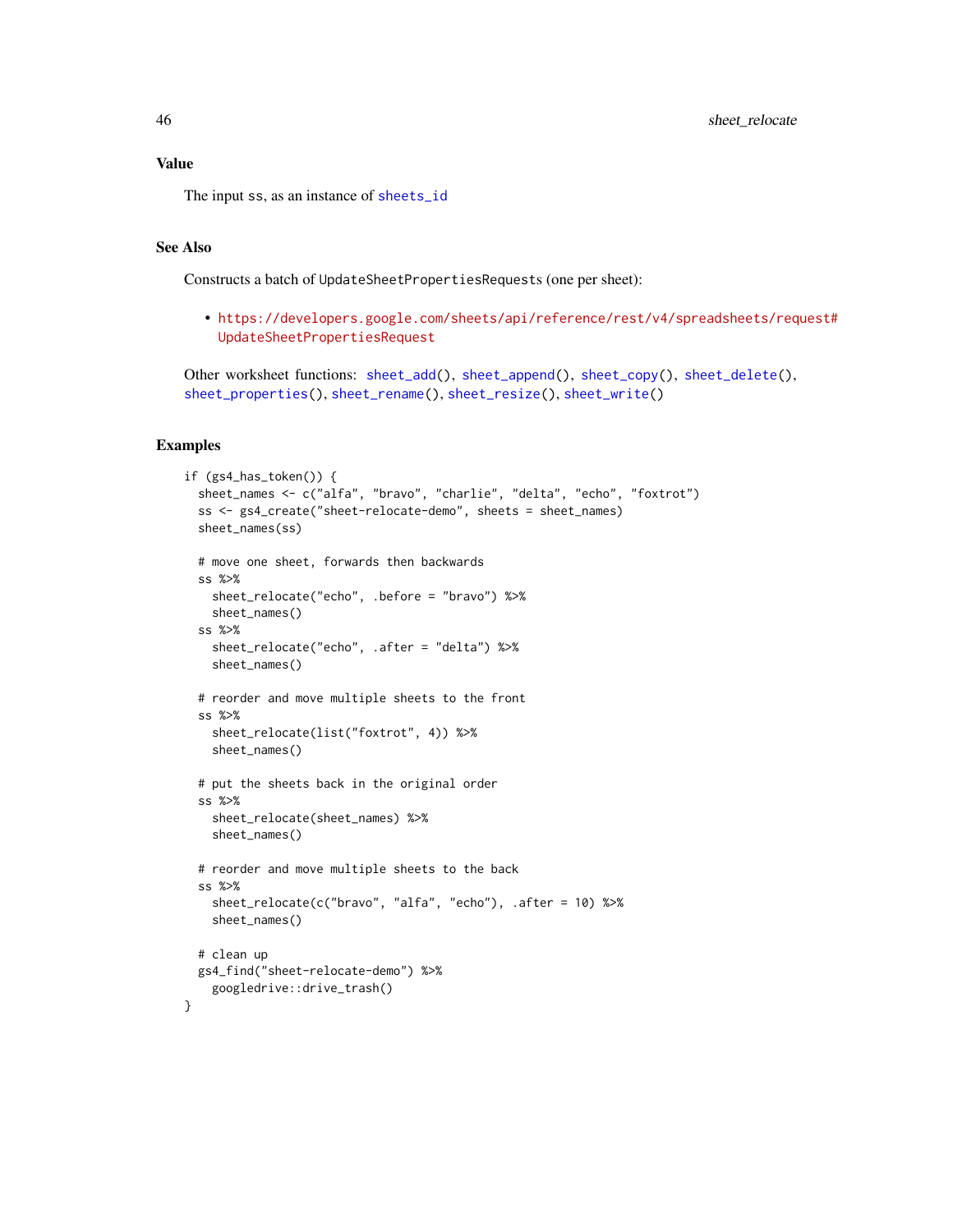<span id="page-46-1"></span><span id="page-46-0"></span>

## Description

Changes the name of a (work)sheet.

#### Usage

sheet\_rename(ss, sheet = NULL, new\_name)

## Arguments

| SS       | Something that identifies a Google Sheet:                                                                                                                                         |
|----------|-----------------------------------------------------------------------------------------------------------------------------------------------------------------------------------|
|          | • its file id as a string or drive_id                                                                                                                                             |
|          | • a URL from which we can recover the id                                                                                                                                          |
|          | • a one-row dribble, which is how googledrive represents Drive files                                                                                                              |
|          | • an instance of googlesheets4_spreadsheet, which is what gs4_get()<br>returns                                                                                                    |
|          | Processed through as_sheets_id().                                                                                                                                                 |
| sheet    | Sheet to rename, in the sense of "worksheet" or "tab". You can identify a sheet<br>by name, with a string, or by position, with a number. Defaults to the first visible<br>sheet. |
| new_name | New name of the sheet, as a string. This is required.                                                                                                                             |

## Value

The input ss, as an instance of [sheets\\_id](#page-35-2)

## See Also

Makes an UpdateSheetPropertiesRequest:

• [https://developers.google.com/sheets/api/reference/rest/v4/spreadsheets/req](https://developers.google.com/sheets/api/reference/rest/v4/spreadsheets/request#UpdateSheetPropertiesRequest)uest# [UpdateSheetPropertiesRequest](https://developers.google.com/sheets/api/reference/rest/v4/spreadsheets/request#UpdateSheetPropertiesRequest)

Other worksheet functions: [sheet\\_add\(](#page-36-1)), [sheet\\_append\(](#page-38-1)), [sheet\\_copy\(](#page-39-1)), [sheet\\_delete\(](#page-42-1)), [sheet\\_properties\(](#page-43-1)), [sheet\\_relocate\(](#page-44-1)), [sheet\\_resize\(](#page-47-1)), [sheet\\_write\(](#page-48-1))

```
if (gs4_has_token()) {
 ss <- gs4_create(
    "sheet-rename-demo",
   sheets = list(cars = head(cars), chickwts = head(chickwts))
 \lambdasheet_names(ss)
```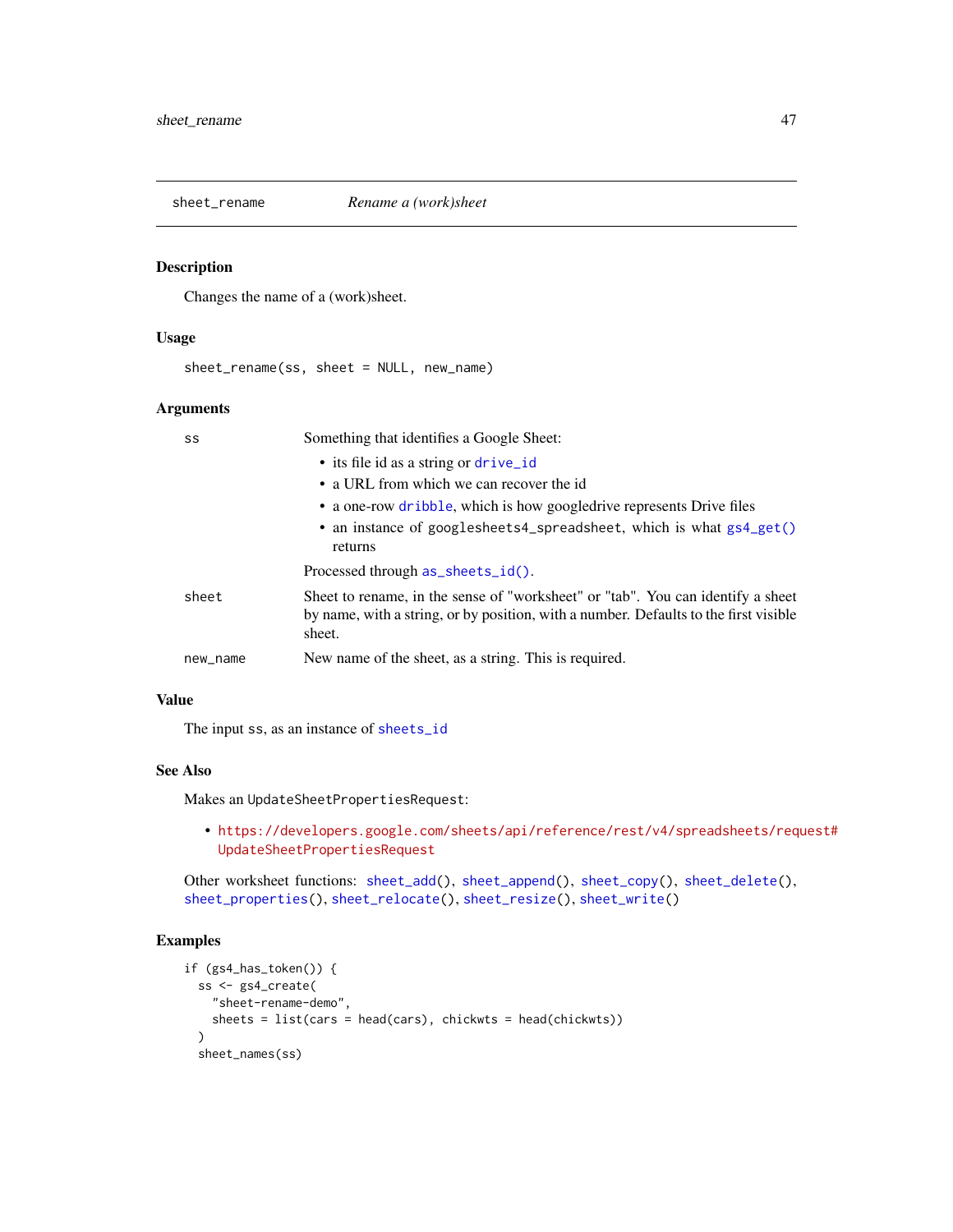```
ss %>%
   sheet_rename(1, new_name = "automobiles") %>%
   sheet_rename("chickwts", new_name = "poultry")
 # clean up
 gs4_find("sheet-rename-demo") %>%
   googledrive::drive_trash()
}
```
<span id="page-47-1"></span>sheet\_resize *Change the size of a (work)sheet*

## Description

Changes the number of rows and/or columns in a (work)sheet.

#### Usage

sheet\_resize(ss, sheet = NULL, nrow = NULL, ncol = NULL, exact = FALSE)

#### Arguments

| SS         | Something that identifies a Google Sheet:                                                                                                                                                                                   |
|------------|-----------------------------------------------------------------------------------------------------------------------------------------------------------------------------------------------------------------------------|
|            | • its file id as a string or drive_id                                                                                                                                                                                       |
|            | • a URL from which we can recover the id                                                                                                                                                                                    |
|            | • a one-row dribble, which is how googledrive represents Drive files                                                                                                                                                        |
|            | • an instance of googlesheets4_spreadsheet, which is what gs4_get()<br>returns                                                                                                                                              |
|            | Processed through as_sheets_id().                                                                                                                                                                                           |
| sheet      | Sheet to resize, in the sense of "worksheet" or "tab". You can identify a sheet by<br>name, with a string, or by position, with a number.                                                                                   |
| nrow, ncol | Desired number of rows or columns, respectively. The default of NULL means to<br>leave unchanged.                                                                                                                           |
| exact      | Logical, indicating whether to impose nrow and nool exactly or to treat them as<br>lower bounds. If exact = FALSE, sheet_resize() can only add cells. If exact<br>= TRUE, cells can be deleted and their contents are lost. |

## Value

The input ss, as an instance of [sheets\\_id](#page-35-2)

## See Also

Makes an UpdateSheetPropertiesRequest:

• <# https://developers.google.com/sheets/api/reference/rest/v4/spreadsheets/request#UpdateSheetPropertiesRequest>

Other worksheet functions: [sheet\\_add\(](#page-36-1)), [sheet\\_append\(](#page-38-1)), [sheet\\_copy\(](#page-39-1)), [sheet\\_delete\(](#page-42-1)), [sheet\\_properties\(](#page-43-1)), [sheet\\_relocate\(](#page-44-1)), [sheet\\_rename\(](#page-46-1)), [sheet\\_write\(](#page-48-1))

<span id="page-47-0"></span>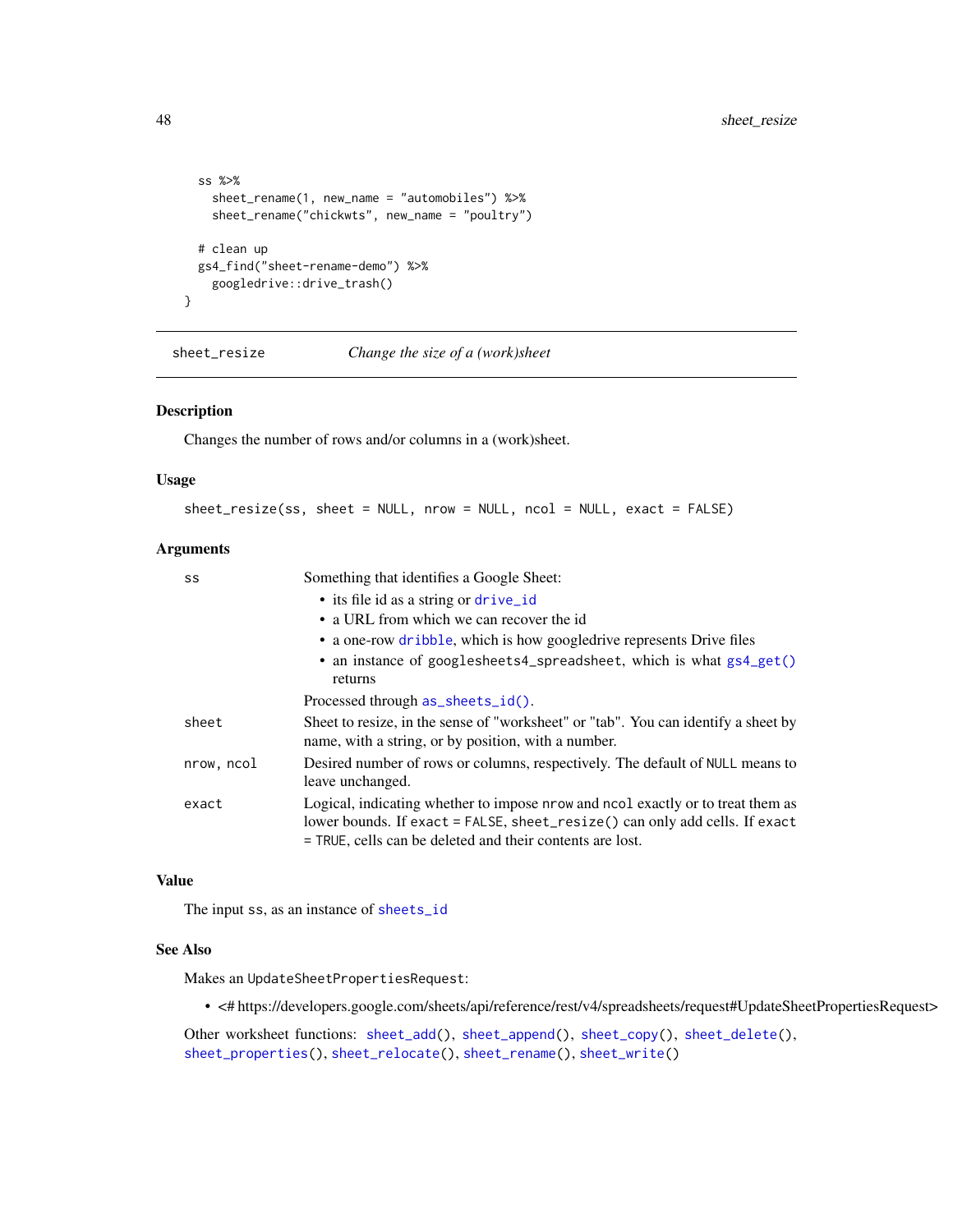## <span id="page-48-0"></span>sheet\_write 49

#### Examples

```
if (gs4_has_token()) {
 # create a Sheet with the default initial worksheet
  (ss <- gs4_create("sheet-resize-demo"))
 # see (work)sheet dims
 sheet_properties(ss)
 # no resize occurs
 sheet_resize(ss, nrow = 2, ncol = 6)
 # reduce sheet size
 sheet\_resize(ss, nrow = 5, ncol = 7, exact = TRUE)# add rows
 sheet_resize(ss, nrow = 7)
 # add columns
 sheet_resize(ss, ncol = 10)
 # add rows and columns
 sheet\_resize(ss, nrow = 9, ncol = 12)# re-inspect (work)sheet dims
 sheet_properties(ss)
 # clean up
 gs4_find("sheet-resize-demo") %>%
    googledrive::drive_trash()
}
```
<span id="page-48-1"></span>sheet\_write *(Over)write new data into a Sheet*

#### <span id="page-48-2"></span>Description

This is one of the main ways to write data with googlesheets4. This function writes a data frame into a (work)sheet inside a (spread)Sheet. The target sheet is styled as a table:

- Special formatting is applied to the header row, which holds column names.
- The first row (header row) is frozen.
- The sheet's dimensions are set to "shrink wrap" the data.

If no existing Sheet is specified via ss, this function delegates to [gs4\\_create\(\)](#page-8-1) and the new Sheet's name is randomly generated. If that's undesirable, call [gs4\\_create\(\)](#page-8-1) directly to get more control.

If no sheet is specified or if sheet doesn't identify an existing sheet, a new sheet is added to receive the data. If sheet specifies an existing sheet, it is effectively overwritten! All pre-existing values, formats, and dimensions are cleared and the targeted sheet gets new values and dimensions from data.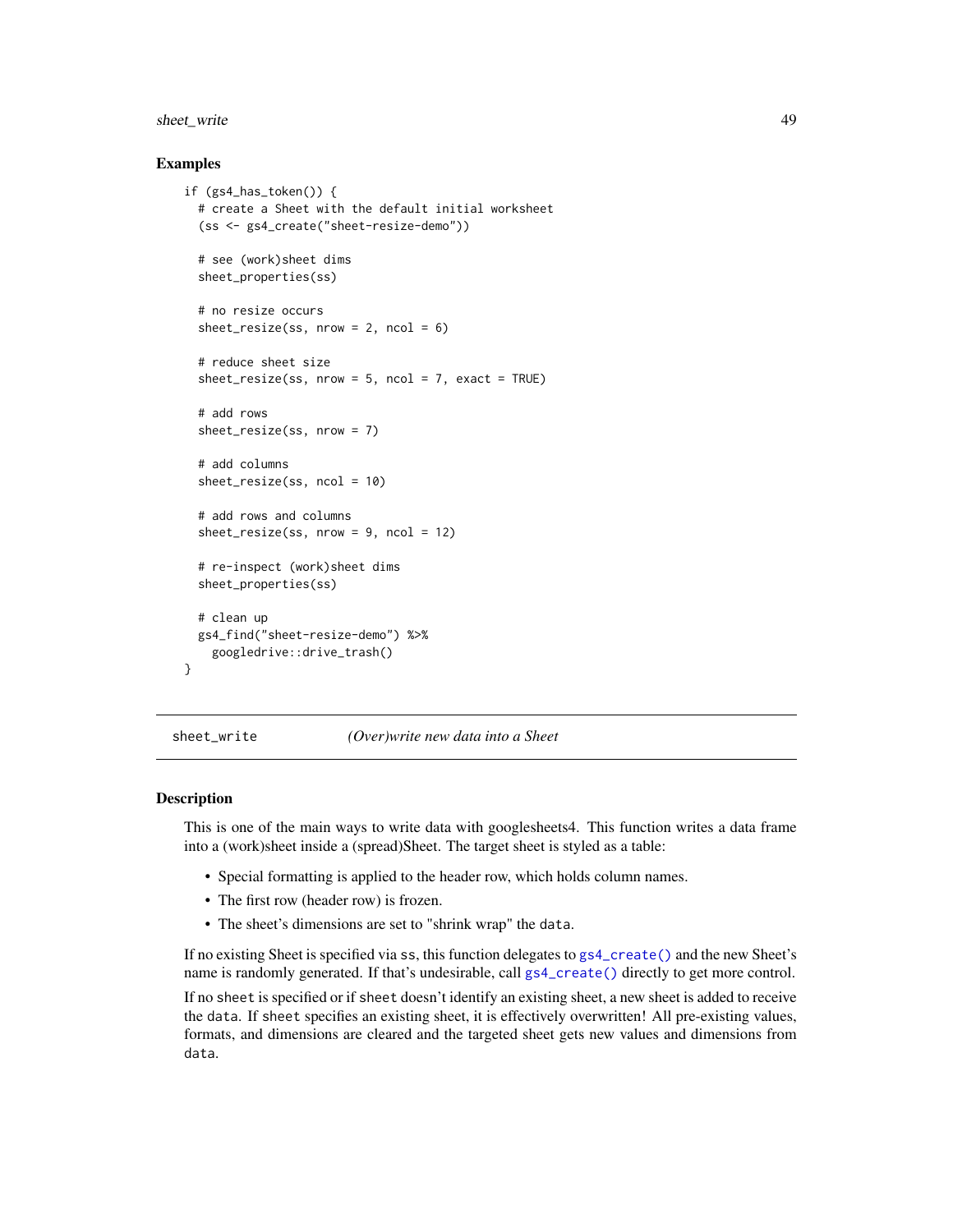This function goes by two names, because we want it to make sense in two contexts:

- write\_sheet() evokes other table-writing functions, like readr::write\_csv(). The sheet here technically refers to an individual (work)sheet (but also sort of refers to the associated Google (spread)Sheet).
- sheet\_write() is the right name according to the naming convention used throughout the googlesheets4 package.

write\_sheet() and sheet\_write() are synonyms and you can use either one.

#### Usage

```
sheet_write(data, ss = NULL, sheet = NULL)
write_sheet(data, ss = NULL, sheet = NULL)
```
#### Arguments

| data  | A data frame. If it has zero rows, we send one empty pseudo-row of data, so<br>that we can apply the usual table styling. This empty row goes away (gets filled,<br>actually) the first time you send more data with sheet_append(). |
|-------|--------------------------------------------------------------------------------------------------------------------------------------------------------------------------------------------------------------------------------------|
| SS    | Something that identifies a Google Sheet:                                                                                                                                                                                            |
|       | • its file id as a string or drive id                                                                                                                                                                                                |
|       | • a URL from which we can recover the id                                                                                                                                                                                             |
|       | • a one-row dribble, which is how googledrive represents Drive files                                                                                                                                                                 |
|       | • an instance of googlesheets4_spreadsheet, which is what $gs4\_get()$<br>returns                                                                                                                                                    |
|       | Processed through as_sheets_id().                                                                                                                                                                                                    |
| sheet | Sheet to write into, in the sense of "worksheet" or "tab". You can identify a sheet<br>by name, with a string, or by position, with a number.                                                                                        |

## Value

The input ss, as an instance of [sheets\\_id](#page-35-2)

#### See Also

Other write functions: [gs4\\_create\(](#page-8-1)), [gs4\\_formula\(](#page-14-1)), [range\\_delete\(](#page-20-1)), [range\\_flood\(](#page-21-1)), [range\\_write\(](#page-30-1)), [sheet\\_append\(](#page-38-1))

```
sheet_add(sheet_append(sheet_copy(sheet_delete(),
sheet_properties(), sheet_relocate(), sheet_rename(), sheet_resize()
```

```
if (gs4_has_token()) {
 df <- data.frame(
   x = 1:3,
   y = letters[1:3]
```
<span id="page-49-0"></span>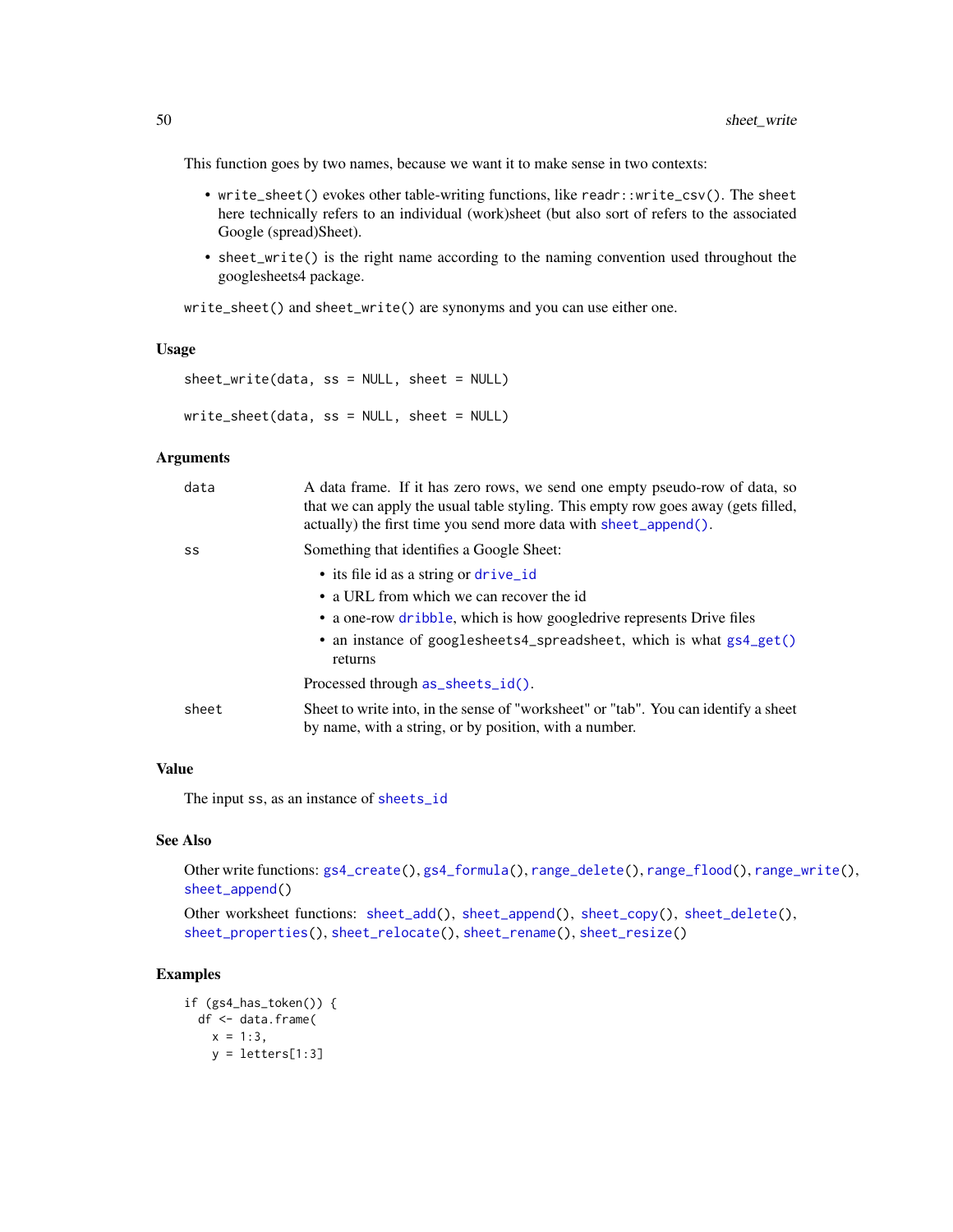```
)
# specify only a data frame, get a new Sheet, with a random name
ss <- write_sheet(df)
read_sheet(ss)
# clean up
googledrive::drive_trash(ss)
# create a Sheet with some initial, placeholder data
ss <- gs4_create(
  "sheet-write-demo",
  sheets = list(alpha = data.frame(x = 1), omega = data.frame(x = 1))
)
# write df into its own, new sheet
sheet_write(df, ss = ss)
# write mtcars into the sheet named "omega"
sheet_write(mtcars, ss = ss, sheet = "omega")
# get an overview of the sheets
sheet_properties(ss)
# view your magnificent creation in the browser
gs4_browse(ss)
# clean up
gs4_find("sheet-write-demo") %>%
  googledrive::drive_trash()
```
<span id="page-50-1"></span>spread\_sheet *Spread a data frame of cells into spreadsheet shape*

#### Description

}

Reshapes a data frame of cells (presumably the output of [range\\_read\\_cells\(\)](#page-26-1)) into another data frame, i.e., puts it back into the shape of the source spreadsheet. This function exists primarily for internal use and for testing. The flagship function [range\\_read\(\)](#page-23-2), a.k.a. [read\\_sheet\(\)](#page-23-1), is what most users are looking for. It is basically [range\\_read\\_cells\(\)](#page-26-1) + spread\_sheet().

## Usage

```
spread_sheet(
  df,
  col_names = TRUE,
  col_types = NULL,
 na = "",
```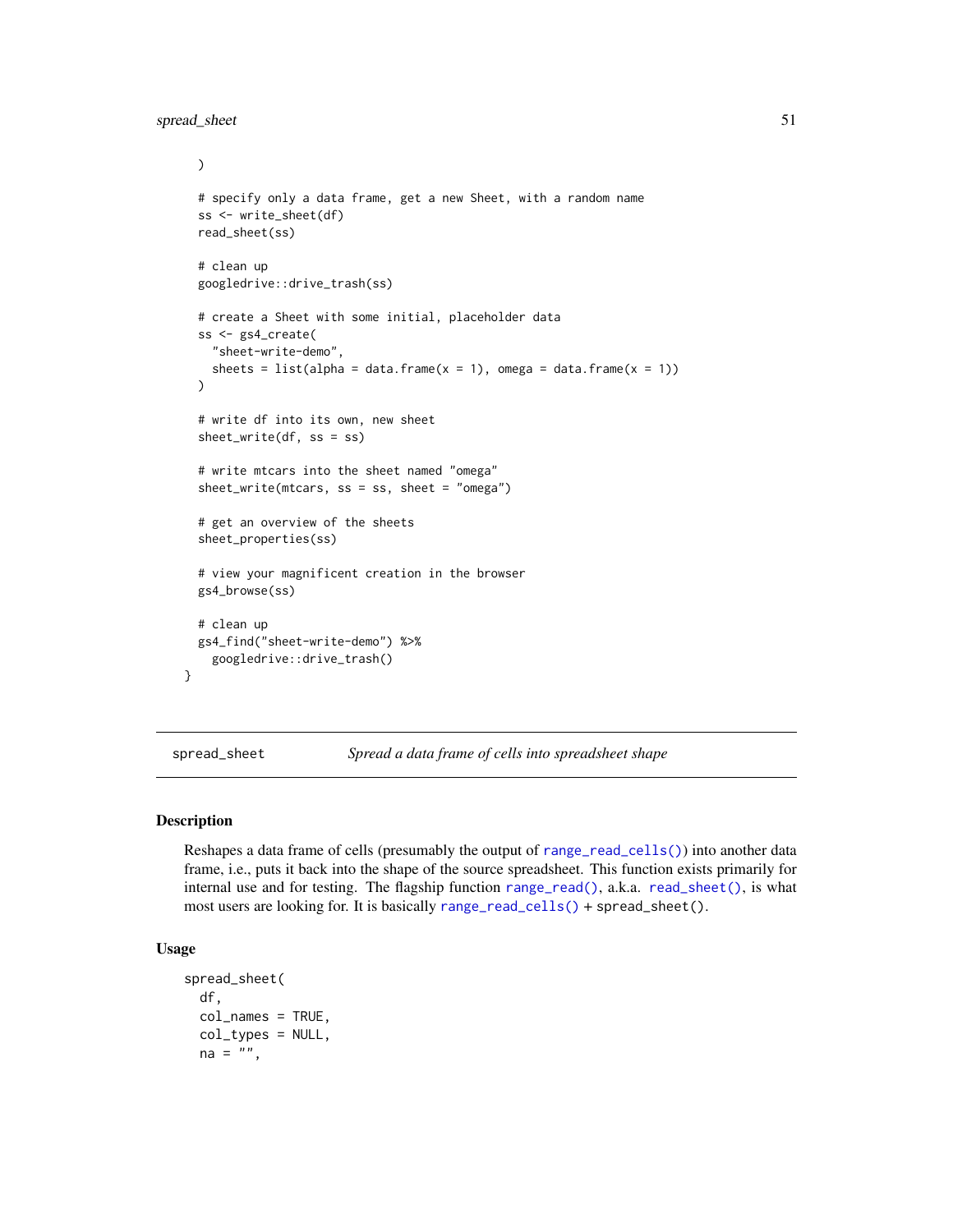```
trim_ws = TRUE,guess_max = min(1000, max(df$row)),.name_repair = "unique"
\mathcal{L}
```
## Arguments

| df              | A data frame with one row per (nonempty) cell, integer variables row and column<br>(probably referring to location within the spreadsheet), and a list-column cell<br>of SHEET_CELL objects.                                                |
|-----------------|---------------------------------------------------------------------------------------------------------------------------------------------------------------------------------------------------------------------------------------------|
| $col$ $\_names$ | TRUE to use the first row as column names, FALSE to get default names, or a<br>character vector to provide column names directly. If user provides col_types,<br>col_names can have one entry per column or one entry per unskipped column. |
| col_types       | Column types. Either NULL to guess all from the spreadsheet or a string of<br>readr-style shortcodes, with one character or code per column. If exactly one<br>col_type is specified, it is recycled. See Column Specification for more.    |
| na              | Character vector of strings to interpret as missing values. By default, blank cells<br>are treated as missing data.                                                                                                                         |
| trim_ws         | Logical. Should leading and trailing white space be trimmed from cell contents?                                                                                                                                                             |
| guess_max       | Maximum number of data rows to use for guessing column types.                                                                                                                                                                               |
| .name_repair    | Handling of column names. By default, googlesheets4 ensures column names<br>are not empty and are unique. There is full support for . name_repair as docu-<br>mented in tibble::tibble().                                                   |

## Value

A tibble in the shape of the original spreadsheet, but enforcing user's wishes regarding column names, column types, NA strings, and whitespace trimming.

```
if (gs4_has_token()) {
 df <- gs4_example("mini-gap") %>%
   range_read_cells()
  spread_sheet(df)
  # ^^ gets same result as ...
  read_sheet(gs4_example("mini-gap"))
}
```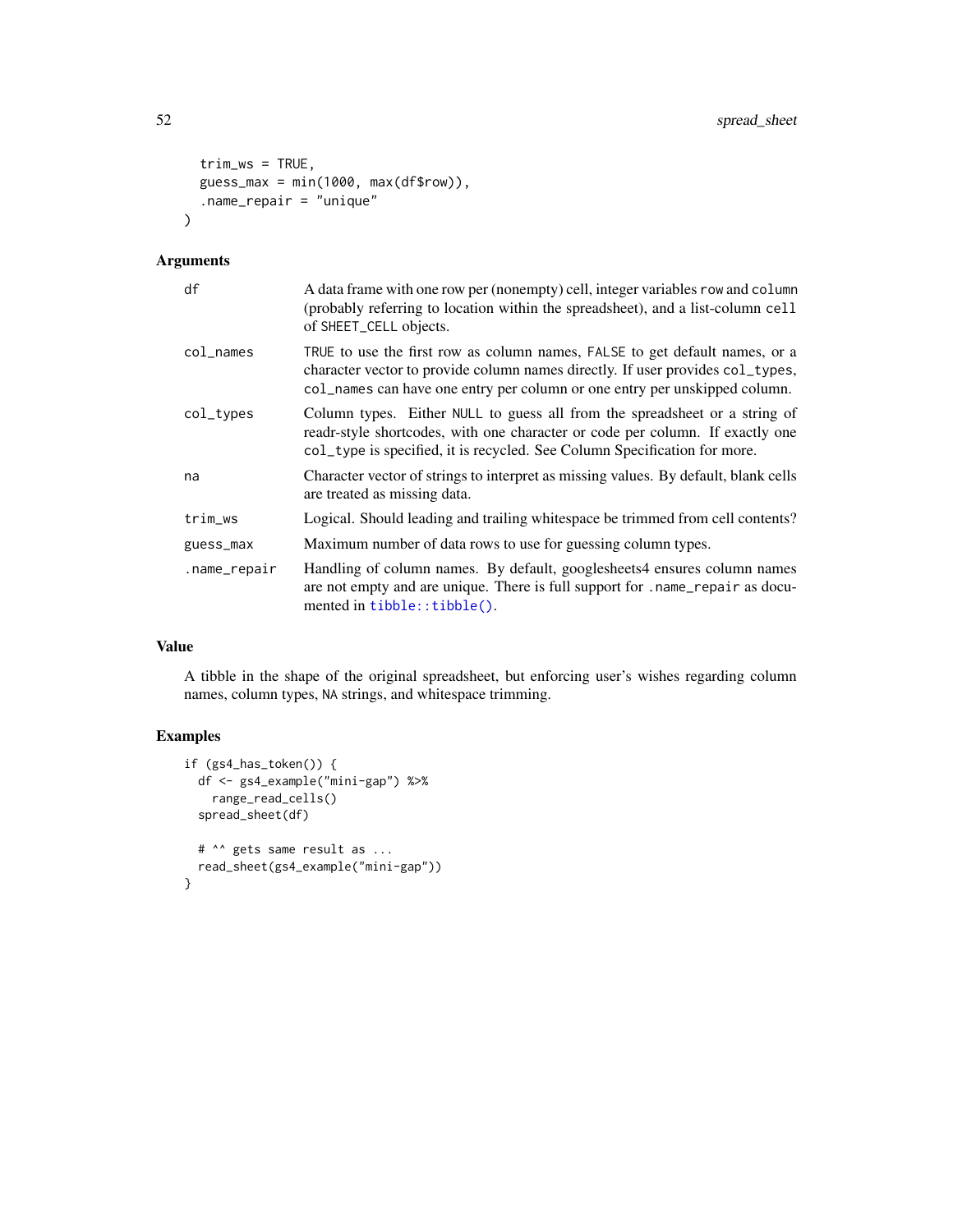# <span id="page-52-0"></span>**Index**

∗ auth functions gs4\_auth, [5](#page-4-0) gs4\_auth\_configure, [7](#page-6-0) gs4\_deauth, [11](#page-10-0) ∗ formatting functions range\_autofit, [19](#page-18-0) ∗ low-level API functions gs4\_has\_token, [17](#page-16-0) gs4\_token, [18](#page-17-0) request\_generate, [33](#page-32-0) request\_make, [35](#page-34-0) ∗ worksheet functions sheet\_add, [37](#page-36-0) sheet\_append, [39](#page-38-0) sheet\_copy, [40](#page-39-0) sheet\_delete, [43](#page-42-0) sheet\_properties, [44](#page-43-0) sheet\_relocate, [45](#page-44-0) sheet\_rename, [47](#page-46-0) sheet\_resize, [48](#page-47-0) sheet\_write, [49](#page-48-0) ∗ write functions gs4\_create, [9](#page-8-0) gs4\_formula, [15](#page-14-0) range\_delete, [21](#page-20-0) range\_flood, [22](#page-21-0) range\_write, [31](#page-30-0) sheet\_append, [39](#page-38-0) sheet\_write, [49](#page-48-0) anchored *(*cell-specification*)*, [3](#page-2-0) as\_sheets\_id *(*sheets\_id*)*, [36](#page-35-0) as\_sheets\_id(), *[9](#page-8-0)*, *[16](#page-15-0)*, *[20,](#page-19-0) [21](#page-20-0)*, *[23](#page-22-0)*, *[25](#page-24-0)*, *[28](#page-27-0)*, *[30](#page-29-0)*, *[32](#page-31-0)*, *[38,](#page-37-0) [39](#page-38-0)*, *[41](#page-40-0)*, *[43–](#page-42-0)[45](#page-44-0)*, *[47,](#page-46-0) [48](#page-47-0)*, *[50](#page-49-0)* cell-specification, [3,](#page-2-0) *[23](#page-22-0)*, *[25](#page-24-0)*, *[28](#page-27-0)*, *[30](#page-29-0)* cell\_cols *(*cell-specification*)*, [3](#page-2-0) cell\_limits *(*cell-specification*)*, [3](#page-2-0) cell\_rows *(*cell-specification*)*, [3](#page-2-0) cellranger, *[3](#page-2-0)*

dribble, *[9](#page-8-0)*, *[13](#page-12-0)*, *[16](#page-15-0)*, *[19](#page-18-0)*, *[21](#page-20-0)*, *[23](#page-22-0)*, *[25](#page-24-0)*, *[28](#page-27-0)*, *[30,](#page-29-0) [31](#page-30-0)*, *[36](#page-35-0)[–39](#page-38-0)*, *[41](#page-40-0)*, *[43](#page-42-0)[–45](#page-44-0)*, *[47,](#page-46-0) [48](#page-47-0)*, *[50](#page-49-0)* drive\_id, *[9](#page-8-0)*, *[13](#page-12-0)*, *[16](#page-15-0)*, *[19](#page-18-0)*, *[21](#page-20-0)*, *[23](#page-22-0)*, *[25](#page-24-0)*, *[28](#page-27-0)*, *[30,](#page-29-0) [31](#page-30-0)*, *[36](#page-35-0)*, *[38,](#page-37-0) [39](#page-38-0)*, *[41](#page-40-0)*, *[43](#page-42-0)[–45](#page-44-0)*, *[47,](#page-46-0) [48](#page-47-0)*, *[50](#page-49-0)* gargle::AuthState, *[8](#page-7-0)* gargle::credentials\_app\_default(), *[4](#page-3-0)* gargle::gargle\_oauth\_cache(), *[4](#page-3-0)* gargle::gargle\_oauth\_email(), *[4](#page-3-0)* gargle::gargle\_oob\_default(), *[4](#page-3-0)* gargle::gargle\_options, *[6](#page-5-0)* gargle::request\_build(), *[34,](#page-33-0) [35](#page-34-0)* gargle::request\_develop(), *[34](#page-33-0)* gargle::request\_make(), *[34](#page-33-0)* gargle::request\_retry(), *[35](#page-34-0)* gargle::token\_email(), *[19](#page-18-0)* gargle::token\_fetch(), *[5,](#page-4-0) [6](#page-5-0)* gargle::token\_tokeninfo(), *[19](#page-18-0)* gargle::token\_userinfo(), *[19](#page-18-0)* gargle\_oauth\_cache(), *[6](#page-5-0)* gargle\_oauth\_email(), *[6](#page-5-0)* gargle\_oob\_default(), *[6](#page-5-0)* googledrive, *[36,](#page-35-0) [37](#page-36-0)* googledrive::as\_id, *[37](#page-36-0)* googledrive::drive\_find(), *[13](#page-12-0)* googledrive::drive\_get(), *[16](#page-15-0)* googledrive::drive\_get(YOUR\_SHEET\_NAME), *[37](#page-36-0)* googlesheets4, *[36](#page-35-0)* googlesheets4-configuration, [3](#page-2-0) gs4\_api\_key *(*gs4\_auth\_configure*)*, [7](#page-6-0) gs4\_api\_key(), *[11](#page-10-0)*, *[34](#page-33-0)* gs4\_auth, [5,](#page-4-0) *[8](#page-7-0)*, *[11](#page-10-0)* gs4\_auth(), *[4](#page-3-0)*, *[7](#page-6-0)*, *[18](#page-17-0)* gs4\_auth\_configure, *[6](#page-5-0)*, [7,](#page-6-0) *[11](#page-10-0)* gs4\_auth\_configure(), *[6](#page-5-0)*, *[11](#page-10-0)*, *[34](#page-33-0)* gs4\_browse, [9](#page-8-0) gs4\_create, [9,](#page-8-0) *[15](#page-14-0)*, *[22,](#page-21-0) [23](#page-22-0)*, *[33](#page-32-0)*, *[40](#page-39-0)*, *[50](#page-49-0)* gs4\_create(), *[49](#page-48-0)* gs4\_deauth, *[6](#page-5-0)*, *[8](#page-7-0)*, [11](#page-10-0)